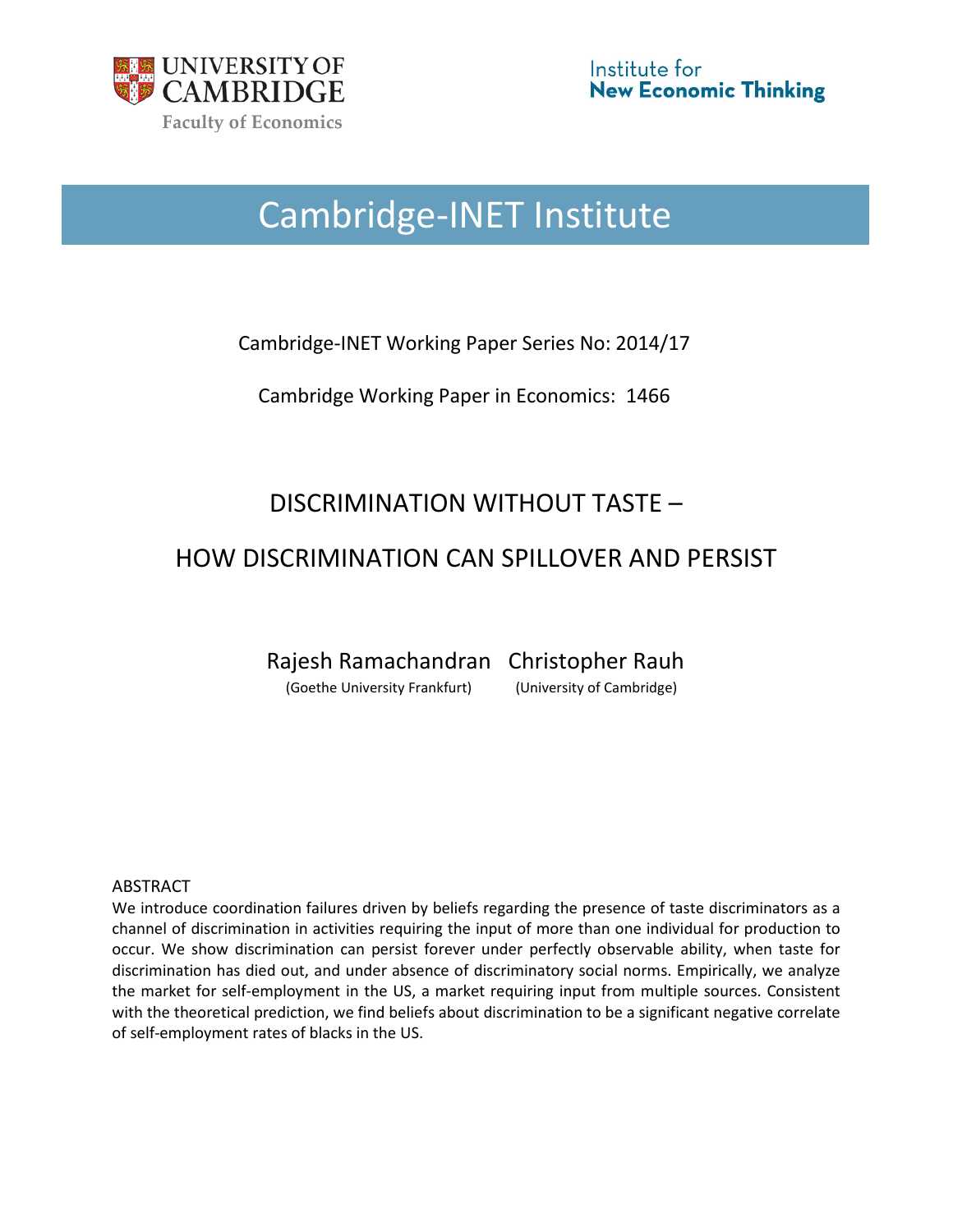# Discrimination Without Taste - How Discrimination Can Spillover and Persist

By RAJESH RAMACHANDRAN AND CHRISTOPHER RAUH<sup>\*</sup>

We introduce coordination failures driven by beliefs regarding the presence of taste discriminators as a channel of discrimination in activities requiring the input of more than one individual for production to occur. We show discrimination can persist forever under perfectly observable ability, when taste for discrimination has died out, and under absence of discriminatory social norms. Empirically, we analyze the market for self-employment in the US, a market requiring input from multiple sources. Consistent with the theoretical prediction, we find beliefs about discrimination to be a significant negative correlate of self-employment rates of blacks in the US. JEL: C73, D83, J71 Keywords: Discrimination, Coordination Failure, Beliefs

Discrimination against certain social groups over long time periods has been a historical feature of many societies. For instance, in the US discrimination in the form of slavery officially ended in 1865 after more than

<sup>∗</sup> Ramachandran: Department of Microeconomics and Management, Goethe University Frankfurt, Germany. (email: ramachandran@econ.uni-frankfurt.de). Rauh: Department of Economics, University of Cambridge, UK. (email: cr542@cam.ac.uk). We would like to thank Miguel-Angel Ballester, Steven Durlauf, Tore Ellingsen, Joan Esteban, Itzhak Gilboa, Jim Heckman, Aviad Heifetz, Hannes Mueller, Jan Stuhler, Jack Willis, and participants of the seminar at Toulouse School of Economics, the SSSI 2012 at the Becker Friedman Institute of University of Chicago, the 2012 Asia Meeting of the Econometric Society, New Delhi, and the 2013 annual meeting of the Royal Economic Society, London, for their valuable feedback. All errors are ours.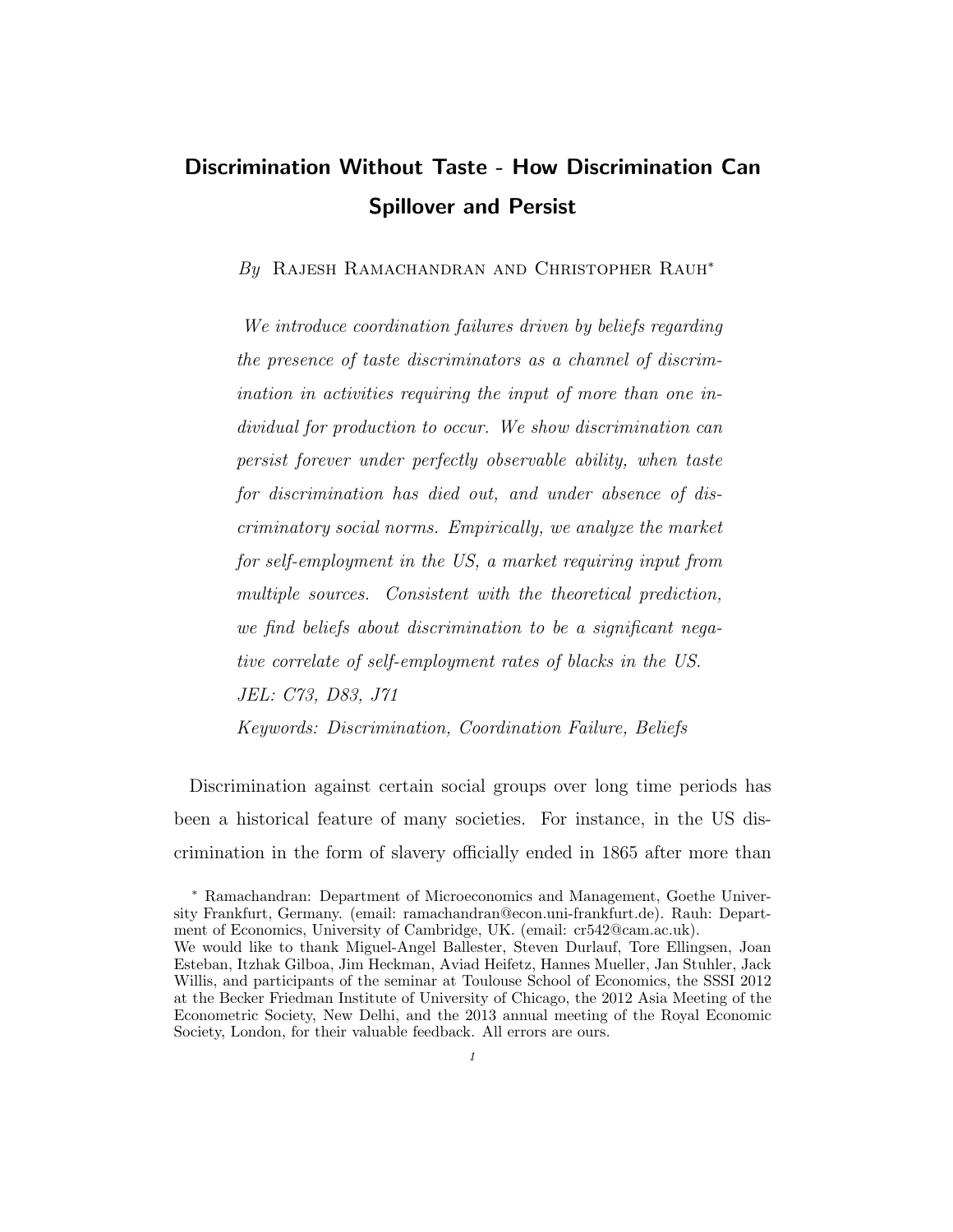two centuries, though racial segregation was maintained in the form of Jim Crow laws until  $1965<sup>1</sup>$  $1965<sup>1</sup>$  Starting with the civil rights movements in the early 1960's, one has seen significant advances in the rights and outcomes of the black population. However, today the black population still lag behind whites in a range of socio-economic characteristics. In India, caste, which is inherited by birth, was a marker for social discrimination for centuries. At independence in 1947, the practice of untouchability was made illegal and affirmative action was enshrined in the constitution for disadvantaged groups. However, the lower castes continue to trail significantly behind other social groups in terms of most socio-economic indicators. What contributes to the gap between groups that faced discrimination over long time periods and those that did not? In what outcomes and why might we observe persistent gaps? Could discrimination persist due to more subtle channels than the traditionally assumed channels of taste based discrimination, statistical discrimination, and discriminatory social norms?

In this paper, we posit a channel of discrimination, where even under perfect observability of individual ability, the absence of discriminatory social norms, and when taste for discrimination has already died out, to discriminate can be the optimal response. The theoretical mechanism put forth rests on the existence of beliefs about discrimination by others in society, and on distinguishing between activities characterized by the need for interlinkages versus no need for interlinkages. In our model, activities with interlinkages require coordinated actions. If an individual decides to establish interlinkages, she requires the input of two principals to form a productive unit. The

<span id="page-2-0"></span><sup>1</sup>Note that slavery had existed in colonial America since the 17th century but the United States as an independent nation state came into existence in 1774 and slavery ended 91 years later.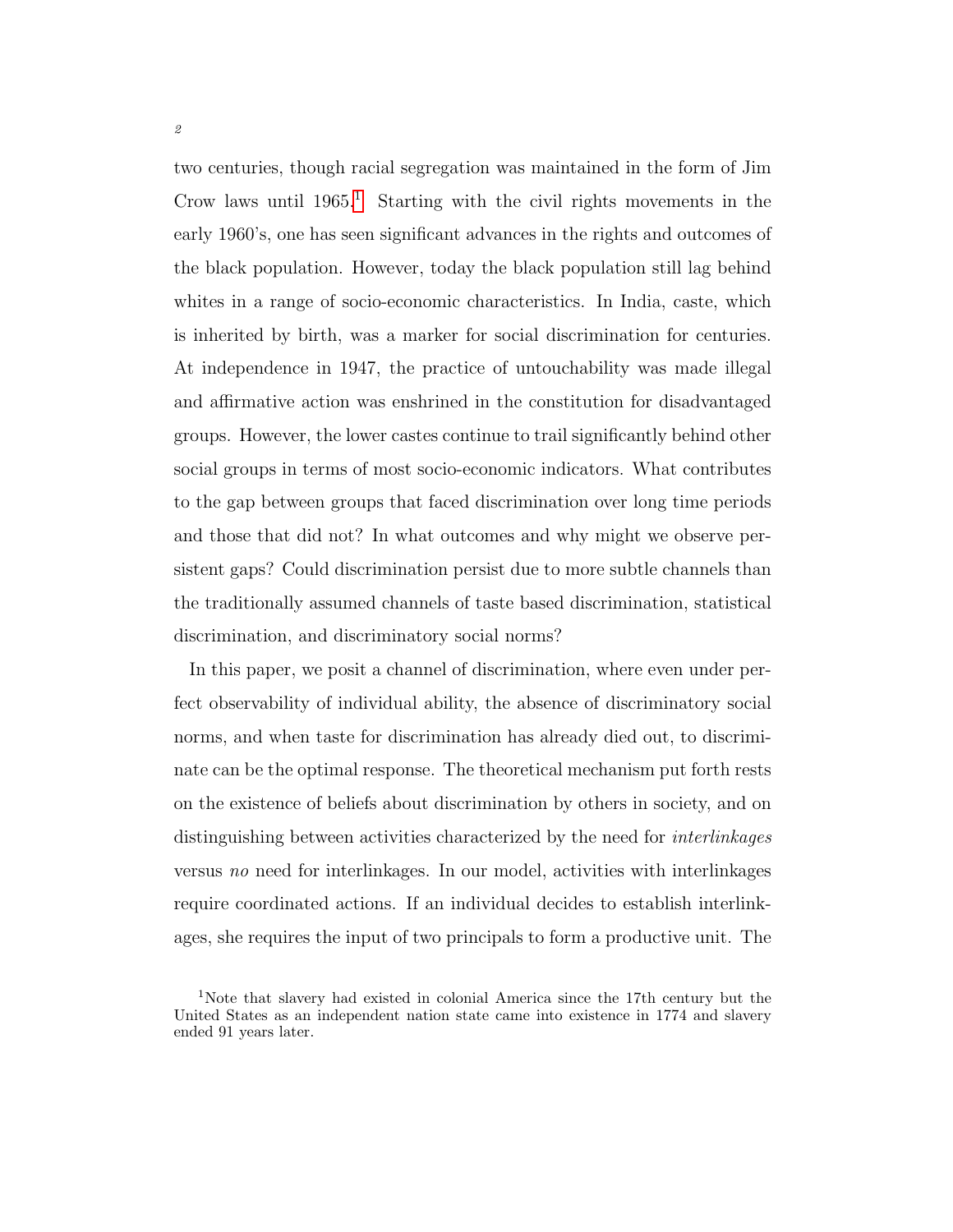success and return for all, the individual and the two principals, is contingent on the participation of all three in the venture. The coordination failure results from the belief that somebody else might discriminate and refuse to participate in the venture, which imposes losses due to the complementarity of inputs in the production process.

The classic example would be the case of entrepreneurs who need to establish multiple interlinkages (productive relations) to be able to start and operate a venture [\(Basu, 2010\)](#page-45-0). In the theoretical model, individuals choose between entering activities which require establishing productive relations and those that do not. Individuals intending to enter activities involving interlinkages are randomly matched with a pair of "principals", for instance a lender and a distributor, with whom they need to establish interlinkages to form a productive unit. The individual cannot produce without capital and cannot sell without a distributor. In case one of the principals agrees to participate and the other does not, the investment of the first principal is held up and imposes a fixed cost. We show how in the presence of beliefs about discrimination against a certain group, principals without a taste for discrimination in equilibrium also discriminate against that group.

To clarify the theoretical mechanism, picture the following situation: Both the lender and the distributor have no preference for discrimination against the individual and know she has the requisite ability to be an entrepreneur. However, the lender does not know whether the distributor is a discriminator because historically principals had been discriminating against individuals of her type. The lender has a belief about the presence of taste discriminators, which he has been updating through Bayes rule based on past observations. If the lender believes with a sufficiently high probability that the distribu-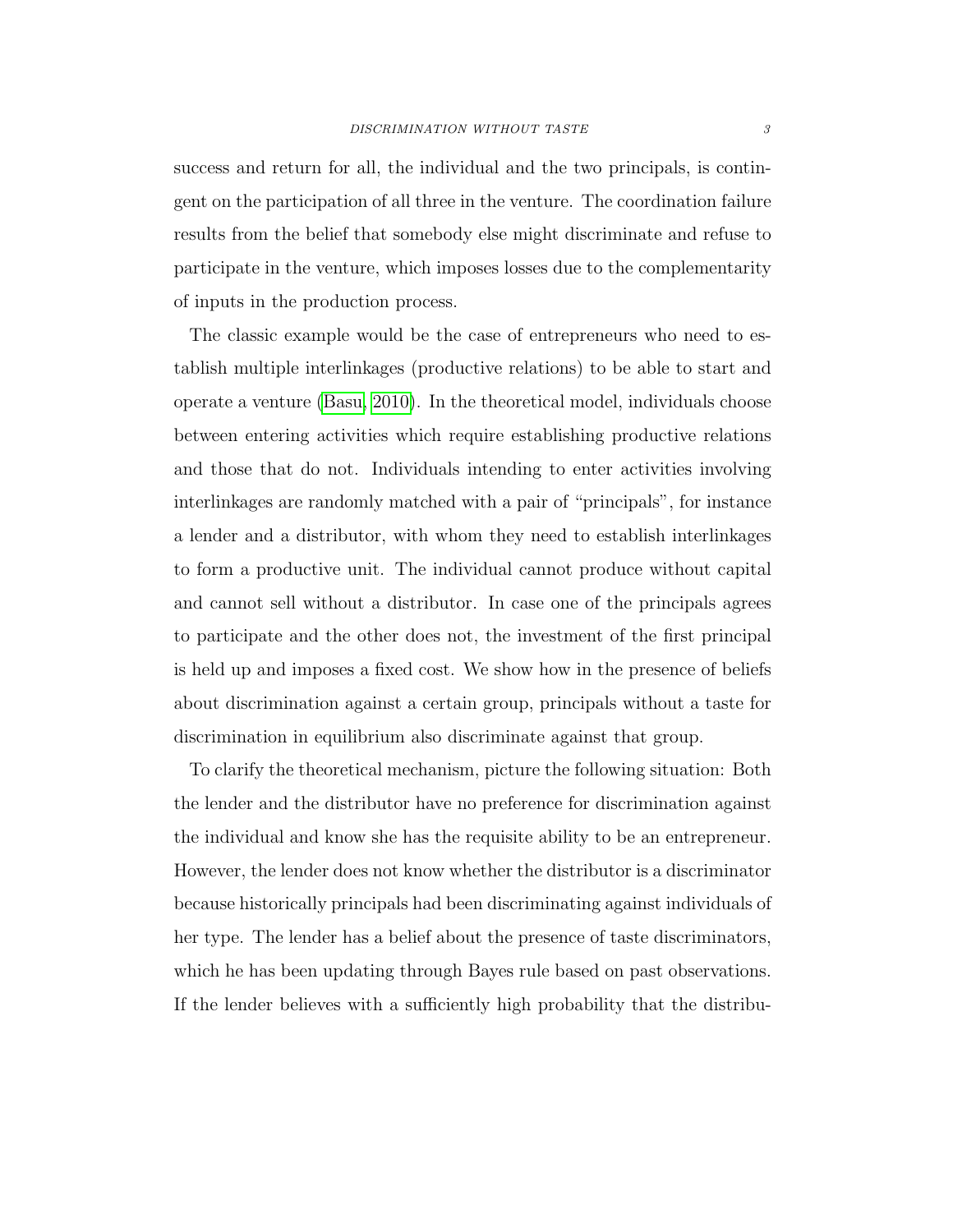tor has a preference for discrimination, he will reject the loan application. Now, if alternatively the distributor had signed the contract to distribute the goods but the individual has not obtained a loan to produce, the distributor loses out, because by setting up the productive relation he has foregone the chance for an alternative investment. Therefore, in the future the distributor will account for the possibility of the individual being matched with a taste discriminator. The individual also faces a cost because she invested time and effort to become self-employed but did not manage to do so. Consequently, people from her type might also refrain from attempting to become self-employed. This leads us to a persistent equilibrium in which able people are not becoming self-employed due to past discrimination and the resulting coordination failure based on beliefs, leaving everybody worse off.[2](#page-4-0)

Under certain conditions, the model predicts lower participation rates and higher cost of establishing interlinkages for the discriminated group relative to the non-discriminated group in equilibrium, leading to an overall welfare loss for society.[3](#page-4-1) The model also establishes conditions under which the steady-state equilibrium is characterized by the existence of discrimination due to beliefs about the existence of taste discriminators, although there are no taste discriminators left in society. The persistence of beliefs regarding discrimination in the steady state are rationalized by presenting evidence that these can be interpreted as intergenerational transmission of beliefs in the sense of collective memories, consistent with utility maximizing or cultural trait preserving strategies.

The theoretical framework identifies occupational choice, such as self-

<span id="page-4-0"></span><sup>2</sup>The example of the distributor believing the lender will discriminate is analog and would exhibit the same outcome.

<span id="page-4-1"></span><sup>3</sup>Later we show that this result is robust to allowing for communication between the two principals as long as there are no reputation effects.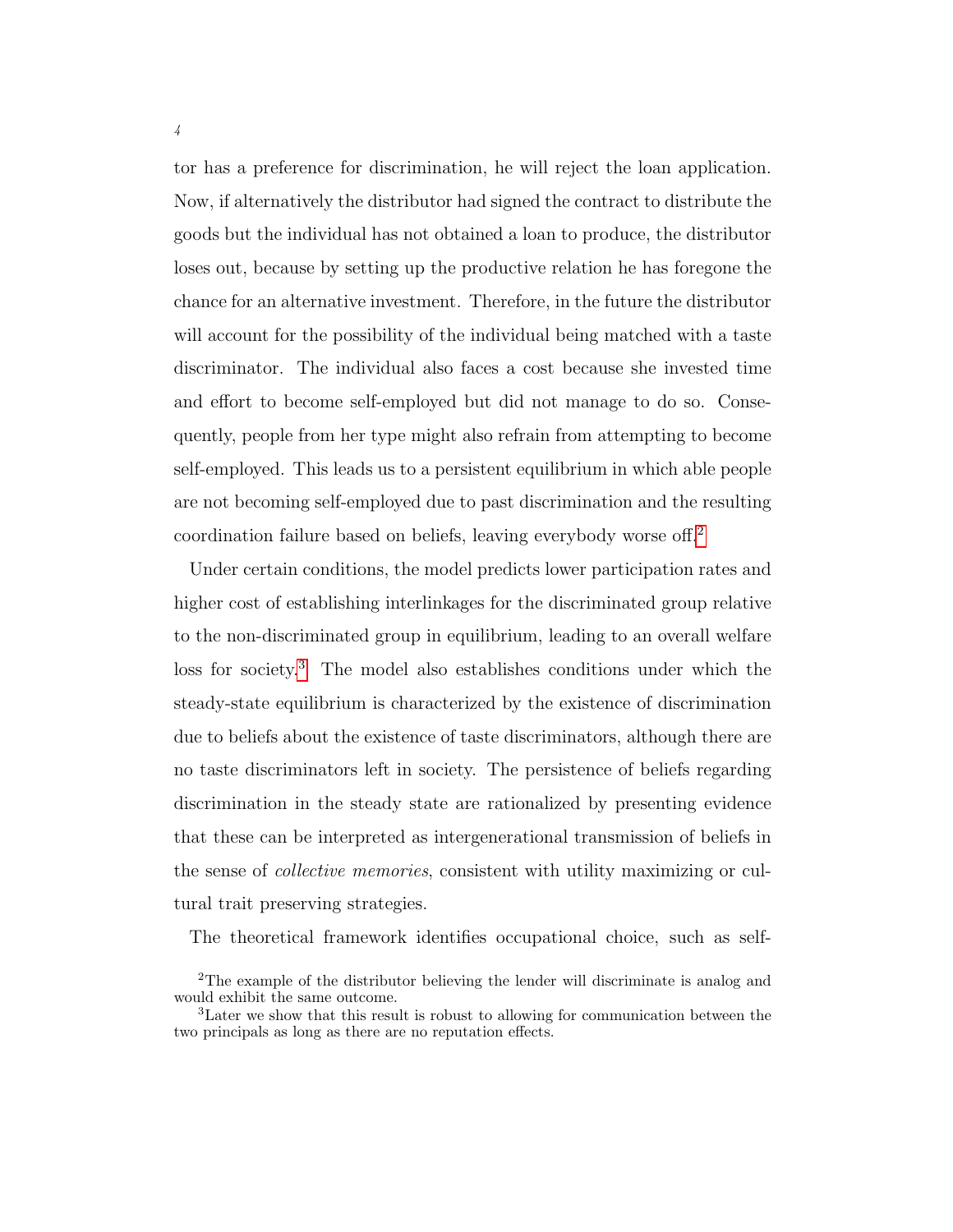employment, as markets characterized by interlinkages, making it a suitable candidate for empirical scrutiny. We examine the market for selfemployment of blacks and whites in the United States. Using data from the General Social Survey (GSS) from the years 1972-2012 [\(Smith et al., 2012\)](#page-48-0), we create proxies of beliefs about and tastes for discrimination against blacks for every region and year. We provide evidence that our constructed measures of taste for discrimination are a reasonable proxy for the actual trend of taste for discrimination, despite relying on self-reported preferences.

The time trends of taste for discrimination and beliefs about discrimination from the GSS and the self-employment rates for blacks and whites from the Current Population Survey (CPS) for the time period 1972-2012 are shown in Figure  $1<sup>4</sup>$  $1<sup>4</sup>$  $1<sup>4</sup>$  Taste for discrimination against blacks linearly declines over the period, whereas beliefs about discrimination against blacks as well as the gap between the self-employment rates for blacks and whites remain remarkably constant over the same time period. Figure [1](#page-6-0) captures the mechanism and the role of *sticky or unchanging* beliefs highlighted by the theoretical model in a snapshot. The unchanging beliefs perfectly correspond to the invariant gap in self-employment rates over the period analyzed, as predicted by the theoretical framework. Using a logit model, we find our proxy for beliefs about presence of discrimination to be a significant and negative correlate of the probability of becoming self-employed for blacks in the US. The results are robust to the inclusion of a race dummy to account for other unobservable characteristics of racial groups, as well as year and region fixed effects. The presented statistical associations are persistent across a variety of specifications and present suggestive evidence

<span id="page-5-0"></span><sup>4</sup>See Section [II.A](#page-30-0) for how the measures of taste and beliefs about discrimination are constructed.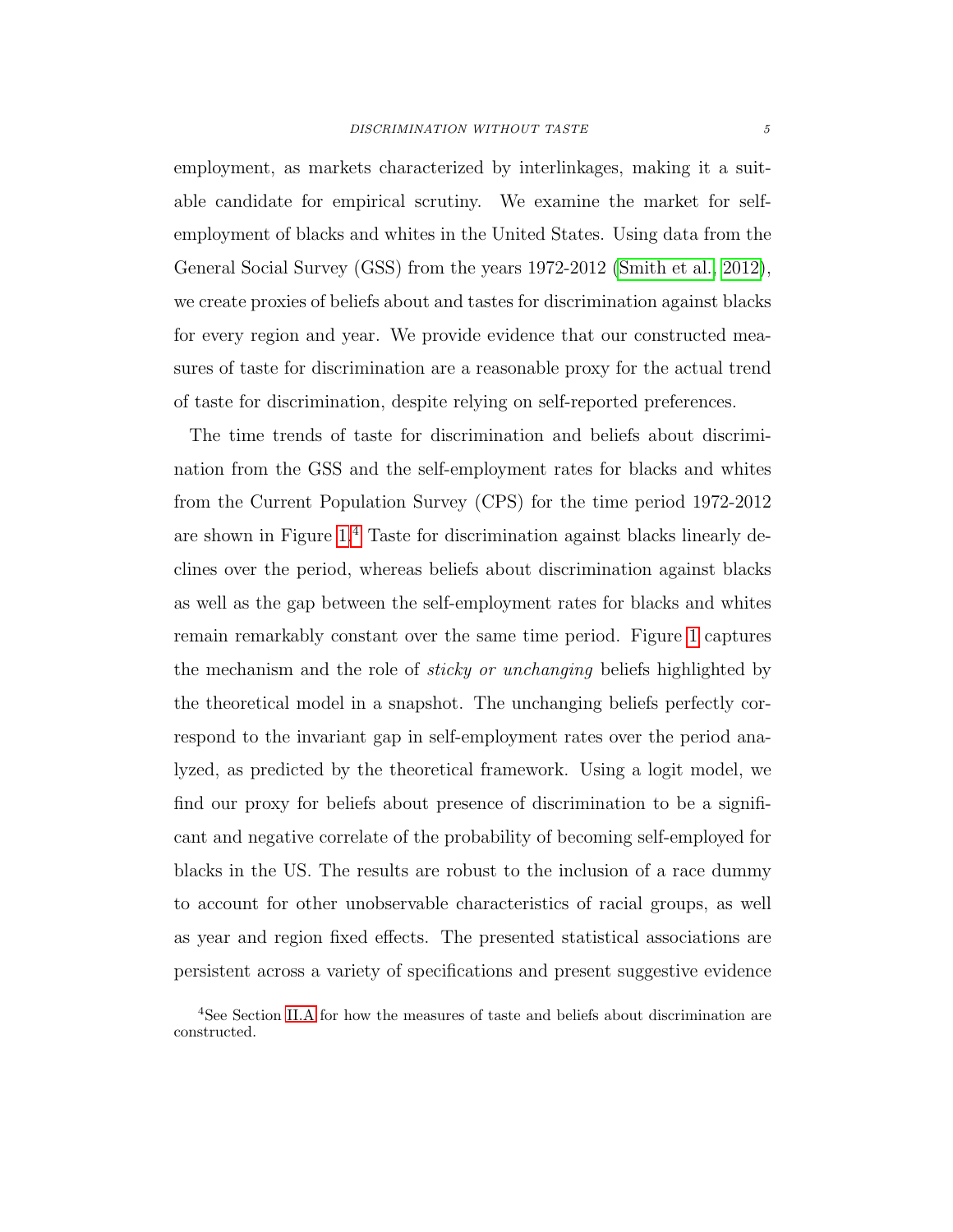in favor of the theoretical framework, though no causal claims can be made on the basis of the available data.

The literature of the economics of discrimination was pioneered by the

<span id="page-6-0"></span>

Figure 1. : Self-employment rates by race and beliefs and taste regarding discrimination in the US

seminal work of [Becker](#page-45-1) [\(1957\)](#page-45-1). In the setting envisaged, employers hold a taste for discrimination, such that working with members of a particular group imposes a cost on them, and hence these workers have to compensate the employer by either being more productive or accepting lower wages. The class of models of statistical discrimination [\(Phelps 1972;](#page-48-1) [Ar](#page-44-0)[row 1973;](#page-44-0) [Aigner and Cain 1977;](#page-44-1) [Lundberg and Startz 1983,](#page-47-0) [1998;](#page-48-2) [Coate](#page-46-0)

6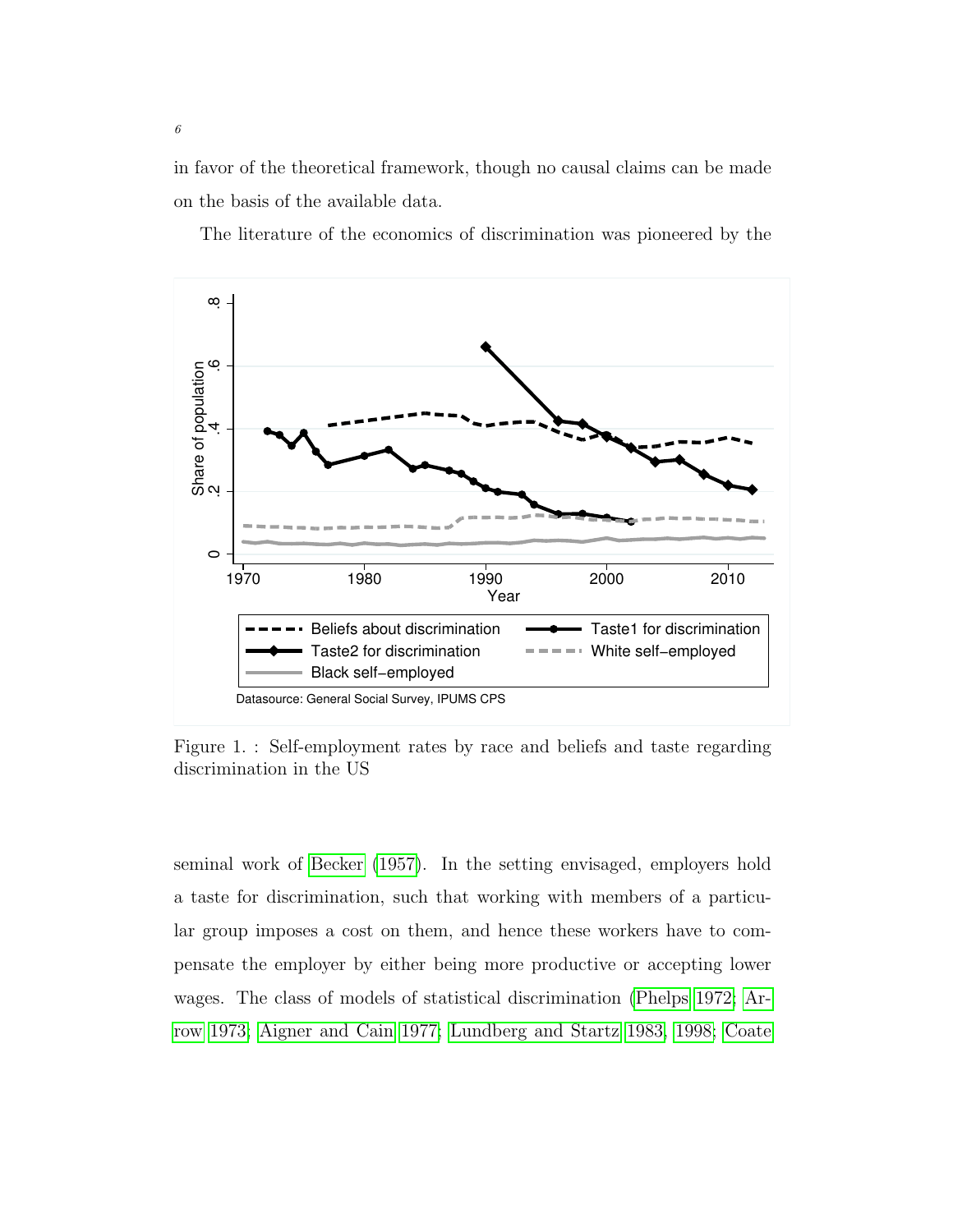[and Loury 1993;](#page-46-0) Rosén 1997) and categorical thinking [\(Fryer and Jackson](#page-46-1) [2008\)](#page-46-1) rely on the imperfect observability of worker productivity. In absence of complete information employers base their decision on easily observable characteristics, such as race or gender, to infer the expected productivity of the worker. [Mailath, Samuelson and Shaked](#page-48-4) [\(2000\)](#page-48-4) present a model of endogenous discrimination arising from the search decision of firms. The asymmetric discriminatory equilibrium is supported due to the belief that there are more skilled available workers of a particular type, which is borne out in equilibrium. The third class of models is that of [Akerlof](#page-44-2) [\(1976,](#page-44-2) [1985\)](#page-44-3) and [Peski and Szentes](#page-48-5) [\(2013\)](#page-48-5), where not following the established norm of discrimination against certain groups might result in imposition of social sanctions which cause economic losses, and hence make discrimination a rational response. Our model provides a new mechanism as to how discrimination can persist. In our setting the distribution of ability within the two groups is identical ex-ante and ex-post, there is perfect observability of ability, and there are no social norms to discriminate. Moreover, the nature of the coordination failure highlighted does not allow for a single principal who does not discriminate to reap the unrealized profits, a possibility traditionally assumed by [Becker](#page-45-1) [\(1957\)](#page-45-1), therefore providing a theoretical rational as to why discrimination can persist. To our knowledge, we are also the first to provide empirical evidence, albeit correlational, concerning the channel of discrimination presented theoretically.

<span id="page-7-0"></span>The rest of the paper is organized as follows: Section [I](#page-7-0) presents the static and dynamic theoretical model, Section [II](#page-29-0) presents empirical support of our theory and extends applications to other markets and situations, and Section [III](#page-38-0) concludes.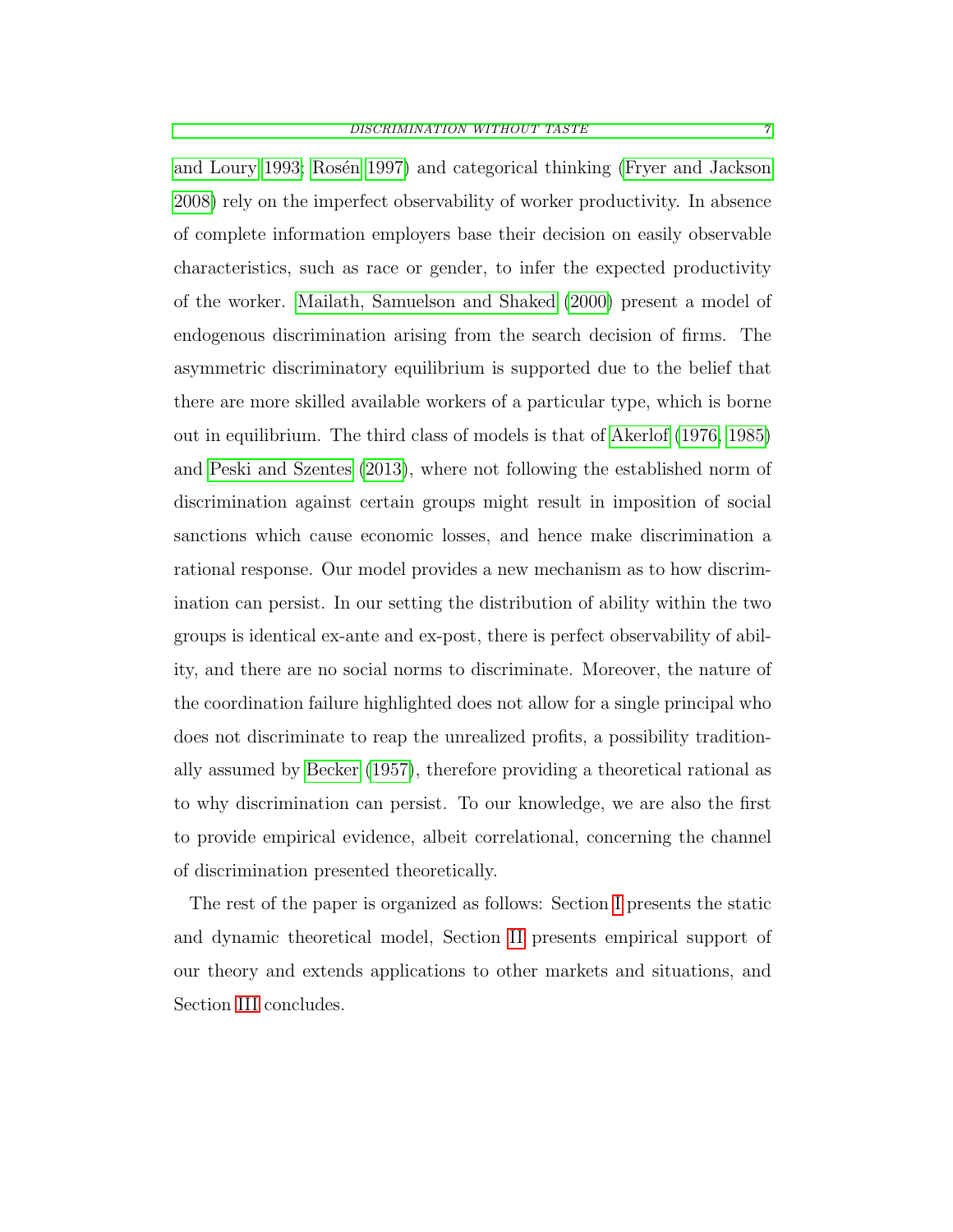#### I. The model

The society consists of individuals i of two types  $s_i \in \{A, B\}$ . The types A and B form social groups based on visible characteristics which do not influence performance (e.g., race, gender). Individuals of type A and B belong to the finite, large sets  $A$  and  $B$ , respectively.<sup>[5](#page-8-0)</sup> Individuals have an ability  $a_i$ , where a is distributed uniformly over [0, 1]. Ability  $a_i \in [0,1]$ reflects productive capacity and is perfectly observable to all. For sake of simplicity we are dropping the index  $i$  in what follows.

Those referred to throughout the paper as "individuals" can opt to engage in one of the two possible kinds of productive activities in the economy  $(L \in \{0,1\})$  - activities that involve establishing *interlinkages*  $(L = 1)$  with other agents, who are referred to as "principals"  $P \in \{p_1, p_2\}$ , and activities that do *not* establish interlinkages  $(L = 0)$ . In case the individual i of type s decides to engage in an activity that does not involve establishing interlinkages with other principals in the economy, she earns a net income on her activity equal to the level of her productivity, which is given by:

$$
(1) \t\t W = G_{NL}(a) = a,
$$

where  $G_{NL}$  is the production function of activities not involving interlinkages. On the other hand, individuals have the option of engaging in an activity which involves establishing interlinkages with other principals, and earn a gross income equal to:

<span id="page-8-1"></span>(2) 
$$
W = G_L(a, C) = \lambda c_{p_1} c_{p_2} a,
$$

<span id="page-8-0"></span><sup>&</sup>lt;sup>5</sup>The assumption of large sets is to ensure that any single individual does not have any market power and collusion cannot take place.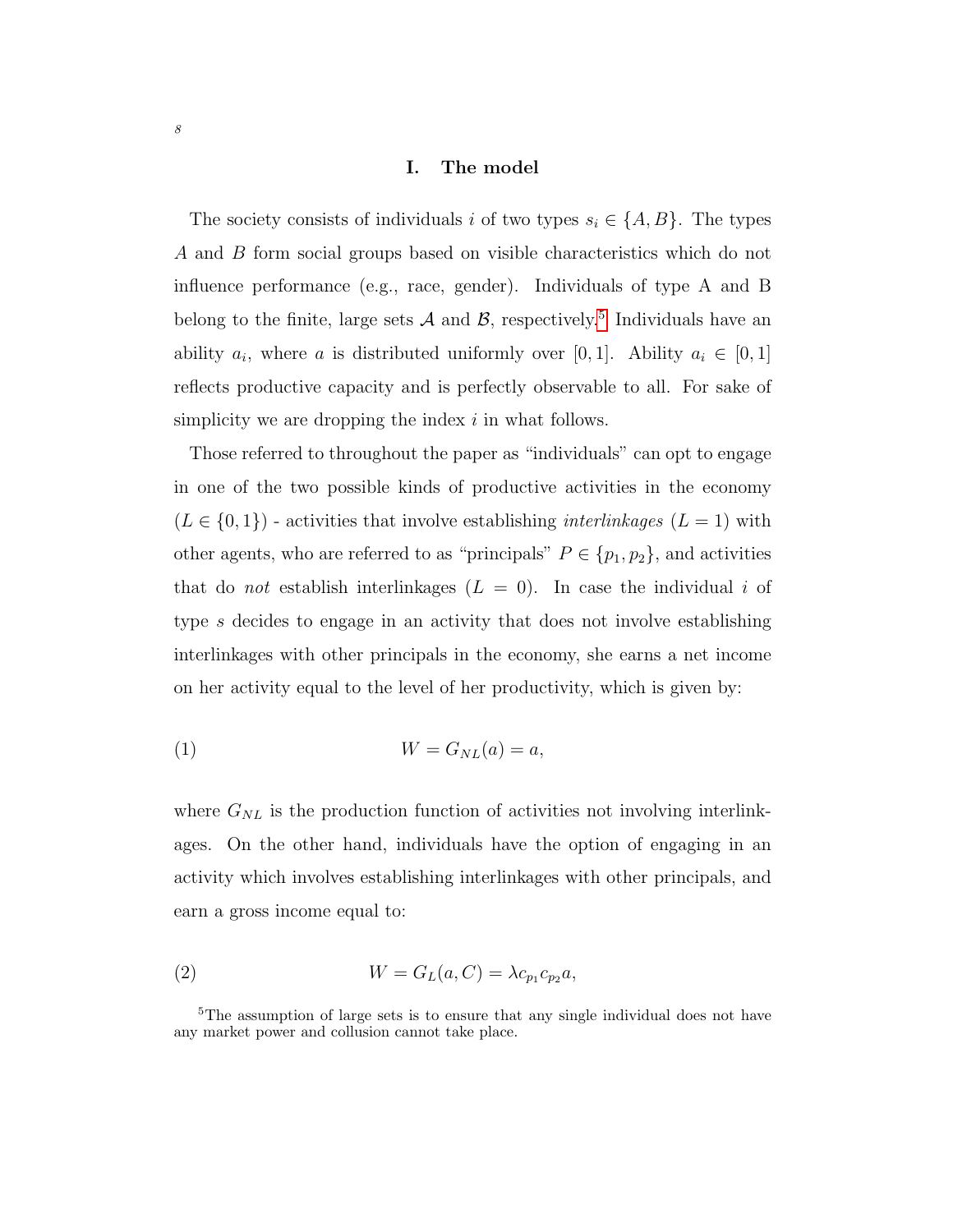where  $G_L$  is the production function for activities involving *interlinkages*. The above production function  $G_L$  captures the notion of *interlinkages*. Activities requiring interlinkages imply that the gross income from this activity not only depends upon the individual's own ability a, but also on C. The component  $C = (c_{p_1}, c_{p_2})$  captures the interlinkages or productive relations individual  $i$  is able to establish with the principals in the economy. Interlinkages refer to the fact that the production in such activities is a joint process and requires input from multiple sources.

We denote by  $c_P \in \{0,1\}$  the decisions by the principal  $P \in \{p_1, p_2\}$ of whether to establish productive relations. Thus, we only allow for pure strategies, such that the two principals decide whether to establish the relation  $(c_P = 1)$  or not  $(c_P = 0)$ . Moreover, it is assumed that in case the principals decide to establish a productive relationship with the individual, they need to make an investment, which is normalized to unity. The incentive for engaging in activities that involve establishing interlinkages arises as complementary investment by the principals results in a boost to productivity, captured by the factor  $\lambda$ (> 1) in the production function  $G_L$ .

A simple example to fix ideas for activities that are characterized by the need to establish interlinkages, is the market for self-employment.<sup>[6](#page-9-0)</sup> For example, an entrepreneur might require capital in the form of a loan from a bank (lender) to produce goods and also may need to have an agreement with a distributor willing to distribute her goods. The example with the requirement of productive relations with two principals, a distributor and a lender, is only for illustrative purposes and tractability, and could be extended to n-players or include any other contact necessary to setup a

<span id="page-9-0"></span><sup>&</sup>lt;sup>6</sup>In Section [II.D](#page-36-0) we outline a range of alternative applications of the model beyond self-employment.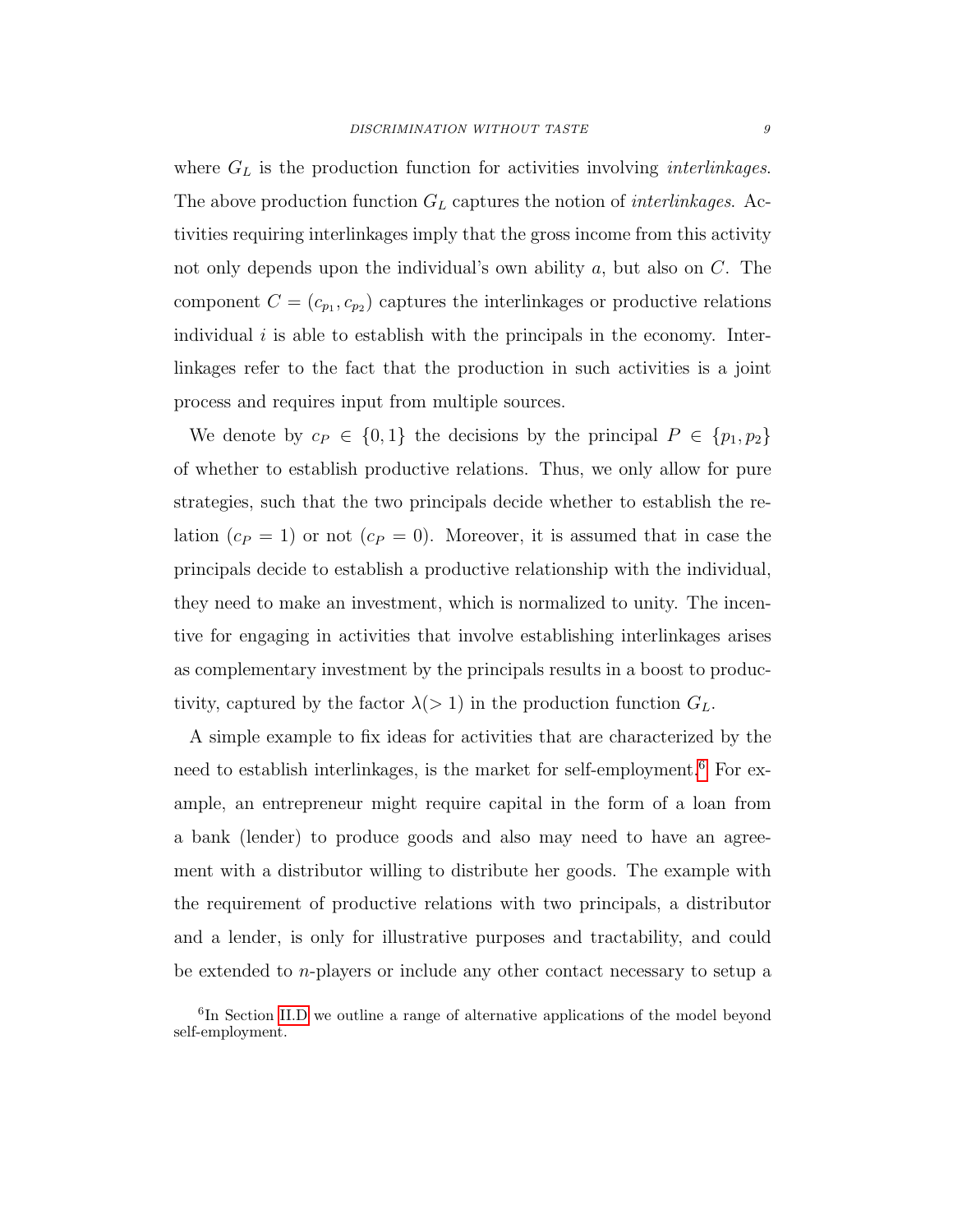successful enterprise (e.g., supplier, landlord to rent office).

The functional form in [\(2\)](#page-8-1) exhibits an extreme form of complementarity in the actions of the principals P, implying  $G_L(a, C) = G_L(a, (c_{p_1}, 0)) =$  $G_L(a,(0,c_{p_2})) = 0.$  The intuition is that establishing a relationship with both principals  $P \in \{p_1, p_2\}$  is required for the individual to produce, as neither component (loan, distribution route) can be substituted through ability.

#### A. The static game

Individuals *i* decide whether they want to enter an activity that involves no interlinkages, or whether to enter into activities involving interlinkages by trying to establish productive relations with the principals. As already noted, individuals who decide to enter activities involving no linkages earn a net income equal to their ability a.

Individuals wanting to enter activities involving interlinkages are randomly matched with a pair of principals,  $p_1$  and  $p_2$ , in the market to try to establish productive relations. Principals have an outside opportunity of a risk free investment yielding interest  $r$  per unit invested. To establish a productive relationship, and in return for the investment in their activity by the principals, the individual's offer an amount  $\sigma_P$  to each of the principals as repayment for the investment. In case this offer is rejected by any one of the principals, the attempt to enter the activity with interlinkages fails and the individual i faces a fixed cost  $\delta$  from the effort exerted. She then enters the activity not involving interlinkages and earns a net income of  $(a - \delta)$ .

The offer, denoted by  $\sigma_P$ , made by the individual to the principal arises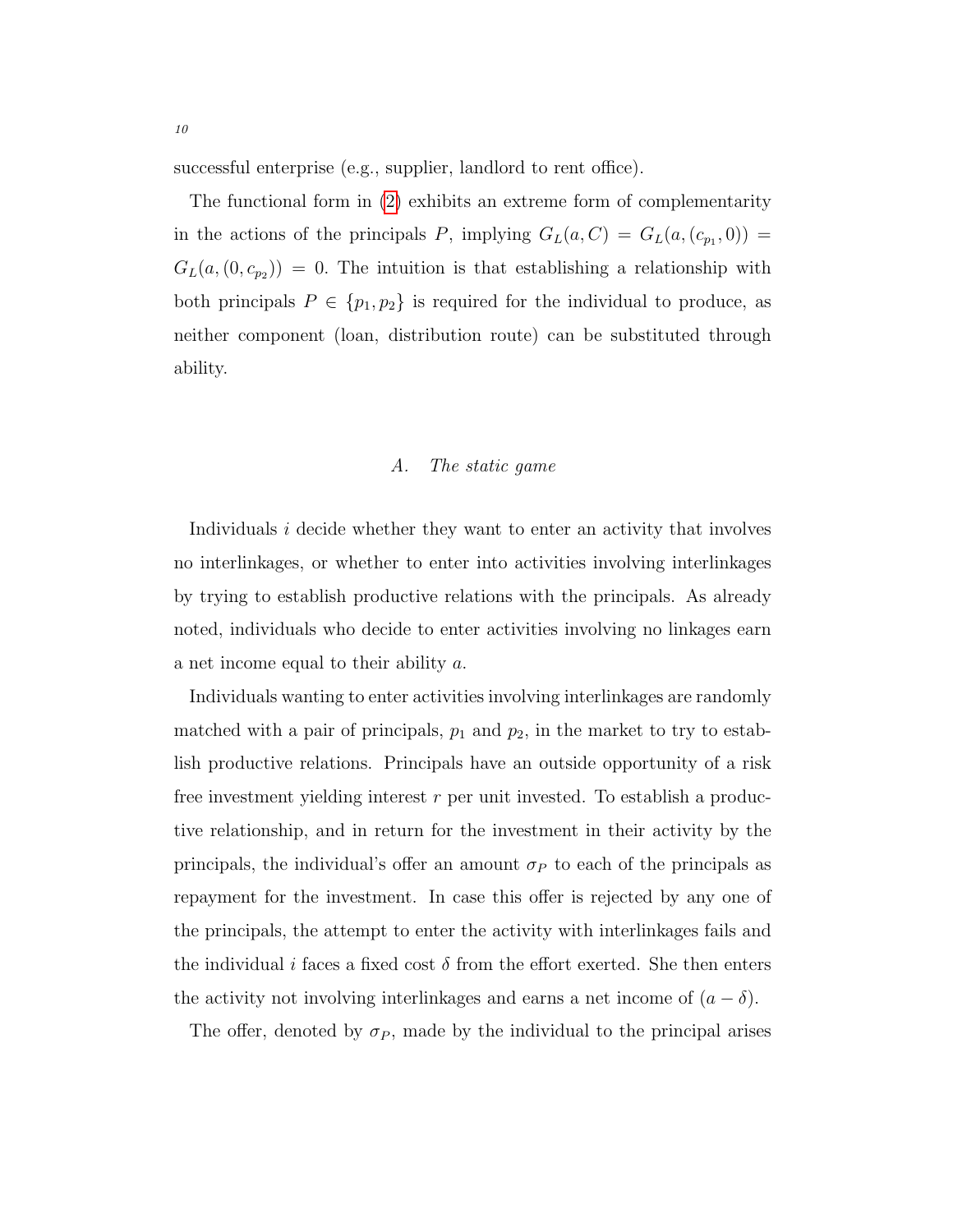as a solution of a Nash bargaining process over the surplus generated from the activity involving interlinkages compared to the alternative involving no interlinkages. The bargaining takes place between each principal and the individual separately, without communication between  $p_1$  and  $p_2$ <sup>[7](#page-11-0)</sup>. In light of the production function given by  $(2)$ , the outcome is dependent on what decision the other principal (henceforth denoted by  $-P$ ) makes. Hence, P has a belief concerning the likelihood of the other principal accepting the offer as well.<sup>[8](#page-11-1)</sup> If  $P$  accepts an offer which the other principal rejects, then he is not able to obtain  $r$  from the risk free investment in the given period due to his capital being bound and not yielding any interest.

The production function given by [\(2\)](#page-8-1) implies that production can take place only if the grand coalition, i.e. of the two principals and the individual, forms. This implies returns to bilateral agreements are zero and hence in the absence of a grand coalition, the individual prefers to enter the activity involving no interlinkages and the principals prefer investing in the risk-free asset. Thus, the disagreement points are exogenously given by their outside option and, contrary to [Bennett](#page-45-2) [\(1997\)](#page-45-2) and [Burguet and](#page-45-3) [Caminal](#page-45-3) [\(2011\)](#page-45-3), do not depend on what the individual can achieve in the alternative negotiation. The interaction between the individual and the principal is characterized by a monopoly versus monopsony, commonly referred to as bilateral monopoly. Both have one shot at earning a surplus compared to their outside option. Assuming equal bargaining power and linear utility functions in payoffs, the bargaining solution, resulting in offer

<span id="page-11-0"></span><sup>7</sup>Communication could be allowed between the two principals and would not change our results if we assume costly communication or no reputation effects. Without reputation effects moral hazard problems would arise as there would be no gain from admitting when one was not willing to establish the productive relation.

<span id="page-11-1"></span><sup>8</sup>We disregard higher order beliefs (as in, the lender believes that the distributor believes that etc.), even though they would additionally speed up the contagion-effect.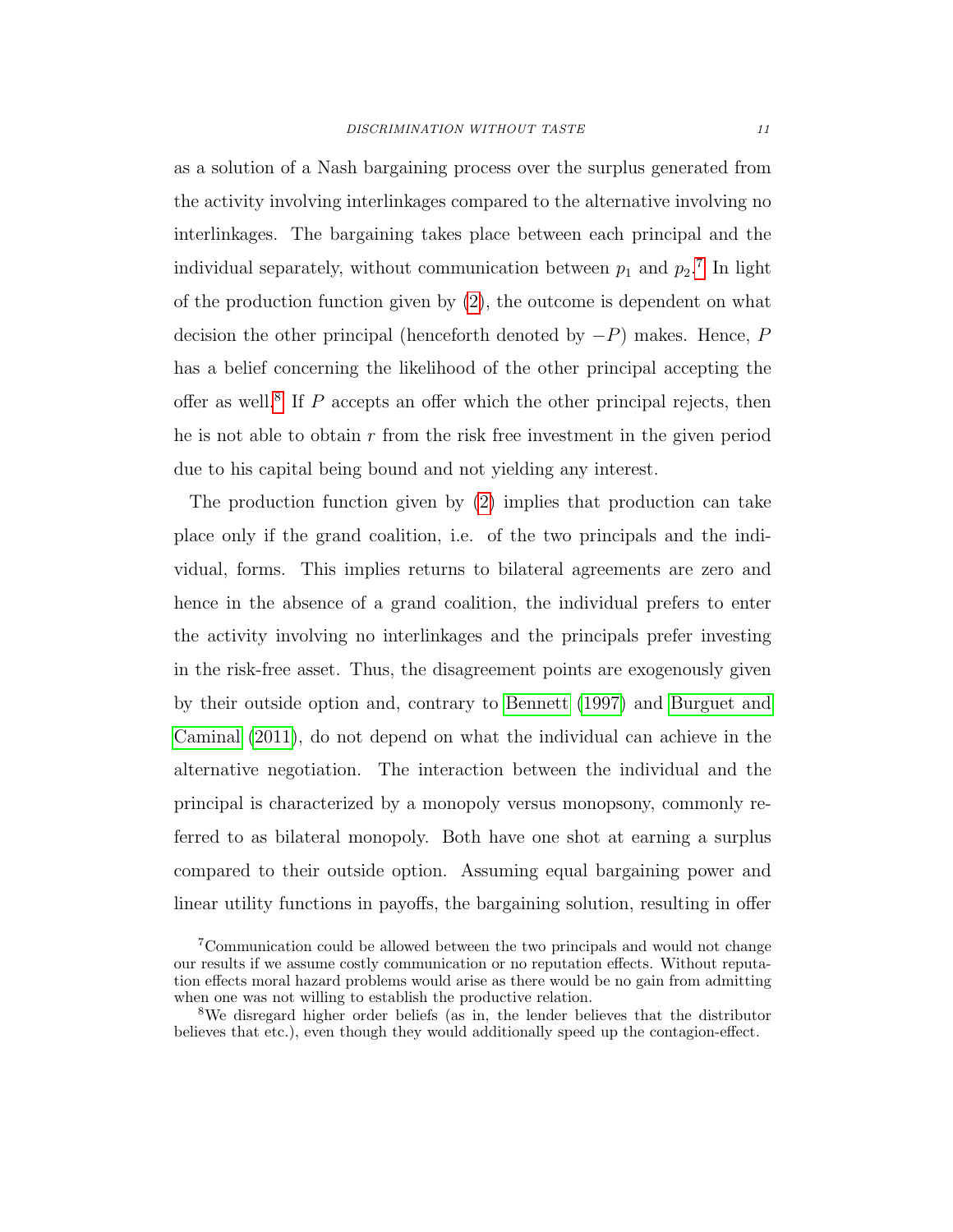$\sigma_P$ , is characterized by the disagreement point given by the outside option, i.e.  $d = (d_i, d_P) = (a - \delta, 1 + r)$ , and the maximization of:

(3) 
$$
(\sigma_P - 1 - r)(\lambda a - \sigma_P - \sigma_{-P} - a + \delta) \Rightarrow \sigma_P = \frac{(\lambda - 1)a - \sigma_{-P} + r + \delta + 1}{2}
$$
.

Now assuming i makes the same offer to the two principals, such that  $\sigma_P =$  $\sigma_{-P}$ , the Nash bargaining solution is defined as:

<span id="page-12-1"></span>(4) 
$$
\sigma^N(a) = \frac{(\lambda - 1)a + r + \delta + 1}{3}.
$$

This Nash bargaining solution is a function of a, which we denote as  $\sigma^{N}(a)$ . In order for  $P$  to accept this offer, we require the amount he expects to be repaid to be at least what he can earn through the risk free investment, i.e.  $(1 + r).$ 

Let the state variables  $x = (a, s)$  be given by ability a and type s of an individual *i*. The utility of the individual is  $V_i(x)$ , which will either be given by the utility of not establishing interlinkages  $V_i^{NL}(x)$ , or by the expected utility of attempting to establish interlinkages  $E_C[V_i^L(C, x)]$ . Formally, the static game for the individual can be written as

<span id="page-12-0"></span>
$$
V_i(x) = \max_{L \in \{0,1\}, \sigma \in \mathbf{R}^+} \{V_i^{NL}(x), E_C[V_i^L(C, x)]\}
$$
  
subject to  

$$
\begin{cases}\nE_C[V_i^L(C, x)] = C(\lambda a - 2\sigma) + (1 - C)(a - \delta) & \text{if } L = 1 \\
V_i^{NL}(x) = a & \text{if } L = 0, \\
C = c_{p_1}c_{p_2}, \sigma \ge \sigma^N(a).\n\end{cases}
$$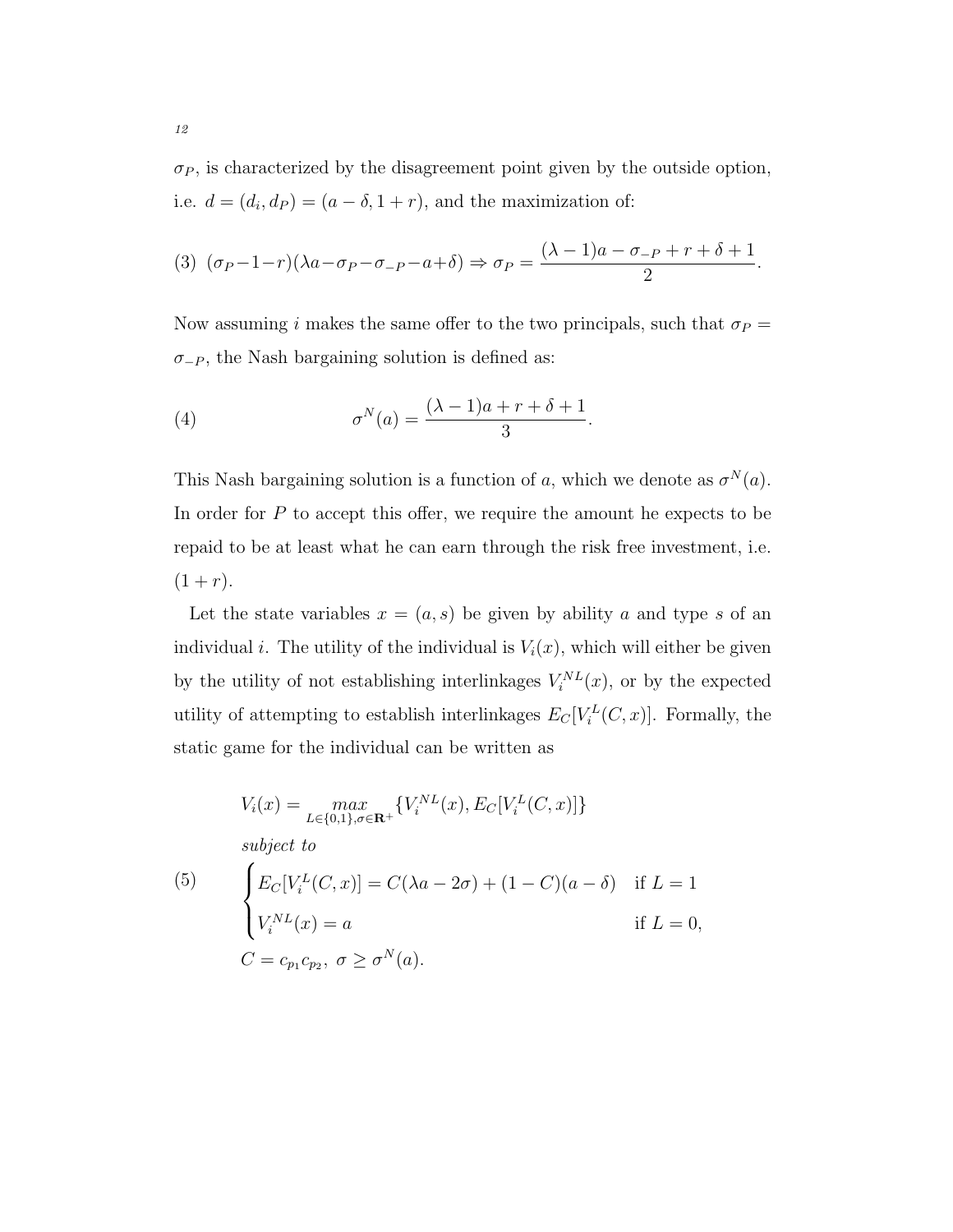As noted before, the offer  $\sigma$  made by the individual to the principals arises from a process of Nash bargaining, and is the minimum offer that will be accepted by a principal given our assumption of equal bargaining power. However, in the optimization problem of the individual, given by [\(5\)](#page-12-0), we allow the individual to offer an amount greater than the Nash bargaining solution in case it maximizes her utility. In other words, if an offer of  $\sigma^{N}(a)$ is acceptable to the principal, so is any offer  $\sigma \geq \sigma^{N}(a)$ , as it gives the principal a share of the surplus more than commensurate to his bargaining power.

For the principal, the static game concerning his decision  $c_P \in \{0, 1\}$  is represented by

(6)  
\n
$$
V_P(x, \sigma) = \max_{c_P \in \{0, 1\}} \{ V_P^{c0}, E_{c_{-P}}[V_P^{c1}(c_{-P}, x, \sigma)] \}
$$
\nsubject to  
\n
$$
\begin{cases}\nE_{c_{-P}}[V_P^{c1}(c_{-P}, x, \sigma)] = c_{-P}\sigma + (1 - c_{-P}) & \text{if } c_P = 1 \\
V_P^{c0} = 1 + r & \text{if } c_P = 0.\n\end{cases}
$$

Given  $\sigma^{N}(a)$  from [\(4\)](#page-12-1) it is now possible to calculate the lowest ability individual, denoted by  $a'$ , who could possibly offer the principal a share dominating the risk free investment, and is given by:

(7) 
$$
\sigma^{N}(a) = \frac{(\lambda - 1)a + r + \delta + 1}{3} \ge 1 + r \Rightarrow a' = \frac{2(1 + r) - \delta}{\lambda - 1}.
$$

Now looking at the participation constraint of the individual, we require  $\lambda a - 2\sigma^N(a) \geq a$ 

<span id="page-13-0"></span>(8) 
$$
\Rightarrow a^* = \frac{2(1+r+\delta)}{\lambda-1}.
$$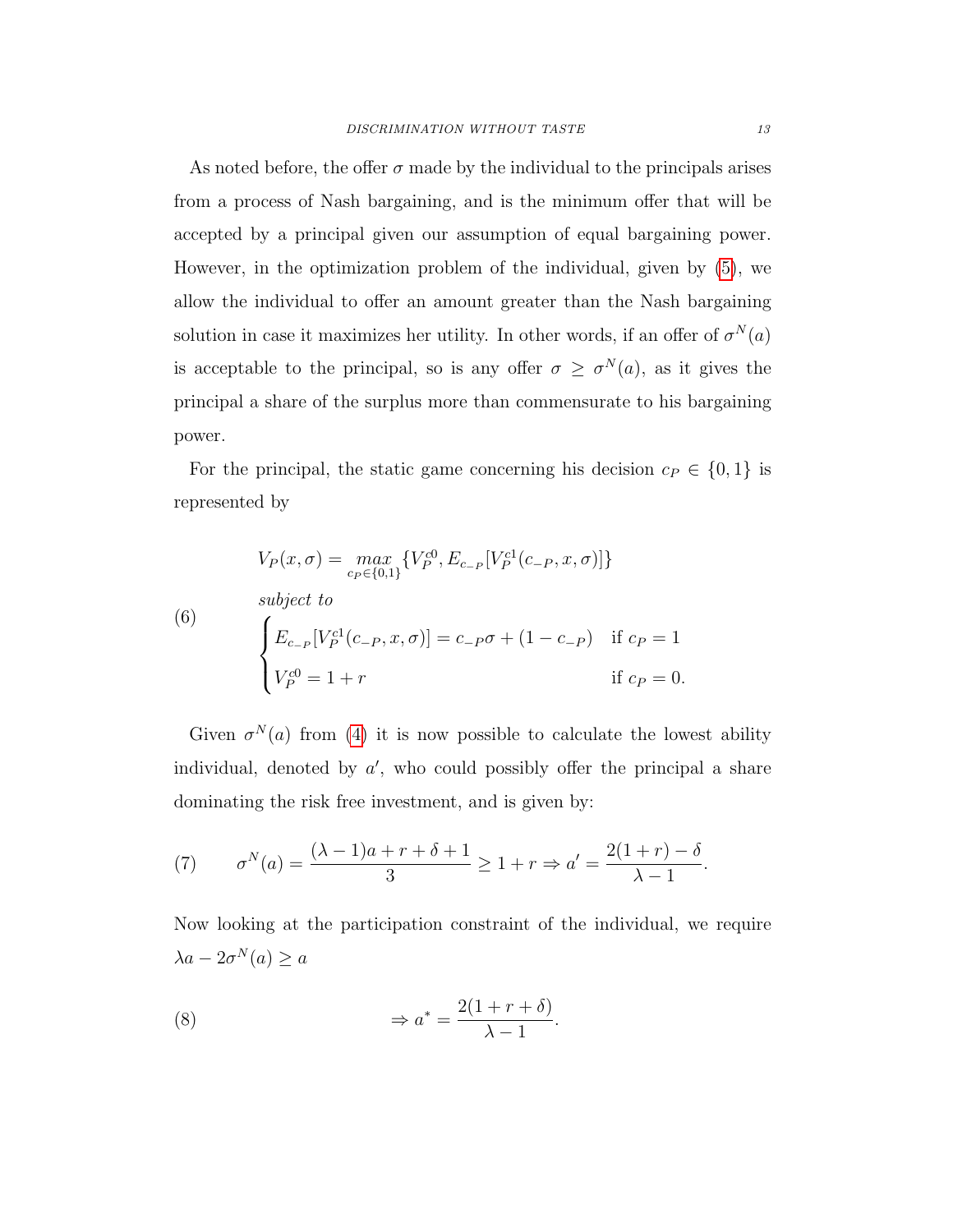Since  $a^* > a'$  only individuals with  $a \geq a^*$  will intend to enter activities involving interlinkages and, as long as there is no taste for or belief about discrimination, will be accepted.<sup>[9](#page-14-0)</sup>

#### B. Discrimination in the static framework

The static game outlines the decision making process and identifies the lowest ability type  $a^*$  from both groups  $s \in (A, B)$  who enter into activities involving interlinkages without discrimination.

Now assume that individuals and principals believe that there exist prin-cipals with a taste for discrimination.<sup>[10](#page-14-1)</sup> Taste for discrimination can be understood as a cost/disutility which principals with taste for discrimination face when they decide to establish a productive relation with a B-type individual in society, and is captured by the parameter  $b(> 0)$ .

The belief regarding the presence of taste discriminators implies that the probability of discrimination occurring has to be taken into account while deciding on the optimal course of action. Due to the random matching, the assigned probability of meeting a principal with a taste for discrimination is equal to what is believed to be the share of total taste discriminators among principals. As the share is not observable, decisions are conditioned on beliefs shared by the principals and individuals about the fraction of discriminators amongst principals, which is assumed to be equal to  $\varphi$ . The extensive game form is exhibited in Figure [2.](#page-15-0)

From the static model without discrimination, we know that the minimum offer that will be accepted by a principal without a taste for dis-

<span id="page-14-0"></span><sup>&</sup>lt;sup>9</sup>Similar to [Lucas Jr](#page-47-1) [\(1978\)](#page-47-1), in our model only the most able want to enter the activity involving interlinkages such as entrepreneurship.

<span id="page-14-1"></span><sup>&</sup>lt;sup>10</sup>How this belief can arise and sustain itself even after all principals with taste for discrimination have died out is discussed in the next subsections.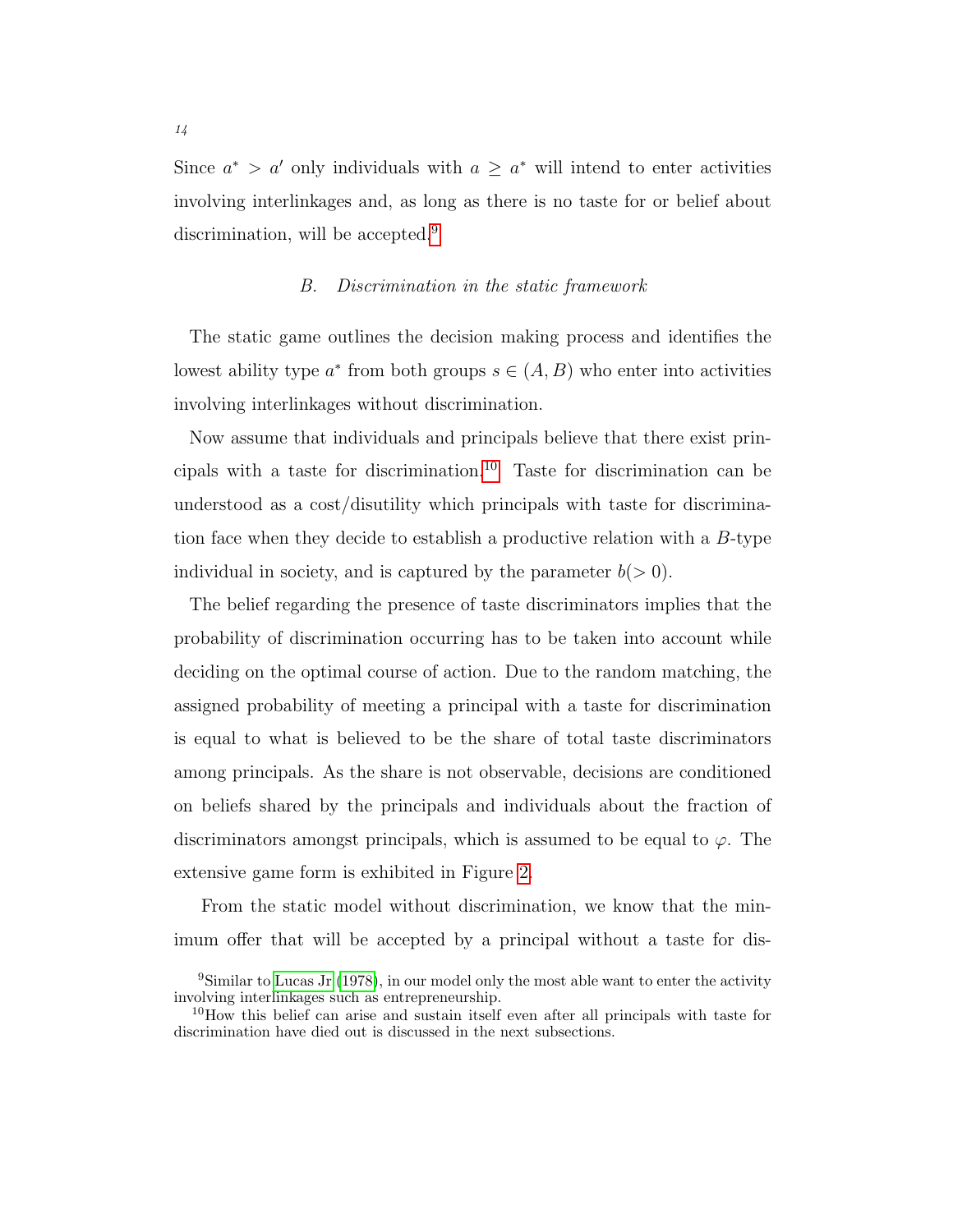<span id="page-15-0"></span>

Figure 2. : Extensive game form of decision of B-type individual

crimination is  $\sigma^{N}(a) \geq (1+r)$ , i.e. a return greater than the risk free investment. Similarly, observe that any offer  $\sigma^{N}(a) \geq (1 + r + b)$  will be always accepted, even by principals with a taste for discrimination, as it compensates for the taste for discrimination. This implies that only offers in the range  $(1+r) \leq \sigma^N(a) < (1+r+b)$  could be subject to any discrimination. Individuals and principals are expected payoff maximizers. In light of the above, discrimination is defined in the following manner:

<span id="page-15-1"></span>DEFINITION 1: An offer of  $\sigma^N(a) > 1+r$ , which is rejected by any principal, is defined as a case of discrimination.

Individuals of the B-type now take the probability of meeting a discriminator in the market into account while deciding on their optimal course of action.

DEFINITION 2: Let us denote by  $a_b^*$  the lowest ability type such that  $\sigma^N(a_b^*) =$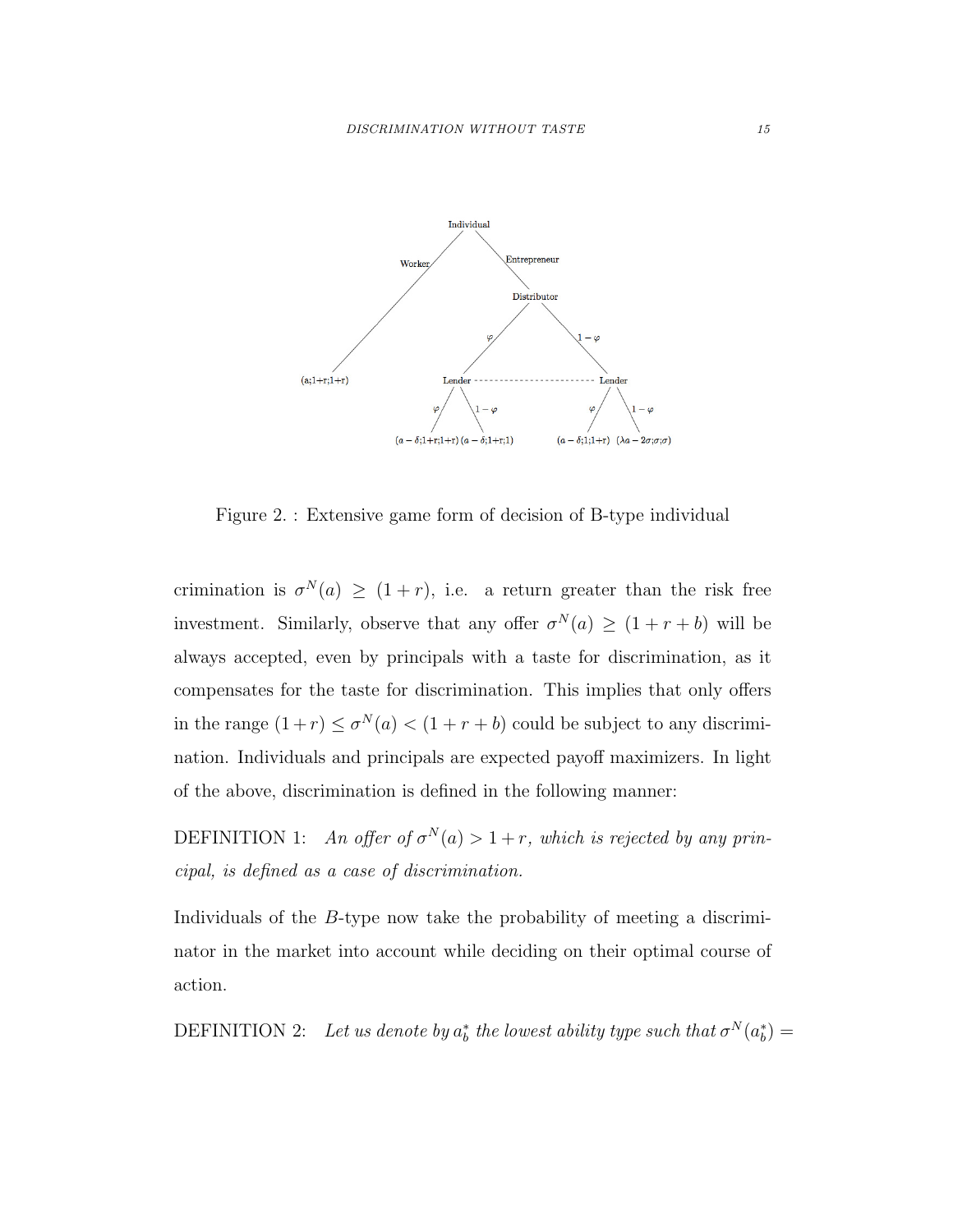$1 + r + b$  and by  $a<sub>b</sub>$  the ability of an individual who is indifferent between offering  $(1 + r + b)$  to each principal and entering an activity not involving interlinkages.

All individuals with ability  $a \ge a_b^*$  offer  $\sigma^N(a) \ge 1 + r + b$  and will never be discriminated against. Individuals in the ability range  $a^* \le a < a_b^*$ potentially face discrimination. These individuals compare the expected payoff from each of the three actions available to them, given by:

$$
E[V_i(x)] = \begin{cases} (1 - \varphi)^2 (\lambda a - 2\sigma^N(a)) + (1 - (1 - \varphi)^2)(a - \delta) & \text{if } (L = 1, \sigma = \sigma^N(a)) \\ \lambda a - 2(1 + r + b) & \text{if } (L = 1, \sigma = 1 + r + b) \\ a & \text{if } L = 0. \end{cases}
$$

The expected payoff from applying for the activity involving interlinkages  $(L = 1)$  and offering the Nash bargaining solution depends on the belief  $\varphi$  about the share of taste discriminators. The payoffs from offering each principal  $(1 + r + b)$  and escaping potential discrimination, as well as from entering the activity involving no interlinkages, are certain. Individuals choose whichever profile  $(L, \sigma)$  maximizes their expected payoff.<sup>[11](#page-16-0)</sup>

Principals with no taste for discrimination, when facing an individual of the B-type in the ability range  $a^* \le a < a_b^*$  that offers  $\sigma^N(a)$ , compare their expected payoff from accepting the offer to the certain payoff from the risk free investment:

$$
E[V_P(x)] = \begin{cases} (1 - \varphi)\sigma^N(a) + \varphi & \text{if } c_P = 1 \\ 1 + r & \text{if } c_P = 0, \end{cases}
$$

<span id="page-16-0"></span><sup>11</sup>Recall that an individual is always free to offer a  $\sigma \geq \sigma^{N}(a)$  in case that maximizes his/her expected utility.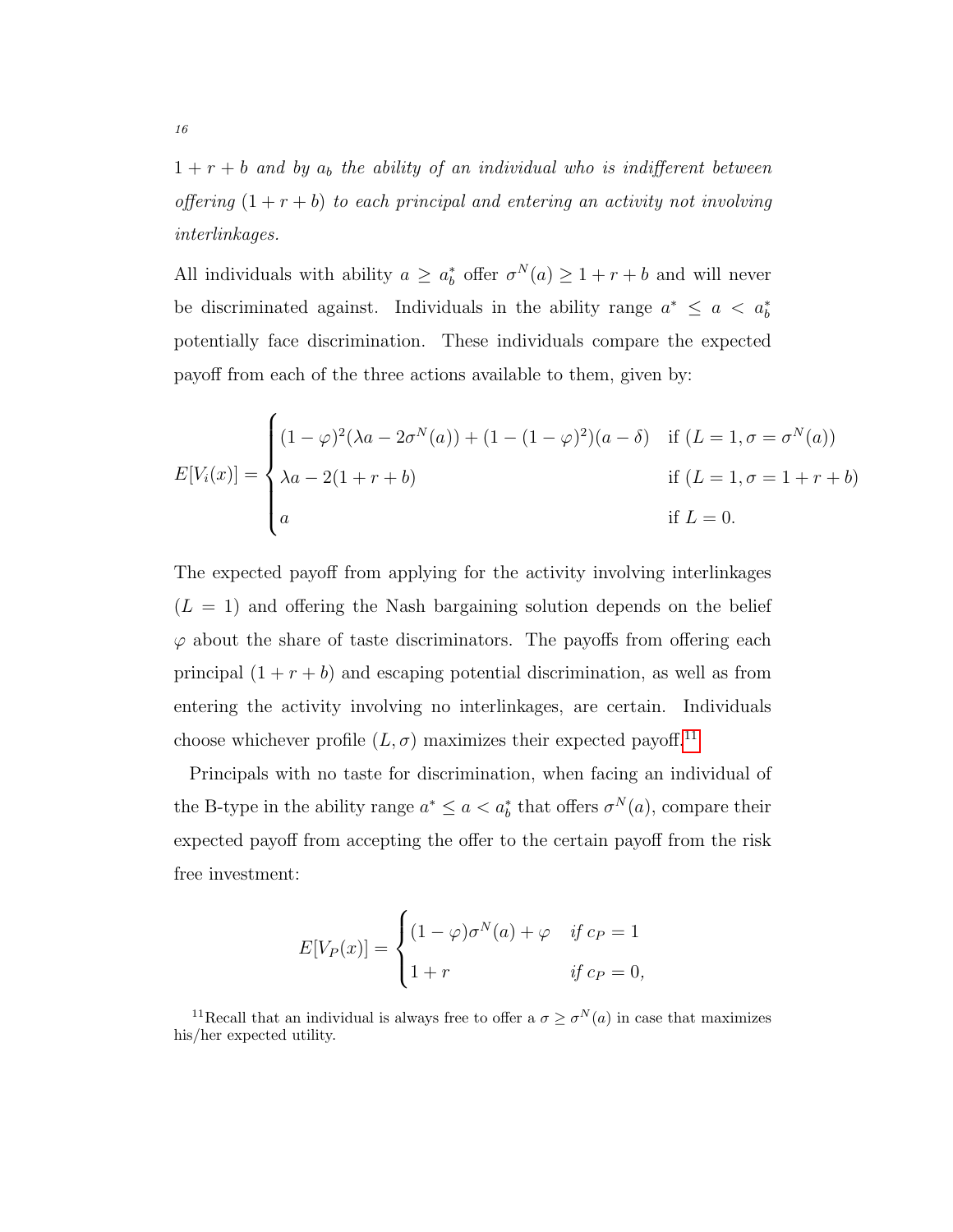and choose the option that gives them the greater expected payoff. Here we can observe how discrimination has spilled over to those principals without a taste for discrimination, as they now take into account the probability of the individual being matched with a principal who is a taste discriminator.<sup>[12](#page-17-0)</sup> In case the principal P accepts and the counterpart  $-P$  rejects the individual's offer, the principal  $P$  will lose his risk free return  $r$ . Thus, the principal  $P$ , due to the belief that the individual might face discrimination from principal  $-P$ , also ends up discriminating against the individual of type-B. Principals with a taste for discrimination equal to b reject the Nash bargaining solution when facing an individual in the ability range  $a^* \le a < a_b^*$  and accept offers from  $a \geq a_b^*$ .

Observe that taste for discrimination against B-type individuals does not affect the A-types in the market. The A-types play the identical game as in the static framework without discrimination. All individuals of the A-type with  $a \geq a^*$  still offer  $\sigma^N(a)$  and are accepted.

For the B-types potentially exposed to discrimination, observe that

(9) 
$$
\lambda a - 2\sigma^N(a) > (1 - \varphi)^2(\lambda a - 2\sigma^N(a)) + (1 - (1 - \varphi)^2)(a - \delta),
$$

such that the expected payoff without discrimination, ceteris paribus, will always be greater for the individual. Recall from [\(8\)](#page-13-0), the individual with the lowest ability, who applies to enter activities with interlinkages in the absence of beliefs about discrimination, is given by  $a^*$ , which implies:

<span id="page-17-1"></span>(10) 
$$
\lambda a^* - 2\sigma^N(a^*) = a^* > (1 - \varphi)^2(\lambda a^* - 2\sigma^N(a^*)) + (1 - (1 - \varphi)^2)(a^* - \delta).
$$

<span id="page-17-0"></span> $12$ In the [Online Appendix,](http://idea.uab.es/christopher.rauh/IDEA/Research_files/Ramachandran_Rauh_discrim_no_taste_online_appendix.pdf) when discussing policy interventions, we show that discrimination under certain interventions can even spillover to the A-type as well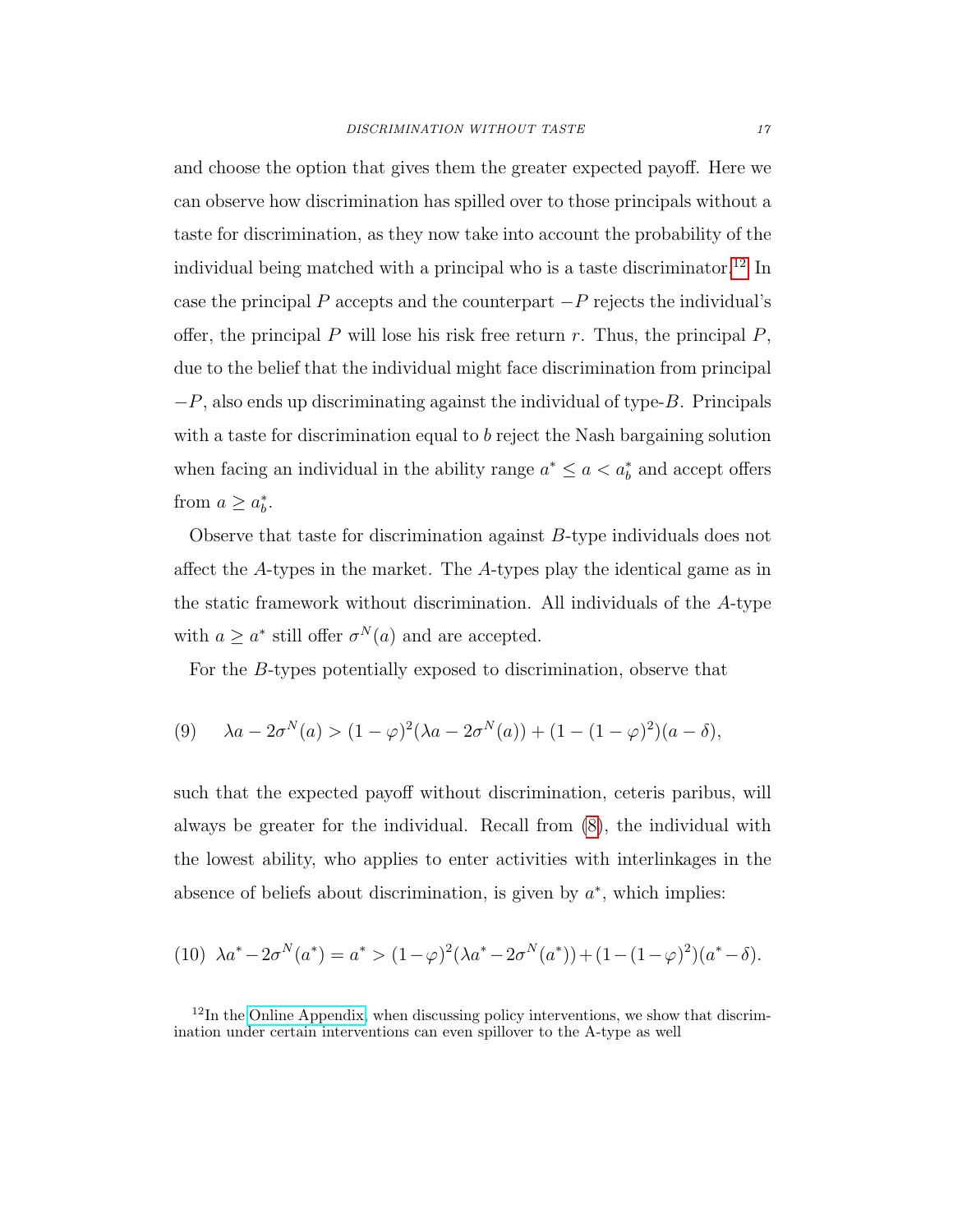Expression [\(10\)](#page-17-1), combined with the fact that the payoff from offering the Nash bargaining solution is strictly increasing in a, implies some value of  $a > a^*$ , denoted by  $a_{db}$ , will solve the equation such that  $(1 - \varphi)^2 (\lambda a_{db} (2\sigma^N(a_{db})) + (1 - (1 - \varphi)^2)(a_{db} - \delta) = a_{db}.$ 

DEFINITION 3: Ability  $a_{db}$  is the minimum ability of a B-type wanting to apply for interlinkages offering the Nash bargaining solution in the presence of beliefs about discrimination.

In the equilibrium of the static game with beliefs about discrimination, all A-types with  $a \geq a^*$  apply to enter activities involving interlinkages, offer the Nash bargaining solution, and are successful. For the B-types, if  $a_{db} < a_b$ , only individuals with  $a \geq a_{db} > a^*$  apply to enter activities involv-ing interlinkages offering the Nash bargaining solution, and are successful.<sup>[13](#page-18-0)</sup> On the other hand, if  $a_{db} > a_b$ , individuals with  $a \geq a_b > a^*$  apply to enter activities involving interlinkages and are successful. B-type individuals with  $a > a_{db}$  offer the Nash bargaining solution, like their A-type counterparts. However, B-type individuals in the ability range  $a_b \le a < a_{db}$  offer  $(1 + r + b) > \sigma^{N}(a)$ , an offer strictly greater than the ones offered by the A-types in the same ability range.

Beliefs about discrimination, hence, have two potential effects: (i) if  $a_{db} < a_b$ , individuals of type B in the range  $a^* \le a < a_{db}$ , enter activities involving no interlinkages, whereas A-types of the same ability enter activities involving interlinkages and enjoy the associated surplus, and (ii) if  $a_{db} > a_b$ , individuals of B-type in the range  $a^* \le a < a_b$  enter activities involving no interlinkages, whereas A-types of the same ability enter activities

<span id="page-18-0"></span><sup>&</sup>lt;sup>13</sup>Recall  $a_b$  is defined as the ability type from group B who is indifferent between offering  $(1 + r + b)$  to each principal and entering an activity not involving interlinkages.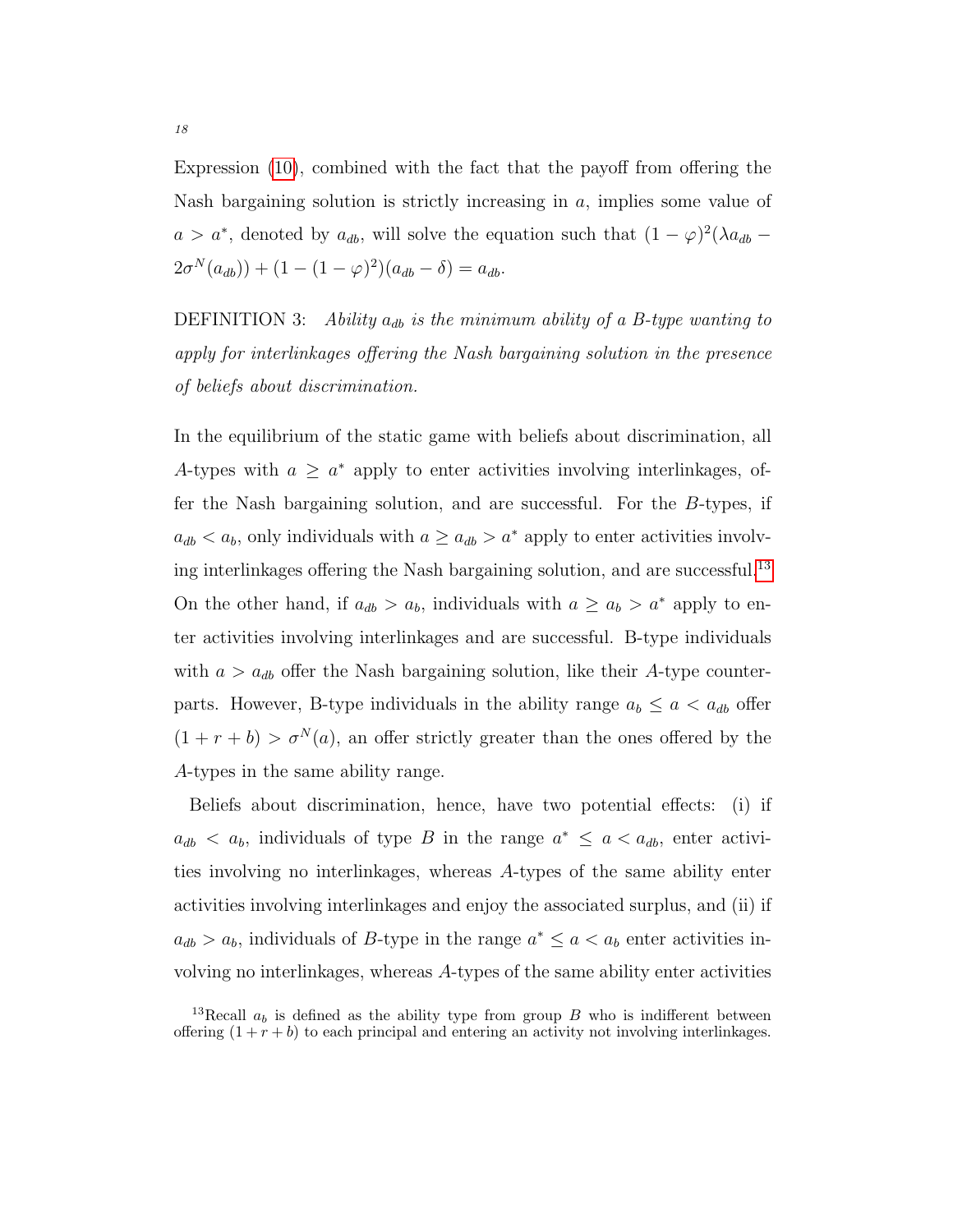involving interlinkages and enjoy the associated surplus. On the other hand, B-types in the range  $a_b \le a < a_{db}$  enter activities involving interlinkages, but pay a higher price to the principals than the A-types in the equivalent ability range.

#### C. The dynamic game and the belief updating process

In the previous subsection, we assumed that there was an exogenously given belief regarding the probability of meeting a taste discriminator in society. In light of this assumption, we characterized the optimal decisions in a static framework. The logical questions that arise are whether these beliefs are consistent with a model of rational decision makers in a dynamic setting in which beliefs are updated, and how these beliefs regarding taste for discrimination can persist when there are no taste discriminators left in society.

In order to address these questions, we now extend the framework and allow for the game to be repeated every period. Assume that the taste for discrimination arises due to a shock to the taste of a subset of principals in society at time  $t_0$ . It is assumed that  $\pi_0$  proportion of principals develop a taste for discrimination equal to  $b(> 0)$  against establishing a productive relation with  $B$ -type individuals.<sup>[14](#page-19-0)</sup> The origins of the shock which result in creating a taste for discrimination among a subset of principals is not the focus of the paper. An example could be the incidents of September  $11^{th}$ 2001, which resulted in discriminatory actions against Muslims in the US

<span id="page-19-0"></span><sup>&</sup>lt;sup>14</sup>Allowing principals to have different tastes for discrimination leaves our results essentially unchanged. The case for two different levels of taste for discrimination,  $b_h$  (high) and  $b_l$  (low) is provided in the [Online Appendix.](http://idea.uab.es/christopher.rauh/IDEA/Research_files/Ramachandran_Rauh_discrim_no_taste_online_appendix.pdf)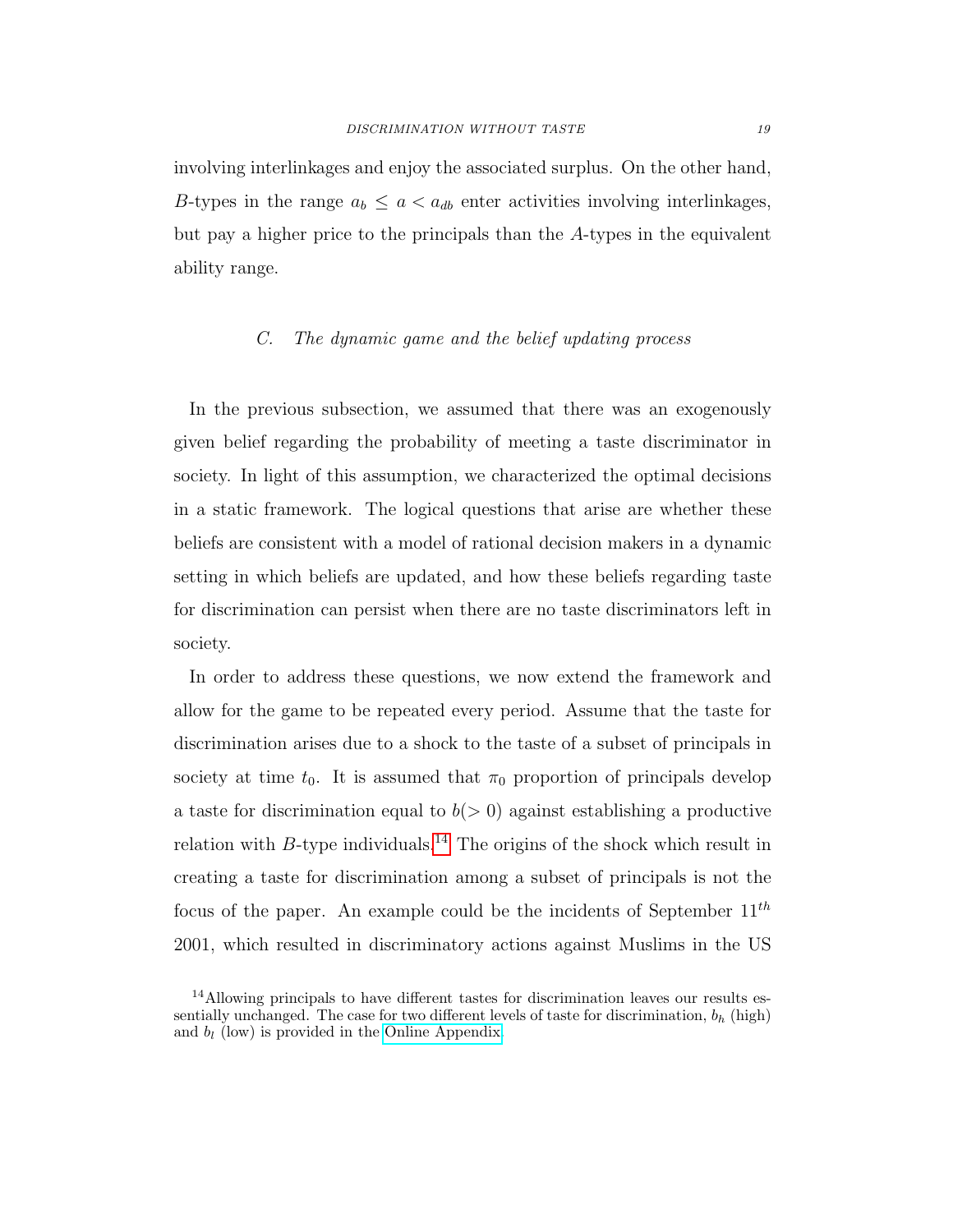(e.g., [Kaushal, Kaestner and Reimers 2007\)](#page-47-2).[15](#page-20-0)

In the dynamic game we assume time to be discrete and indexed by  $t$ . A principal P exits the market with exogenous probability  $\omega$  every period. The probability  $\omega$  is not known to any body in society. A principal without a taste for discrimination replaces the exiting principal, such that at some point no principals with a taste for discrimination will be left. Therefore, if we define the share of principals with a taste for discrimination in period  $t = 0$  to be  $\pi_0$ , the share of principals  $\pi_t$  with taste for discrimination in period t is  $\pi_0(1-\omega)^t$ .

Since neither  $\pi_t$  nor  $\omega$  are common knowledge, decisions are conditioned on beliefs about the share of discriminators amongst principals, which are updated through observations of discrimination in the market.<sup>[16](#page-20-1)</sup> We assume that the event which creates a taste for discrimination initially results in creating a common prior among individuals and principals.[17](#page-20-2) The common prior is assumed to have a distribution denoted by  $\eta_0$ , capturing the probability of meeting a principal with a taste for discrimination. The common prior  $\eta_0$  is modeled as having a beta distribution. More specifically, it is assumed that individuals and principals believe that the share of principals with taste b has a beta distribution with parameters  $\alpha_0$  and  $\beta_0$ . Moreover, we denote the density of the distribution  $\eta_0$  by  $\theta$ . The beta distribution captures the belief regarding the probability of meeting a principal with

<span id="page-20-0"></span><sup>&</sup>lt;sup>15</sup>The assumption that shocks do not work the other way, i.e. people immediately forget the past existence of discrimination due to sudden events today, is justified by the literature on trust and beliefs which shows how persistent past beliefs are in shaping todays action. See section [I.E](#page-26-0) for discussion and references.

<span id="page-20-2"></span><span id="page-20-1"></span><sup>&</sup>lt;sup>16</sup>The definition of a case of discrimination is provided in Definition [1.](#page-15-1)

<sup>&</sup>lt;sup>17</sup>The importance of the initial prior is negligible as we envisage a setting with long term discrimination, thereby reducing the weight the initial prior has in long run beliefs. In an earlier version of the paper beliefs were updated following frequentist approach as in case-based decision theory by [Gilboa and Schmeidler](#page-46-2) [\(1995\)](#page-46-2).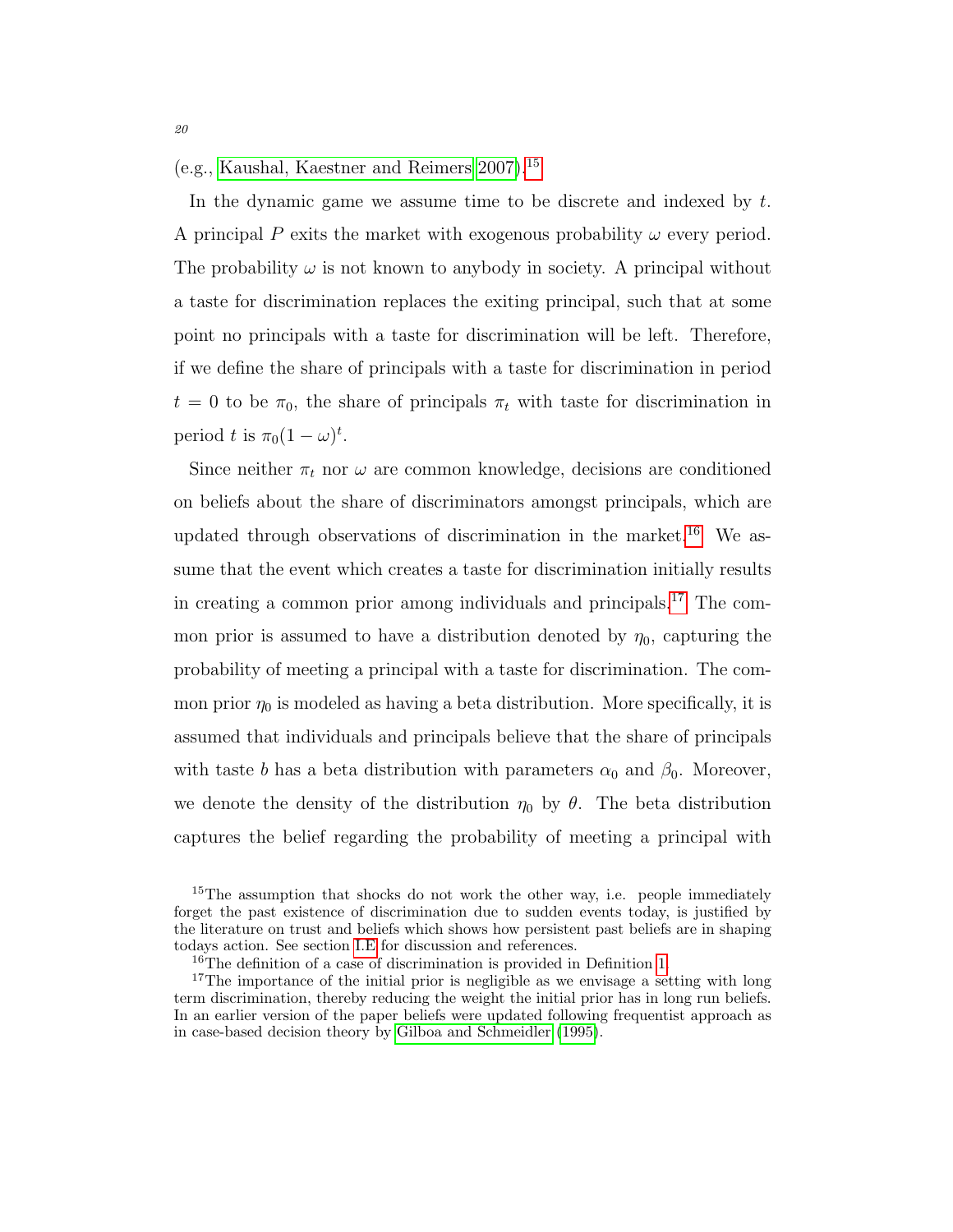a taste for discrimination through its expected value, or the mean of the distribution.

ASSUMPTION 1: The probability parameter capturing the share of lenders with a taste for discrimination equal to b in period t<sub>0</sub> is given by  $\theta(\eta_0) \sim$  $beta(\alpha_0, \beta_0).$ 

The above distribution implies that the density function associated with facing a discriminator with taste  $b$  is given by:

$$
(11) \ \ \theta(\eta_0) = \frac{(\eta_0)^{\alpha_0 - 1} (1 - \eta_0)^{\beta_0 - 1}}{beta(\alpha_0, \beta_0)} = \frac{(\alpha_0 + \beta_0 - 1)!}{(\alpha_0 - 1)!(\beta_0 - 1)!} (\eta_0)^{\alpha_0 - 1} (1 - \eta_0)^{\beta_0 - 1}
$$

The beta distribution gives us a density on  $[0, 1]$ , which captures the beliefs held by individuals and principals regarding  $\eta_0$ . As individuals and principals need to decide on optimal actions based on their beliefs, and all individuals and principals are assumed to be risk neutral, individuals and principals use the expected value of the distribution which is given by  $E(\eta_0) = \frac{\alpha_0}{\alpha_0 + \beta_0}.$ <sup>[18](#page-21-0)</sup>

The belief updating process of principals and individuals is characterized by a standard Bayesian approach. Assume that in period 1,  $n_1$  individuals of the B-type applied and  $k_1$  cases of discrimination were observed in the market. Out of the total of  $n_1$  cases, assume that  $n_{1b}(\leq n_1)$  cases involve offers  $\sigma \geq \sigma^N(a)$ , such that  $(1+r) \leq \sigma < (1+r+b)$ . This implies the total number of people who could potentially be discriminated against is  $n_{1b}$ .

ASSUMPTION 2: It is assumed that all market transactions in terms of the offers made and rejected are common knowledge.<sup>[19](#page-21-1)</sup>

<span id="page-21-1"></span><span id="page-21-0"></span><sup>&</sup>lt;sup>18</sup>This is the point at which the density of the distribution takes its highest value. <sup>19</sup>We relax this assumption in the [Online Appendix](http://idea.uab.es/christopher.rauh/IDEA/Research_files/Ramachandran_Rauh_discrim_no_taste_online_appendix.pdf) to allow individuals and principals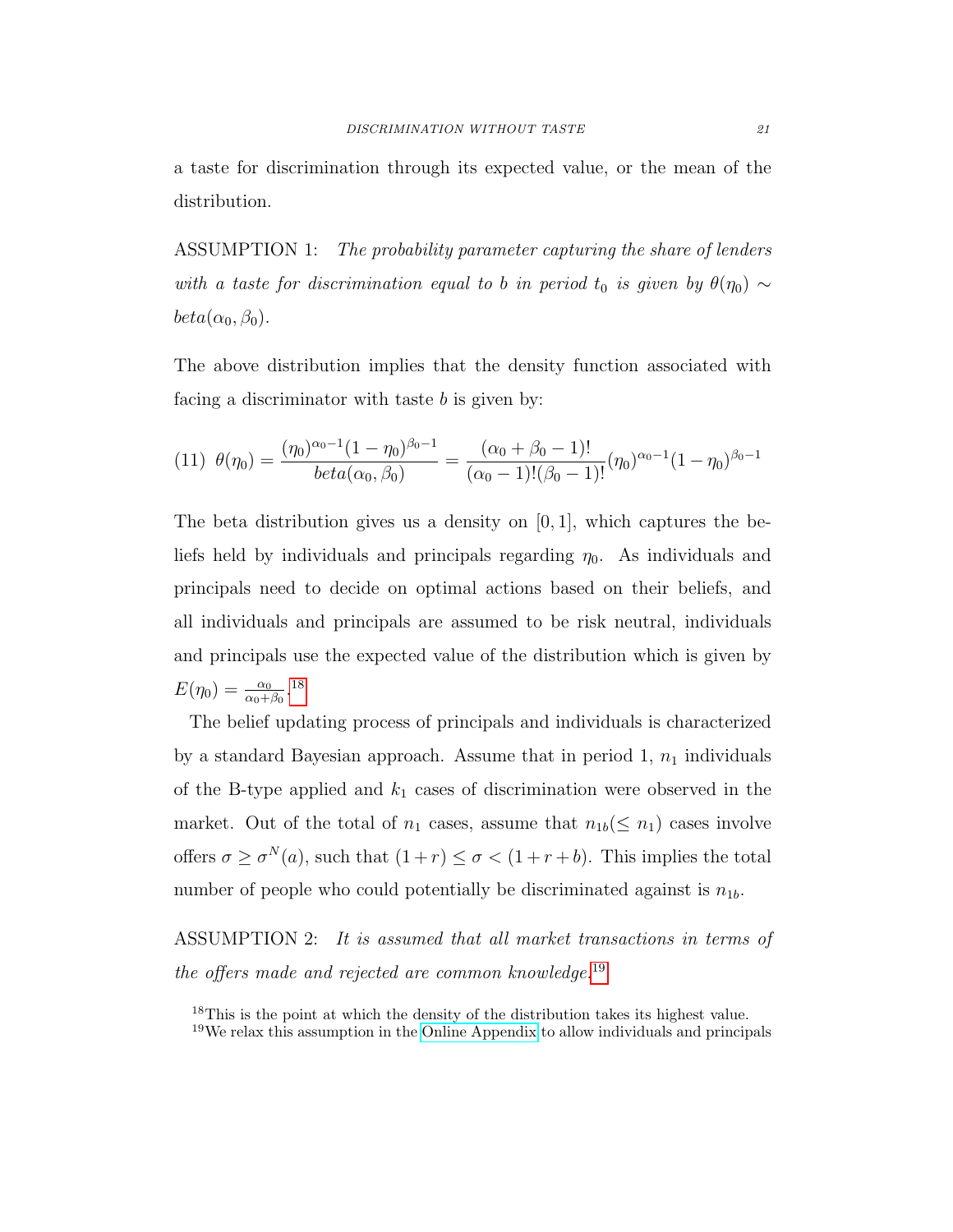Given that out of the potential  $n_{1b}$  cases,  $k_1$  cases exhibit discrimination, we can define the posterior density function for the individuals and principals in society. The posterior function for  $\theta(\eta_0)$  is given by  $\theta(\eta_1|k_1) \sim$  $beta(\alpha_0 + k_1, \beta_0 + n_{1b} - k_1).$ 

The above outlines the Bayesian belief updating procedure used by individuals and principals regarding the probability of meeting a principal with taste for discrimination. We can denote the posterior distribution for any period  $T > t_0$ , given the total number of B-type individuals who make offers  $\sigma^{N}(a)$ , such that  $(1 + r) \leq \sigma^{N}(a) < (1 + r + b)$ , in order to become entrepreneurs, and the cases of discrimination observed in the market. The posterior probability density is given by  $\theta(\eta_T | \sum_{t=1}^T k_t) \sim$  $beta(\alpha_0 + \sum_{t=1}^T k_t, \beta_0 + \sum_{t=1}^T n_{tb} - \sum_{t=1}^T k_t)$ . The associated expected value or the point probability estimate used by individuals and principals to make their optimal decision is given by:

(12) 
$$
E(\eta_T) = \frac{\alpha_0 + \sum_{t=1}^T k_t}{\alpha_0 + \beta_0 + \sum_{t=1}^T n_{tb}}.
$$

DEFINITION 4: Let  $\varphi_t = E(\eta_{t-1})$ , such that  $\varphi_t$  is the probability that individuals and principals assign to the existence of a principal with taste for discrimination b in period t.

The decision-making rules of individuals and principals imply that the probability of entering an activity involving interlinkages for a B-type individual in any period  $T$  will depend upon her ability  $a$ , the actual share of taste discriminators  $\pi_0(1-\omega)^T$ , and the beliefs  $\varphi_T$  regarding the share of taste to observe only a subset of all the market transactions and show that the results remain essentially unchanged.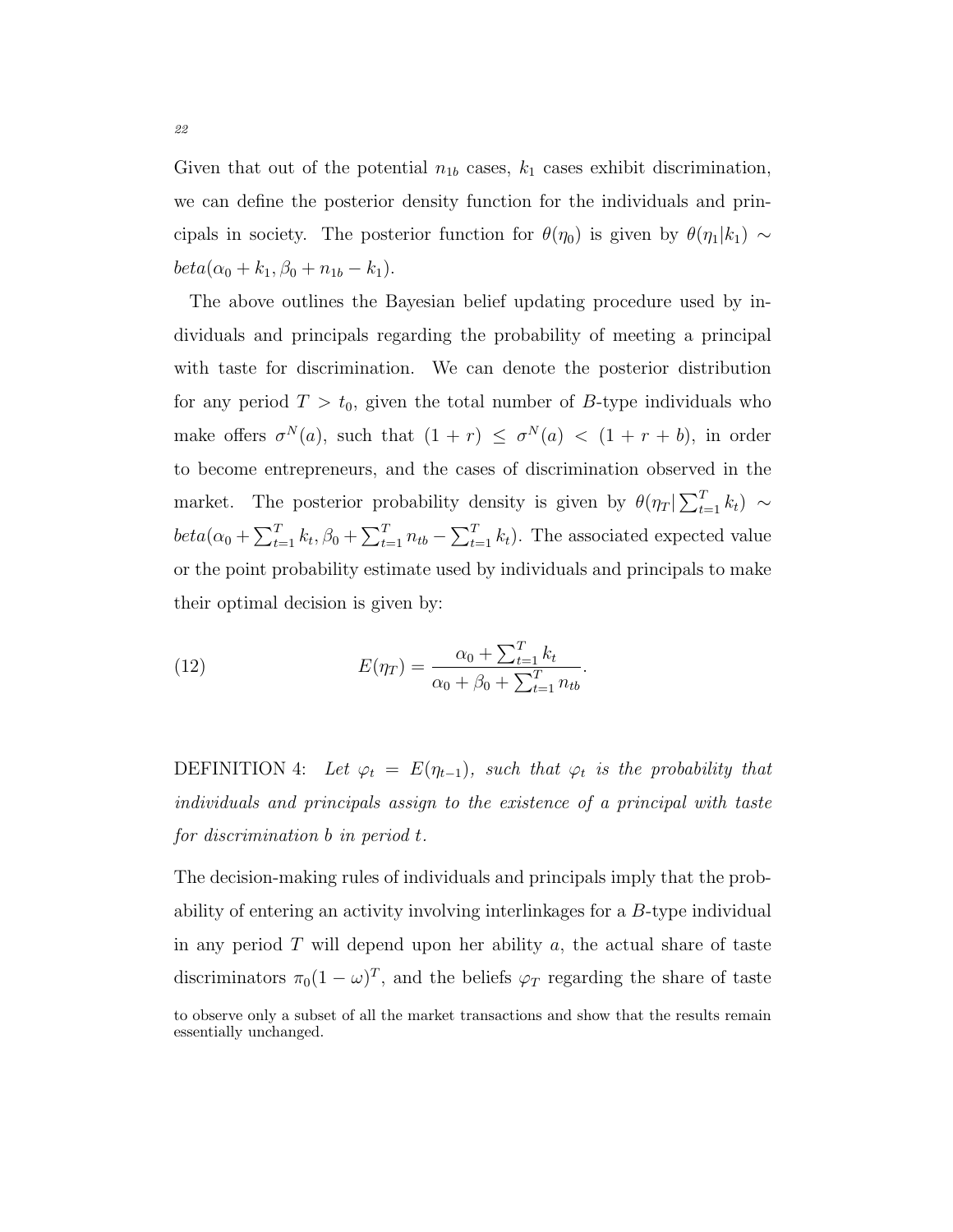discriminators in society. We can thus express the probability of entering an activity involving interlinkages for a  $B$ -type individual as a function of the above three factors, i.e.  $f(a, \pi_0(1-\omega)^T, \varphi_T)$ . It is easy to see that the probability of entering an activity involving interlinkages is increasing in ability and declining in the actual share and the belief regarding the proportion of taste discriminators in society, i.e.  $f_1 > 0$ ,  $f_2 < 0$ , and  $f_3 < 0$ , where the subscripts refer to the first, second, and third argument of the function. In Section [II](#page-29-0) we explicitly test for the predictions of our model using the above function  $f$ .

### D. Characterization of the dynamic steady state equilibrium under no remaining taste for discrimination

The channel of discrimination that we put forth works on the premise that even once all principals with taste for discrimination have died out, to discriminate against members of group B may remain as the optimal action. In what follows we address whether discrimination can exist, and if it can, under what conditions does it exist, for how long does it persists, and in what form does it manifest itself. Let us denote by  $T^*$  the first period in which no principals with taste for discrimination remain in the economy. The probability density function, given the beliefs and the Bayesian updating rule used, for meeting a principal with a taste for discrimination is given by:

(13) 
$$
beta(\alpha_0 + \sum_{t=1}^{T^*-1} k_t, \beta_0 + \sum_{t=1}^{T^*-1} n_{tb} - \sum_{t=1}^{T^*-1} k_t).
$$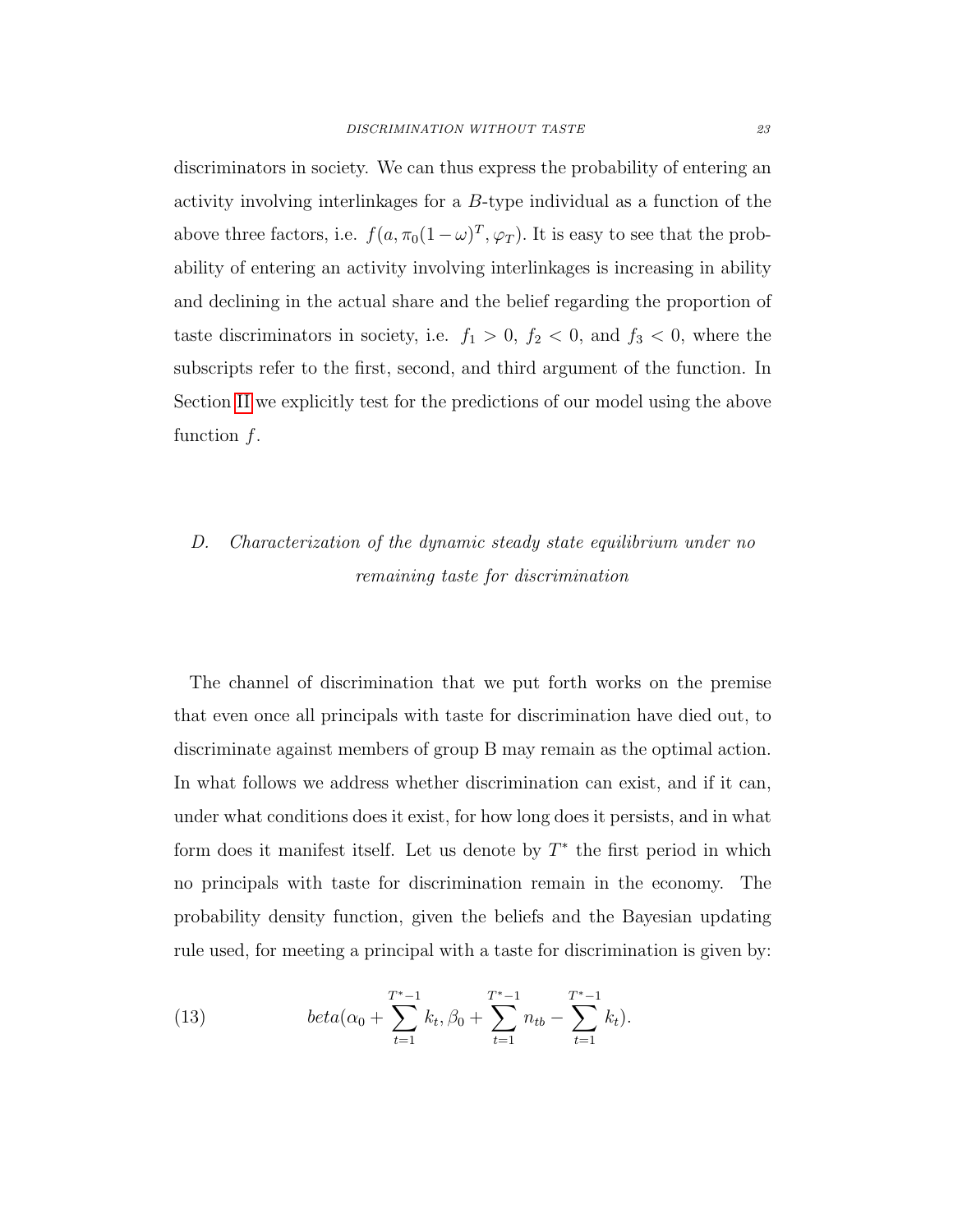The probability point estimate for meeting a discriminator is given by

(14) 
$$
\varphi_{T^*} = \frac{\alpha_0 + \sum_{t=1}^{T^*-1} k_t}{\alpha_0 + \beta_0 + \sum_{t=1}^{T^*-1} n_{tb}}.
$$

It is clear that all B-type individuals with  $a \geq a_b^*$  will offer their Nash bargaining solution and be accepted.[20](#page-24-0) The form of discrimination and the length for which it will persist after all principals with taste for discrimination have died out will depend on  $\varphi_{T^*}$ , i.e. the belief on the probability of the individual meeting a taste discriminator.

The point probability estimates in period  $T^*$  are a function of the initial beliefs  $(\alpha_0, \beta_0)$ , the actual share of taste discriminators  $\pi_0$ , and the rate  $\omega$ at which principals with a taste for discrimination exit the market in every period. If we assume that the initial beliefs are a function of the actual share of taste discriminators, i.e.  $\alpha_0(\pi_0)$  and  $\beta_0(\pi_0)$ , then we can write  $\varphi_{T^*} = z(\pi_0, \omega)$ . In the proposition that follows, we highlight the various forms in which discrimination manifests itself and persists in the multiple steady state equilibria depending on  $\varphi_{T^*}$  after no principals with a taste for discrimination are left.

PROPOSITION 1: 1) Let  $\varphi_{T^*}$  be such that no individual of the type B in the range  $a^* \le a < a_b^*$  prefers the Nash bargaining solution to wage  $emplyment$  at time  $T^*$ . In such a scenario discrimination based on beliefs persists forever. Discrimination manifest itself in two forms:  $(i)$  B-types being underrepresented, relative to A-types, in activities involving interlinkages at the lower tail of the ability distribution and (ii)  $B$ -types, in the middle ability ranges, pay a strictly higher fee to

<span id="page-24-0"></span><sup>20</sup>Recall  $\sigma^N(a_b^*) = 1 + r + b$  and  $\sigma^N(a)$  is increasing in a.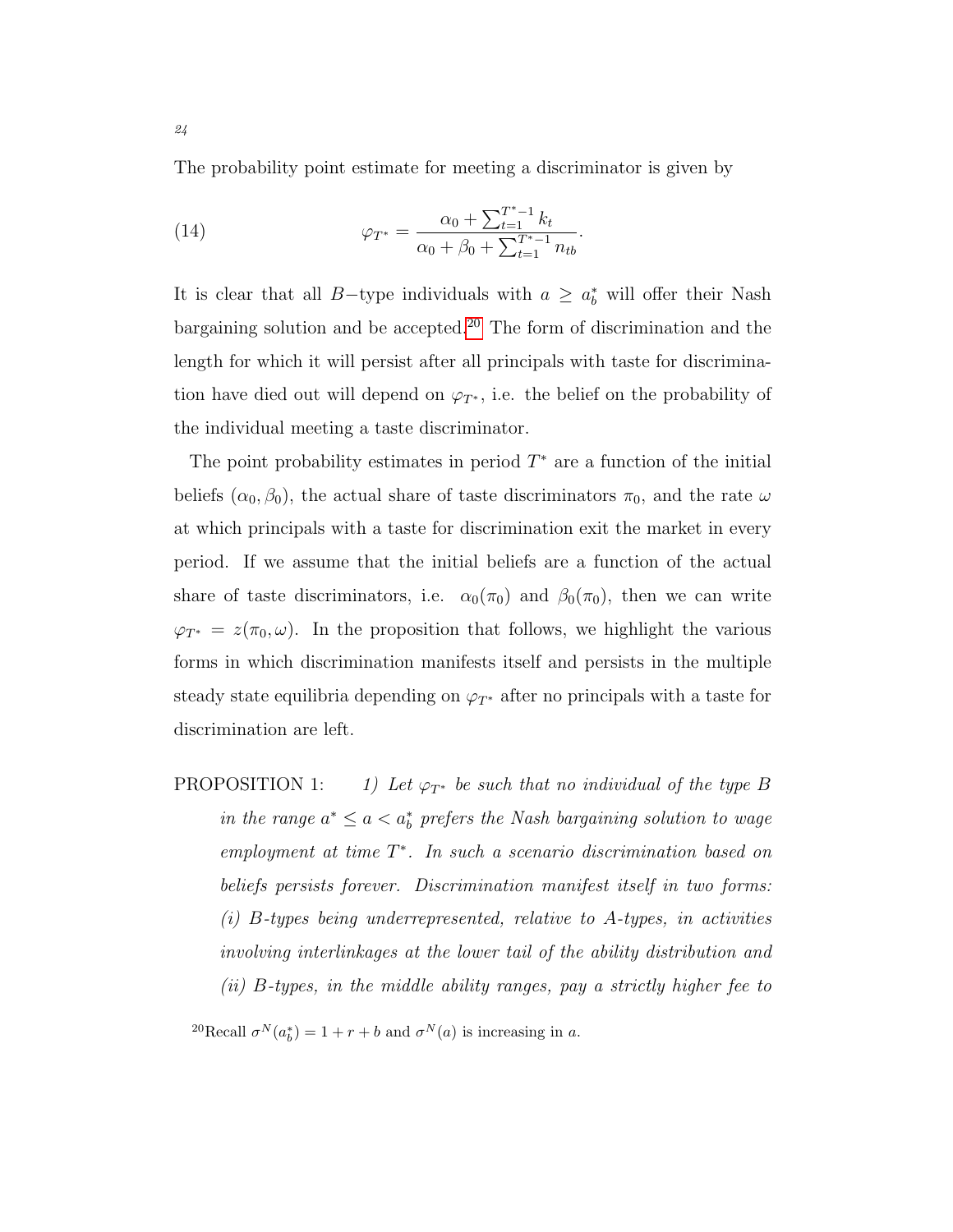establish interlinkages than the A-types with similar ability.

2) Let  $\varphi_{T^*}$  be such that some individual of B-type with ability in the range  $a^* \le a \le a_b^*$  strictly prefers the Nash bargaining solution to obtaining wage employment. This implies that in the long run discrimination will not persist. However, B-types are penalized in the form of lower participation rates relative to A-types for a finite duration before beliefs about discrimination disappear from society.

Proof in the Appendix.

The equilibrium outcome in which discrimination persists forever crucially depends on who is the lowest B-type deciding to apply for the activity involving interlinkages when the last principal with taste for discrimination dies out. This occurs when all individuals of the B-type, whose Nash bargaining solution is not sufficiently high to compensate the taste for discrimination, i.e.  $a < a<sub>b</sub><sup>*</sup>$ , decide to enter activities involving no interlinkages rather than seek to establish productive relations. Even if an offer which could be subject to potential discrimination were to be made, it would be rejected due to beliefs about discrimination being prohibitively high. Therefore, this equilibrium is even stable under the trembling hand. This in turn implies that beliefs remain frozen at the current level and hence all individuals with ability levels  $a^* \leq a < a_b$  will always prefer entering activities involving no interlinkages.

However, if when the last principal with taste for discrimination dies out, the lowest B-type who decides to enter an activity involving interlinkages is one whose Nash bargaining solution is not sufficient to compensate the taste for discrimination, i.e.  $a < a<sub>b</sub>^*$ , implies discrimination will not persist in the long run. Now that all principals with taste for discrimination have died out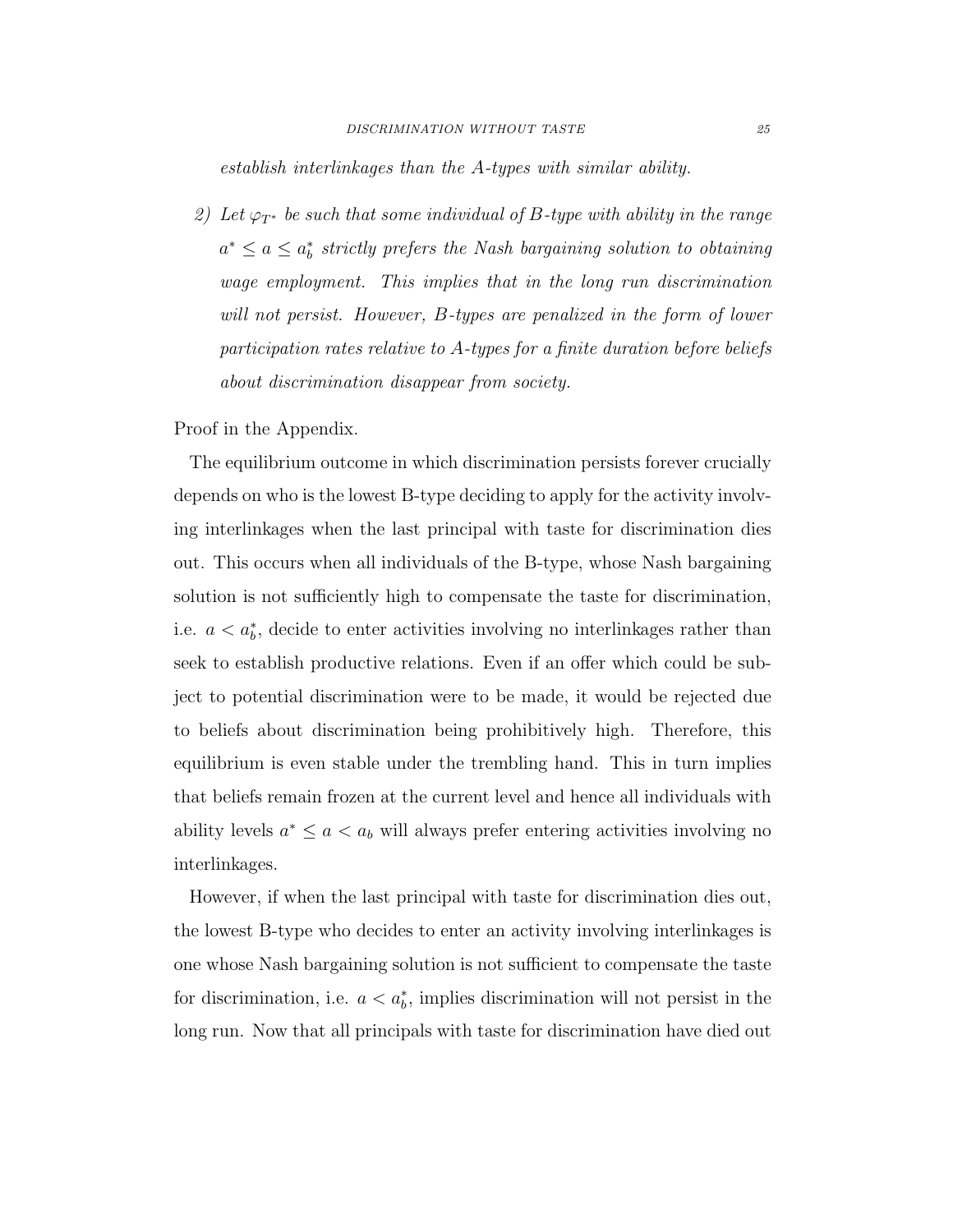and beliefs are not prohibitively high, all offers made by individuals seeking to establish productive relations will be accepted. As this includes individuals whose offers could have been subject to potential discrimination, but are not (as no taste discriminators are left), the next period beliefs about discrimination will be lower after beliefs have been updated. As every period all offers are accepted, in the long run the belief about discrimination will converge to zero.

#### E. Persistence of beliefs as collective memories

<span id="page-26-0"></span>The model presented above assumes that once the equilibrium set of beliefs have been established they can persist over time under certain conditions. The crucial question then arises as to how and why beliefs regarding the presence of discrimination might tend to persist? We interpret transmission of beliefs in our model as happening through intergenerational transmission of collective memory regarding discrimination.

The contemporary usage of the term collective memory can be traced back to Emile Durkheim (1859-1917), and his student Maurice Halbwachs (1877-1945), who published the seminal study titled The social framework of memory in 1925. The concept of memory has been constructed in the literature as to how the mind works in a society and how their operations are structured by social arrangements. Halbwachs argues: "It is in society that individuals normally acquire their memories. It is also in society that they may recall, recognize and localize their memories" [\(Halbwachs 1992,](#page-47-3) 38). Formulation of memories regarding the past are hence affected by transmission of cultural beliefs and norms in society.

Beliefs regarding discrimination can be seen to fulfill the two important cri-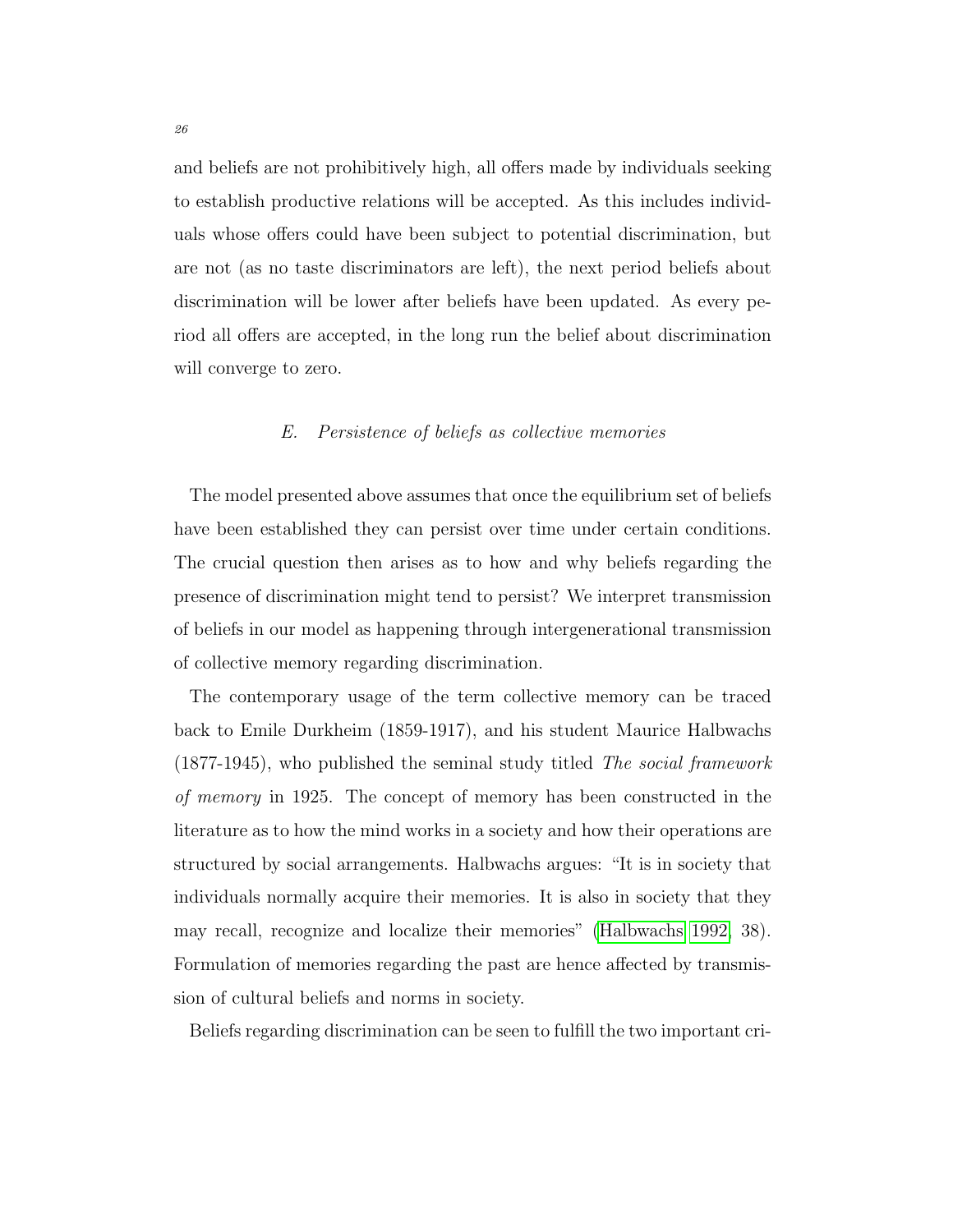teria to be categorized as collective memories. First, events which influence collective memory are widely documented and recorded in these societies [\(Griffin and Bollen 2009\)](#page-47-4). For the case of discrimination against blacks in the US or Dalits in India, these events have been widely recorded and recollected. Second, a consensual view of the recollected past. The presence of affirmative action policies in the US and India serve as clear signals of consensus among policymakers and the public at large concerning the need to address previous wrongs.

Beliefs regarding discrimination being transmitted as collective memory through generations can also be rationalized by economic models of cul-tural transmission such as in [Bisin and Verdier](#page-45-4)  $(2001)$  and Dessí  $(2008)$ . They show that transmission of existing beliefs by parents to their offspring would be consistent with maximizing the utility of children or preserving their cultural traits. Finally, the importance of history, culture, and past events such as discrimination in shaping today's beliefs, behavior, and outcomes, has also been demonstrated in the empirical literature [\(Nunn and](#page-48-6) [Wantchekon 2011;](#page-48-6) Voigtländer and Voth 2012; [Alesina, Giuliano and Nunn](#page-44-4) [2013\)](#page-44-4) and brought forth theoretically in [Argenziano and Gilboa](#page-44-5) [\(2012\)](#page-44-5).

The above discussion highlights the fact that beliefs regarding discrimination could be understood as collective memories that are passed on from one generation to another, which can be remarkably similar for long stretches of time.

### F. Welfare effects

Now, let us consider the loss of welfare to society when discrimination persists due to beliefs, despite no taste for discrimination remaining in the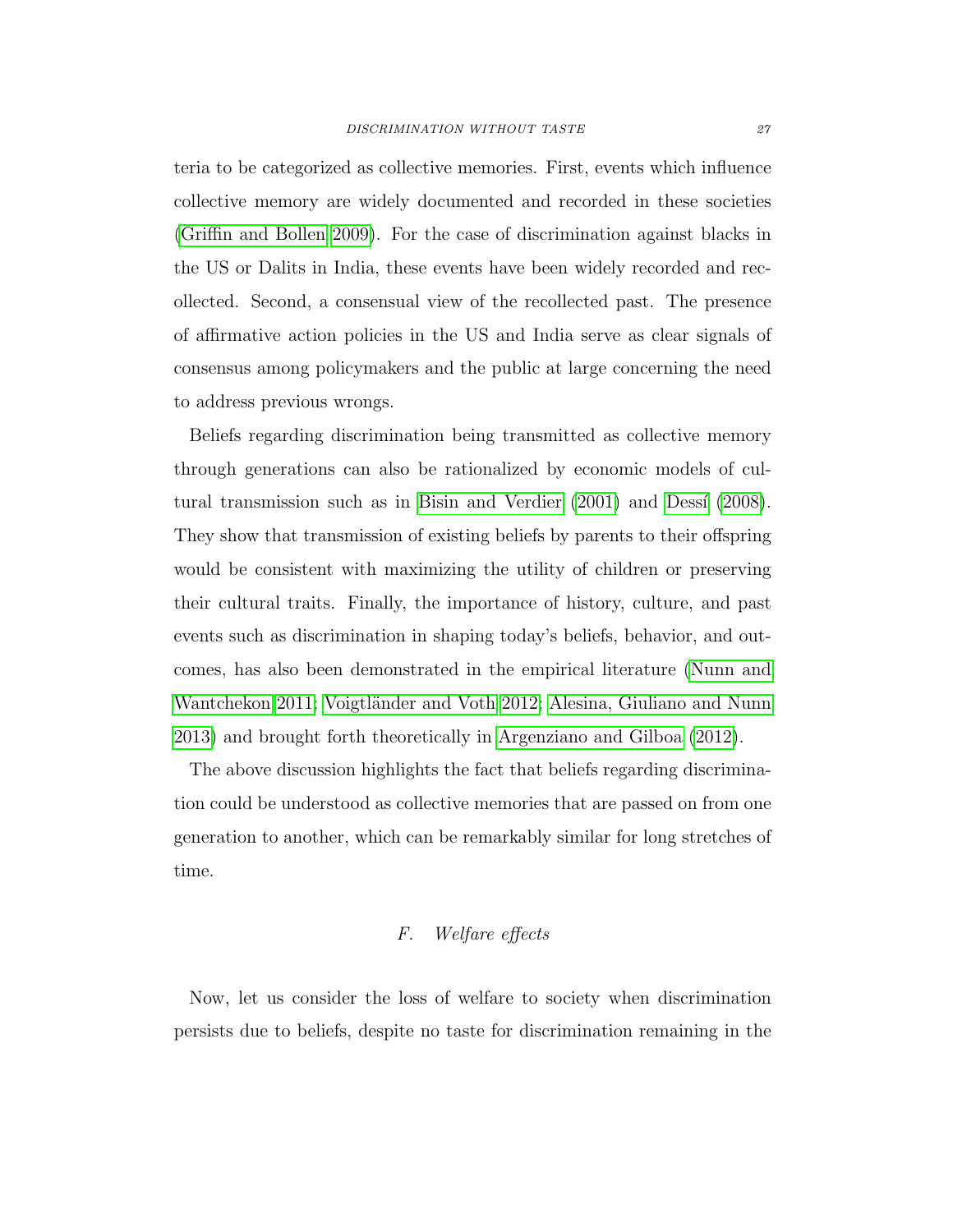economy. The efficiency loss not only affects the B-type individuals, who become involved in activities involving no interlinkages instead of establishing productive relations (which would be the social optimum), but also the principals, who lose out on opportunities of receiving offers yielding more than the risk free investment  $r$ . Assuming that the necessary and sufficient condition of proposition 1.1 hold and discrimination persists, we can quantify the deadweight loss of each period to the B-type as  $\sum_{a\geq a^*}^{a_b} [(\lambda a - 2\sigma^N(a)) - a],$ while the deadweight loss to principals is  $\sum_{a\geq a^*}^{a_b} 2[\sigma^N(a) - (1+r)]$ . Additionally, a wealth transfer takes place, as B-types offering  $(1 + r + b)$  to escape discrimination are paying a higher price than the equivalent A-type, from which principals are profiting as they are receiving more than the Nash bargaining solution.<sup>[21](#page-28-0)</sup> The transfer from the B-types to the principals is  $\sum_{a \ge a_b}^{a_b^*} 2[(1+r+b) - \sigma^N(a)].$ 

**PROPOSITION** 2: In an equilibrium as in proposition 1.1, on average both principals earn lower profits by discriminating.

Proof in the Appendix.

In the top panel of Figure [A1](#page-43-0) in the Appendix the difference between net earnings of the A and the B-type in function of their ability is illustrated. The dark shaded area is the deadweight loss caused by individuals of the B-type not entering activities involving interlinkages due to beliefs about discrimination, whereas the light shaded area illustrates the transfer caused by the higher price individuals of the B-type are paying in order to escape discrimination when choosing activities involving interlinkages.

<span id="page-28-0"></span><sup>&</sup>lt;sup>21</sup>This theoretical prediction is consistent with the finding of the US Department of Justice that Countrywide charged more than 200,000 black and Hispanic borrowers higher fees and interest rates than comparable whites with similar credit histories between 2004 and 2008 leading to the Bank of America paying a settlement of 335M\$.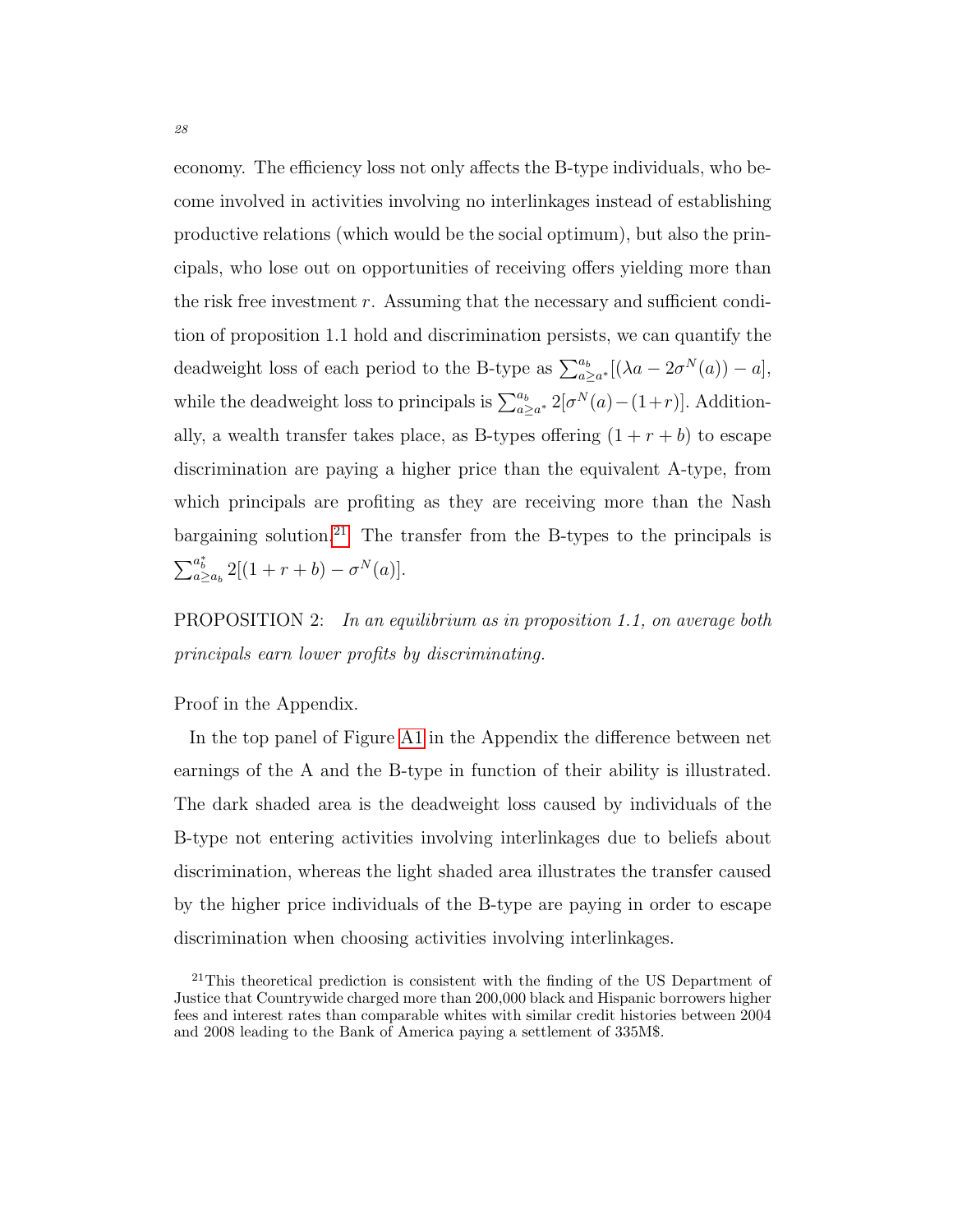In the GSS dataset the pattern of average income in constant dollars of the self-employed by highest educational degree attained, exhibits a striking similarity with our theoretical prediction. As can be seen in bottom right panel of Figure [A1](#page-43-0) in the Appendix, on average blacks earn less than whites in self-employment for all but those that obtained a graduate degree, which is the highest degree coded in the dataset.

#### II. Data and empirics

<span id="page-29-0"></span>As foreshadowed in our discussion in the theoretical section, we empirically investigate the market for self-employment in the US, an occupation characterized by the need to establish interlinkages across markets. We analyze whether the patterns of self-employment of blacks, as compared to the white population, are correlated to differences in taste for and belief about discrimination across regions and time in the US.

The empirical literature dealing with discrimination and self-employment in the US documents the differences in participation and returns between ethnic groups [\(Moore 1983;](#page-48-8) [Borjas 1986;](#page-45-5) [Bailey and Waldinger 1991;](#page-44-6) [Fairlie](#page-46-4) [1999;](#page-46-4) [Fairlie and Meyer](#page-46-5) [\(1996,](#page-46-5) [2000\)](#page-46-6); [Blanchflower, Levine and Zimmerman](#page-45-6) [2003;](#page-45-6) [Fairlie and Robb 2008;](#page-46-7) [Blanchflower 2009\)](#page-45-7). In line with our theoretical predictions the above mentioned studies find that black males have lower self-employment rates, blacks are more likely to have loan applications rejected, and pay higher interest rates on loans than comparable white males do. For the case of wage employment, premarket skills measured by the Armed Forces Qualification Test (AFQT) score have been shown to account for most of the black-white wage gap [\(Neal and Johnson 1996\)](#page-48-9). However, for the case of self-employment, [Fairlie](#page-46-8) [\(2002\)](#page-46-8) shows that controlling for AFQT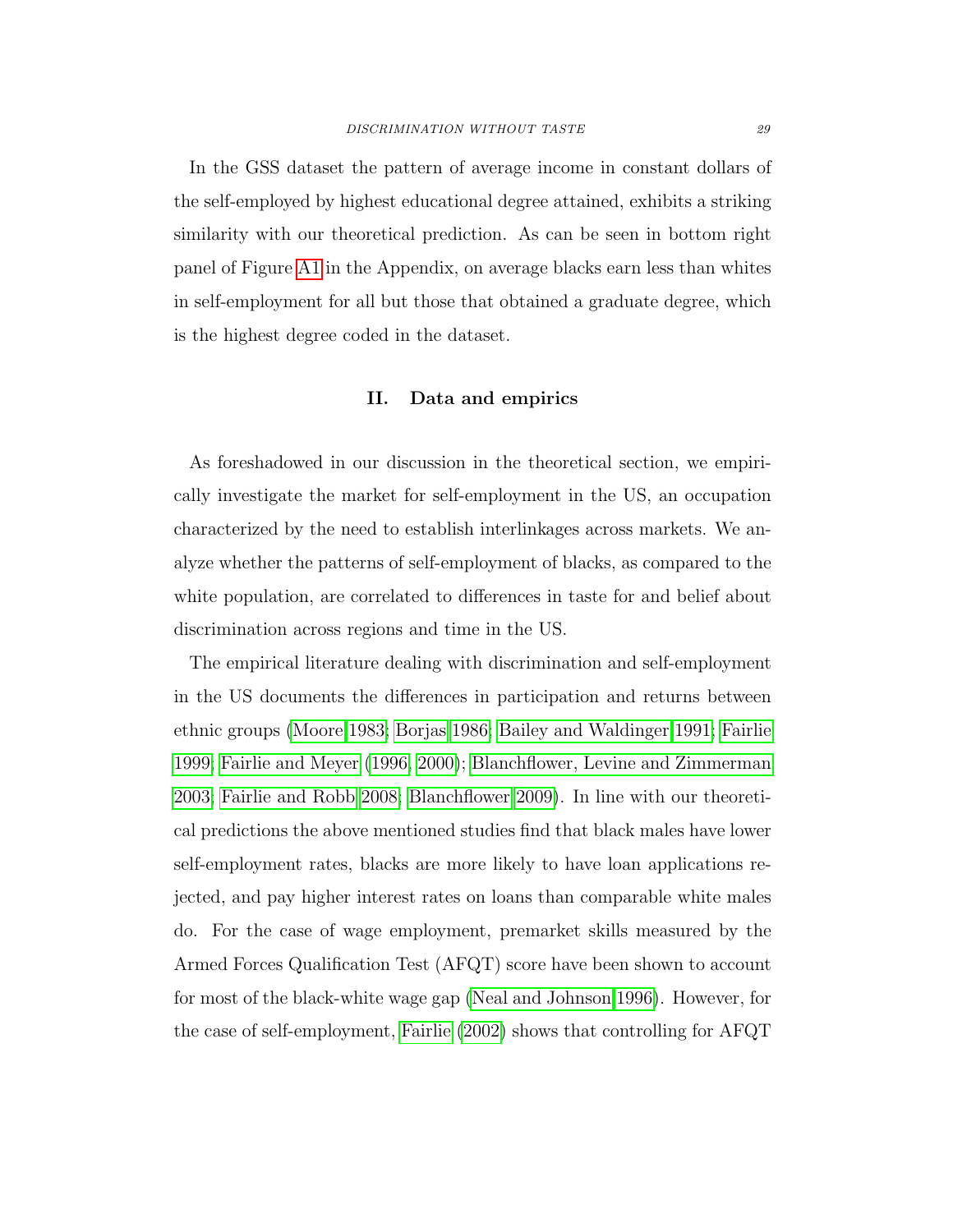test scores does not significantly reduce the black-white gap concerning selfemployment rates, suggesting that discrimination might have a role to play in explaining the observed differences in self-employment rates.

#### A. Data

<span id="page-30-0"></span>We use the General Social Survey (GSS) from 1972-2012 along 29 questionnaires to provide empirical support for the predictions of our theoretical framework. The data allows us to construct proxies for the belief about and taste for discrimination parameters in our model. We construct two proxies of taste for discrimination by computing the share of whites by year and region that express taste for discrimination. We define taste discriminators to be:

- 1) Whites answering "yes" to "Do you think there should be laws against marriages of Blacks and Whites?"
- 2) Whites who are "very" or "somewhat opposed" when asked "What about having a close relative marry a Black person?"

In order to construct a proxy for beliefs regarding discrimination, we take the share of the sample, for each year and region, answering the following question with "yes":

• "On the average Blacks/African-Americans have worse jobs, income, and housing than White people. Do you think these differences are mainly due to discrimination?"

Unfortunately, neither of these questions is asked throughout all survey years, which, depending on the specification, restricts our sample size to between 14,719 and 23,895 observations. In Figure [1](#page-6-0) the two measures of taste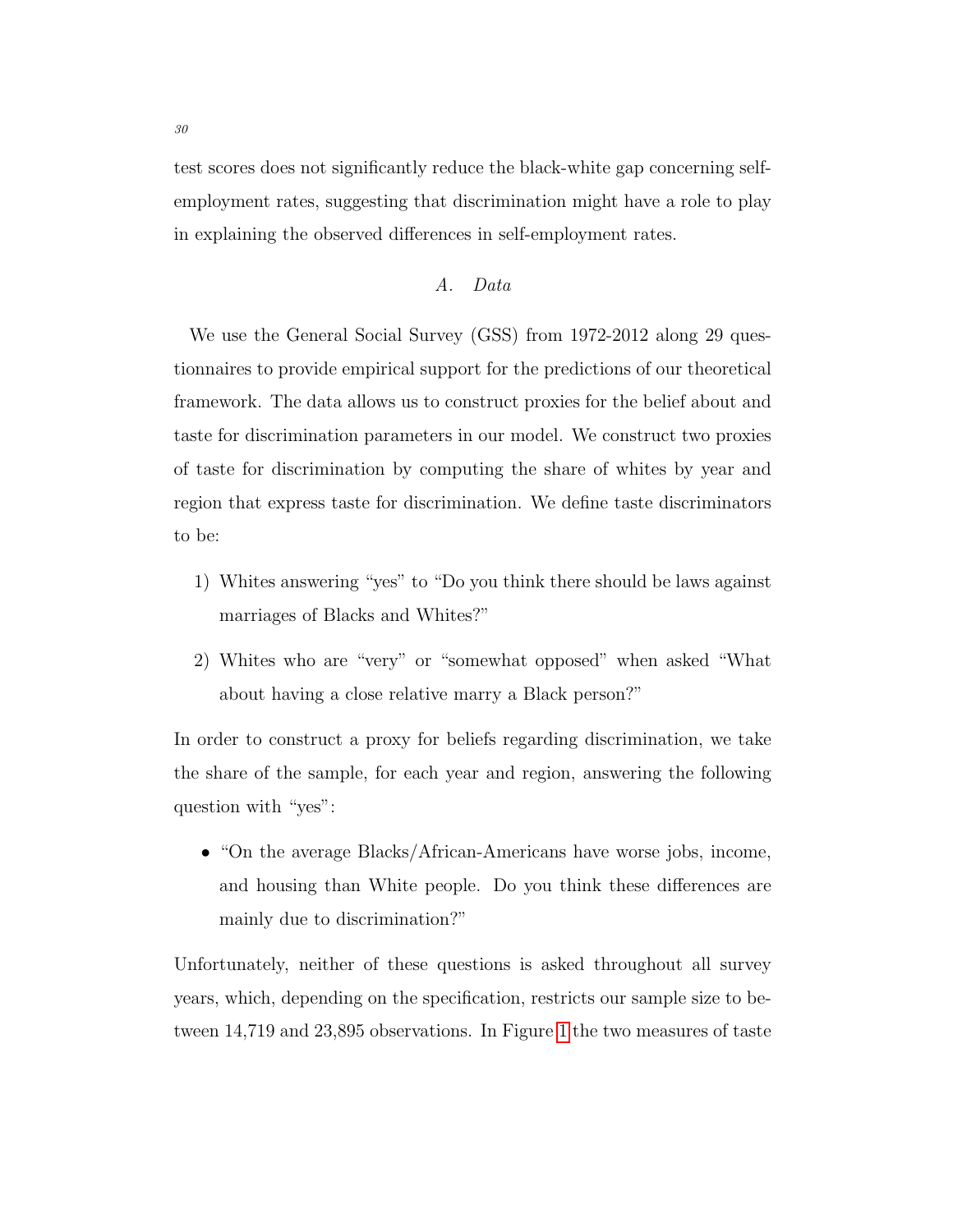for discrimination, beliefs about discrimination, and the self-employment rates of blacks and whites are plotted from 1972-2012 for those years where the corresponding questions were included in the surveys. The discrimination measures are from the GSS dataset, whereas for expositional purposes self-employment rates by race are obtained from the Current Population Survey (CPS) March supplement provided by the Integrated Public Use Microdata Series [\(King et al. 2010\)](#page-47-5).

Tastes for discrimination seem to decline linearly. Beliefs about discrimination, on the other hand, have remained remarkably stable, just as the gap in self-employment rates between blacks and whites. Not decomposing by region, beliefs about discrimination among whites peak in 1985 at 45% and reach its lowest point in 2004 at 34%. Our first measure for taste for discrimination among whites declines from 39% in 1972 to 10% in 2002. The second measure declines from  $66\%$  in 1990 to  $21\%$  in 2012.<sup>[22](#page-31-0)</sup>

The usage of survey responses is susceptible to the problem that responses to delicate questions, such as those concerning discrimination, can be subject to a social desirability bias. A respondent might claim not to have discriminatory taste due to social desirability, which might not reflect real preferences. In order to validate that we are capturing a real trend in discriminatory taste, in Figure [3](#page-33-0) we plot our second measure of taste for discrimination at the aggregate level against a range of racially-motivated hate crimes committed in the US against blacks (namely the number of total victims, murder and manslaughter, forced rape, aggravated assault, simple assault, and intimidation).<sup>[23](#page-31-1)</sup> The hate-crime statistics are obtained from the

<span id="page-31-0"></span><sup>22</sup>In the [Online Appendix](http://idea.uab.es/christopher.rauh/IDEA/Research_files/Ramachandran_Rauh_discrim_no_taste_online_appendix.pdf) we decompose the time trends of belief about discrimination by region.

<span id="page-31-1"></span><sup>&</sup>lt;sup>23</sup>We do not plot the first measure for taste for discrimination because it only overlaps with the available hate crime statistics for only four years. However, the correlations are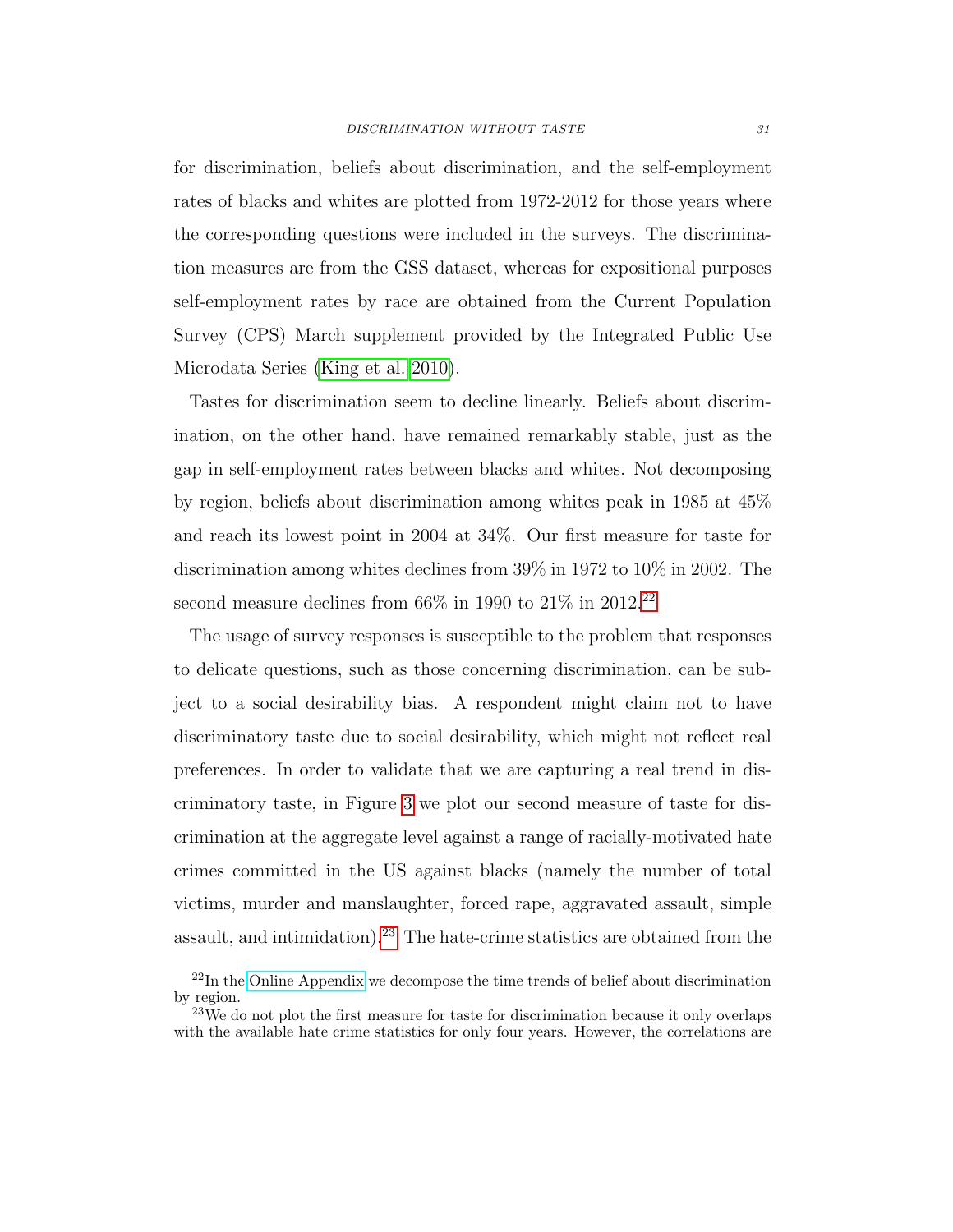Federal Bureau of Investigation (FBI) Uniform Crime Reports for the years 1996-2012.<sup>[24](#page-32-0)</sup> The proxy for taste for discrimination aggregated at the national level (grey dashed line) follows a downward trend closely resembling the downward trend for all racially-motivated hate crimes against blacks with correlations ranging between 0.76 for forced rape to 0.91 for murder and manslaughter. Racially-motivated hate crimes could be seen as extreme expressions of discriminatory taste, wherefore the exhibited patterns strengthen the validity of our taste for discrimination measure. [25](#page-32-1)

#### B. The method

Following the theoretical model we derive the equation for the estimation of the probability of individuals being self-employed as a function of ability a, the proportion  $\pi_{tqs}$  of principals with a taste for discrimination at time t in region q against group s, the proportion  $\varphi_{tqs}$  with beliefs about discrimination at time t in region q against group  $s$ , and a vector of individual characteristics  $X_i$  with associated parameter vector  $\gamma$ . As a proxy for ability we use years of schooling. Therefore, the probability of individual  $i$  at time t in region q and of group s being self-employed  $se_{itqs} \in \{0, 1\}$  we define as

(15) 
$$
Prob(se_{itqs} = 1|a, \varphi_{tqs}, \pi_{tqs}, X_i) = f(a, \varphi_{tqs}, \pi_{tqs}, X_i).
$$

similarly high and available upon request.

<span id="page-32-0"></span><sup>24</sup>For FBI hate-crime statistics against blacks see Table 7 of the reports to be found at <http://www.fbi.gov/about-us/cjis/ucr/hate-crime>.

<span id="page-32-1"></span><sup>25</sup>However, this downtrend could simply reflect an overall downward trend in criminal activity. In order to reject this hypothesis, we normalize the occurrence of raciallymotivated hate crimes by the total frequency of arrests of white individuals for murder and manslaughter as well as aggravated assault. Unfortunately, we do not have data on arrests for all of the before mentioned crimes. As can be seen in the [Online Appendix,](http://idea.uab.es/christopher.rauh/IDEA/Research_files/Ramachandran_Rauh_discrim_no_taste_online_appendix.pdf) the patterns corroborate the assumption that our measure is a reasonable proxy for taste for discrimination by exhibiting high correlations between taste for discrimination and the normalized hate-crimes of 0.89 and 0.85.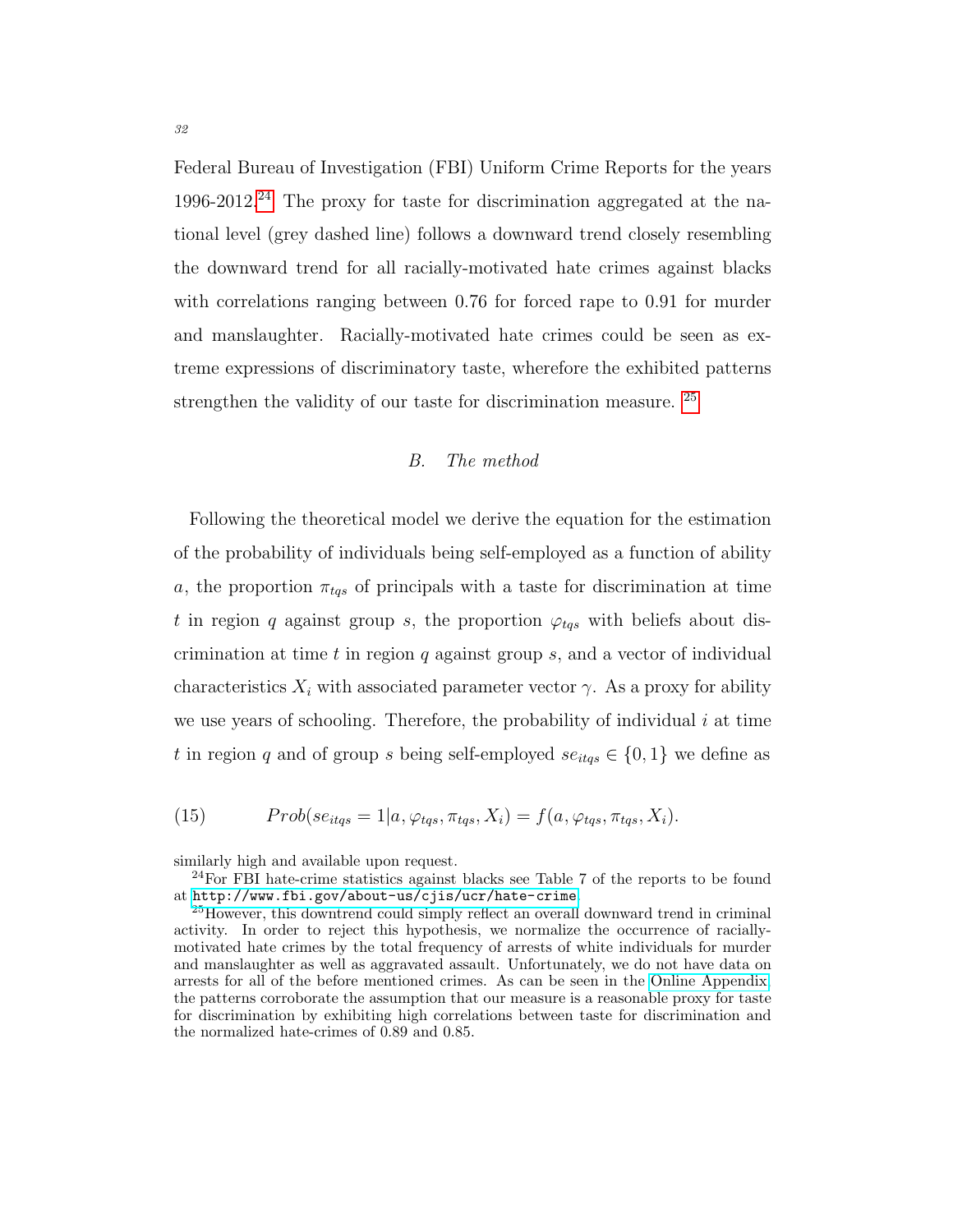<span id="page-33-0"></span>

Figure 3. : Racially-motivated hate crimes (solid black line) versus taste for discrimination (grey dashed line)

Using a logit regression, we can define the estimated probability as

(16) 
$$
Prob(se_{itqs}|a,\varphi_{tqs},\pi_{tqs},X_i) = \frac{e^{g(a,\varphi_{tqs},\pi_{tqs},X_i)}}{e^{g(a,\varphi_{tqs},\pi_{tqs},X_i)}+1},
$$

where  $g(a, \varphi_{tqs}, \pi_{tqs}, X_i) = \beta_0 + \beta_1 a + \beta_2 \varphi_{tqs} + \beta_3 \pi_{tqs} + \gamma X_i + \varepsilon_{itqs}$  and  $\varepsilon_{itqs}$ , the error term, is a binomially distributed random variable.

The proportion of principals with a taste for discrimination  $\pi_{tqs}$  and the proportion with beliefs about discrimination  $\varphi_{tqs}$  take the value zero for white individuals, i.e. for  $s = A$ . We restrict our sample to white and black respondents who are not students or retired, while assuming no differences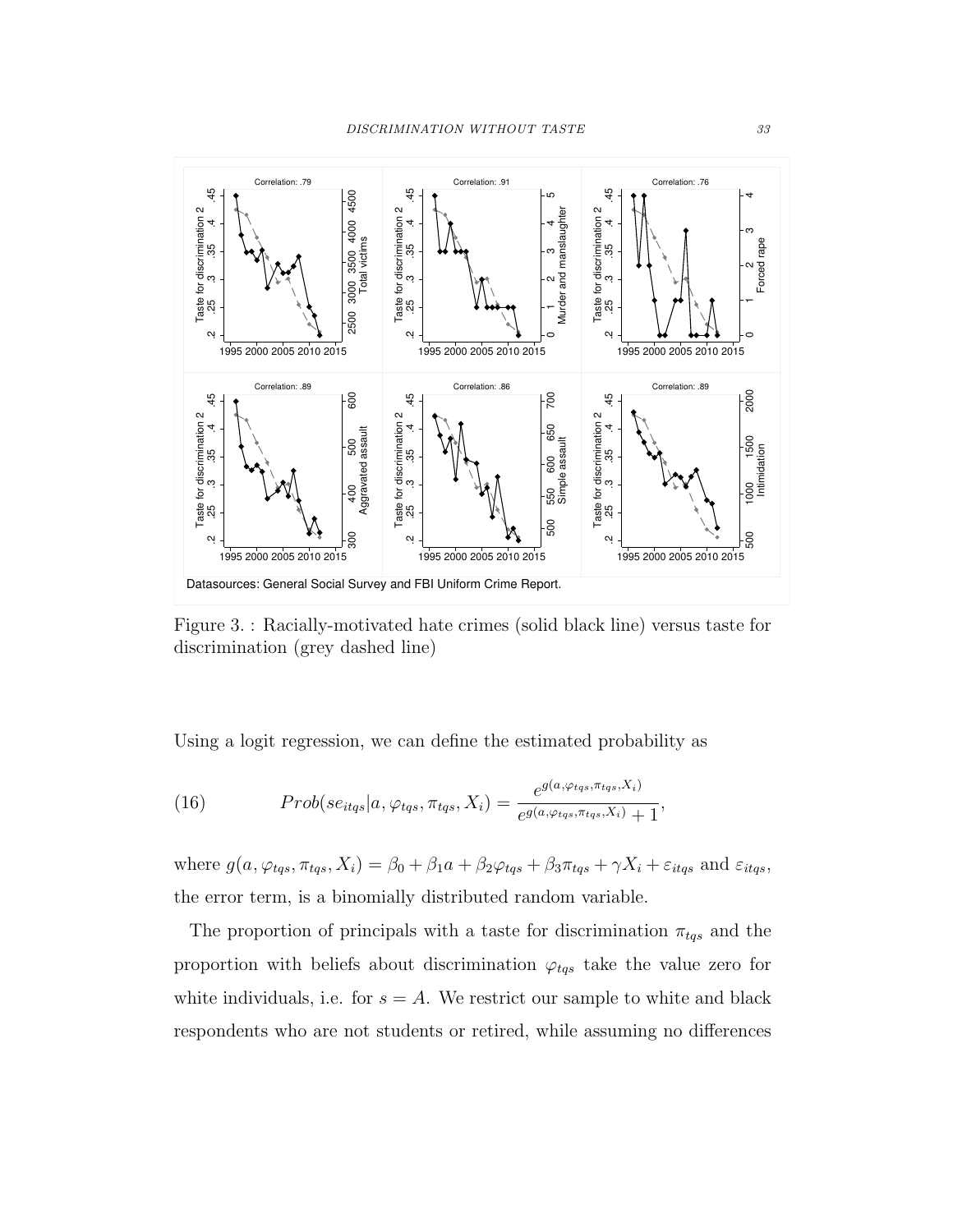in preferences to become self-employed.<sup>[26](#page-34-0)</sup> In the logit regression, estimating self-employment we control for gender, age, age squared, and whether the father was self-employed. All specifications include time and region fixed effects.

#### C. Results

The reports of the baseline regression are reported in Table [1.](#page-35-0) Years of schooling, our proxy for ability, and all controls have the expected sign and are significant at the  $1\%$  level in all specifications. The probability of being self-employed is increasing in years of schooling, hump shaped in age, females are less likely to be self-employed, and having a father that was self-employed increases the probability of self-employment.

In columns  $(1)$  and  $(2)$ , we show that either proxy for taste for discrimination against blacks is a significant negative correlate of self-employment only as long as the proxy for belief about discrimination does not enter the model. Once belief about discrimination enters the model, either proxy for taste for discrimination becomes insignificant as can be seen in columns (3) and (4). The variable representing belief about discrimination is significant at the 1% level when paired with taste for discrimination. In columns (5) and (6), we add a race dummy for blacks to validate that unobservables correlated with being black are not what are actually driving our results. The race dummy turns out to be insignificant, whereas belief about discrimination remains a significant negative correlate.

In column (7) we pair belief about discrimination with the black race

<span id="page-34-0"></span><sup>&</sup>lt;sup>26</sup>In the International Social Survey on Work Orientation III, we find that  $71\%$  of blacks versus 58% of whites in the labour force in the US would choose self-employment if they could choose between different kinds of jobs, suggesting that our estimates might even be underestimating effects of discrimination.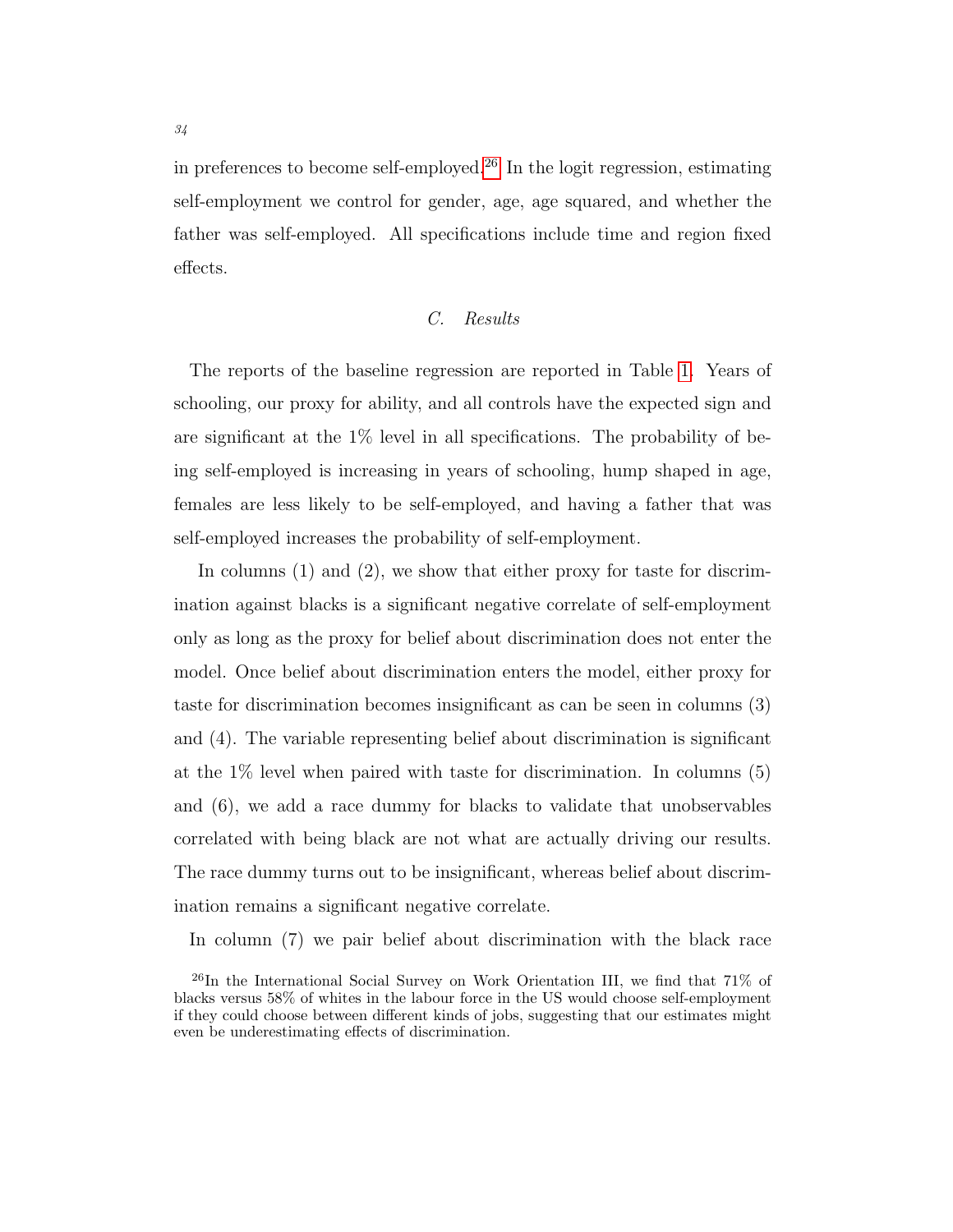<span id="page-35-0"></span>

| Dependent variable: Self-employment |             |             |             |             |             |             |             |
|-------------------------------------|-------------|-------------|-------------|-------------|-------------|-------------|-------------|
|                                     | (1)         | (2)         | (3)         | (4)         | (5)         | (6)         | (7)         |
| Belief about discrimination         |             |             | $-2.781***$ | $-3.947***$ | $-3.308**$  | $-2.947*$   | $-1.638*$   |
|                                     |             |             | (0.682)     | (1.025)     | (1.296)     | (1.594)     | (0.966)     |
| Taste for discrimination 1          | $-4.240***$ |             | 0.084       |             | $-0.156$    |             |             |
|                                     | (0.851)     |             | (1.221)     |             | (1.331)     |             |             |
| Taste for discrimination 2          |             | $-2.161***$ |             | 0.780       |             | 0.837       |             |
|                                     |             | (0.436)     |             | (0.806)     |             | (0.797)     |             |
| Black                               |             |             |             |             | 0.164       | $-0.229$    | $-0.330$    |
|                                     |             |             |             |             | (0.340)     | (0.283)     | (0.230)     |
| Years of schooling                  | $0.049***$  | $0.037***$  | $0.048***$  | $0.036***$  | $0.048***$  | $0.036***$  | $0.036***$  |
|                                     | (0.009)     | (0.009)     | (0.009)     | (0.009)     | (0.009)     | (0.009)     | (0.007)     |
| Female                              | $-0.696***$ | $-0.694***$ | $-0.694***$ | $-0.692***$ | $-0.695***$ | $-0.692***$ | $-0.727***$ |
|                                     | (0.051)     | (0.052)     | (0.051)     | (0.052)     | (0.051)     | (0.052)     | (0.041)     |
| Age                                 | $0.097***$  | $0.095***$  | $0.098***$  | $0.095***$  | $0.099***$  | $0.095***$  | $0.097***$  |
|                                     | (0.010)     | (0.011)     | (0.010)     | (0.011)     | (0.010)     | (0.011)     | (0.009)     |
| Age squared $x$ 1,000               | $-0.754***$ | $-0.693***$ | $-0.766***$ | $-0.699***$ | $-0.766***$ | $-0.698***$ | $-0.744***$ |
|                                     | (0.106)     | (0.109)     | (0.106)     | (0.109)     | (0.106)     | (0.109)     | (0.087)     |
| Father was self-employed            | $0.630***$  | $0.618***$  | $0.626***$  | $0.613***$  | $0.627***$  | $0.612***$  | $0.627***$  |
|                                     | (0.052)     | (0.055)     | (0.052)     | (0.055)     | (0.052)     | (0.055)     | (0.043)     |
| Year fixed effects                  | Yes         | Yes         | Yes         | Yes         | Yes         | Yes         | Yes         |
| Region fixed effects                | Yes         | Yes         | Yes         | Yes         | Yes         | Yes         | Yes         |
| Pseudo $R^2$                        | 0.063       | 0.063       | 0.065       | 0.065       | 0.065       | 0.065       | 0.065       |
| Observations                        | 16104       | 14719       | 16104       | 14719       | 16104       | 14719       | 23895       |

Table 1—: Baseline logistic regression

Note: All regressions include a constant. Standard errors are in parentheses. \*, \*\* and \*\*\* significant at 10, 5 and 1 % significance level, respectively.

Source: General Social Survey.

dummy. Again observe that belief about discrimination is a negative and significant correlate of self-employment, while the race dummy is negative but insignificant. If we were to interpret the correlation as causal, the expected effect on an average black male of eliminating belief about discrimination from the sample average of  $23\%$  to  $0\%$  would raise the self-employment probability from 7.7% to 10.9%, which is an increase of 42%. The magnitude of the effect of belief about discrimination becomes clear when we calculate the probability of the average black male being self-employed whilst removing the effect of unobservables correlated with race, but holding constant belief about discrimination at the average level of 23%. Here the increase in the probability of self-employment is lower in magnitude, increasing from 7.7%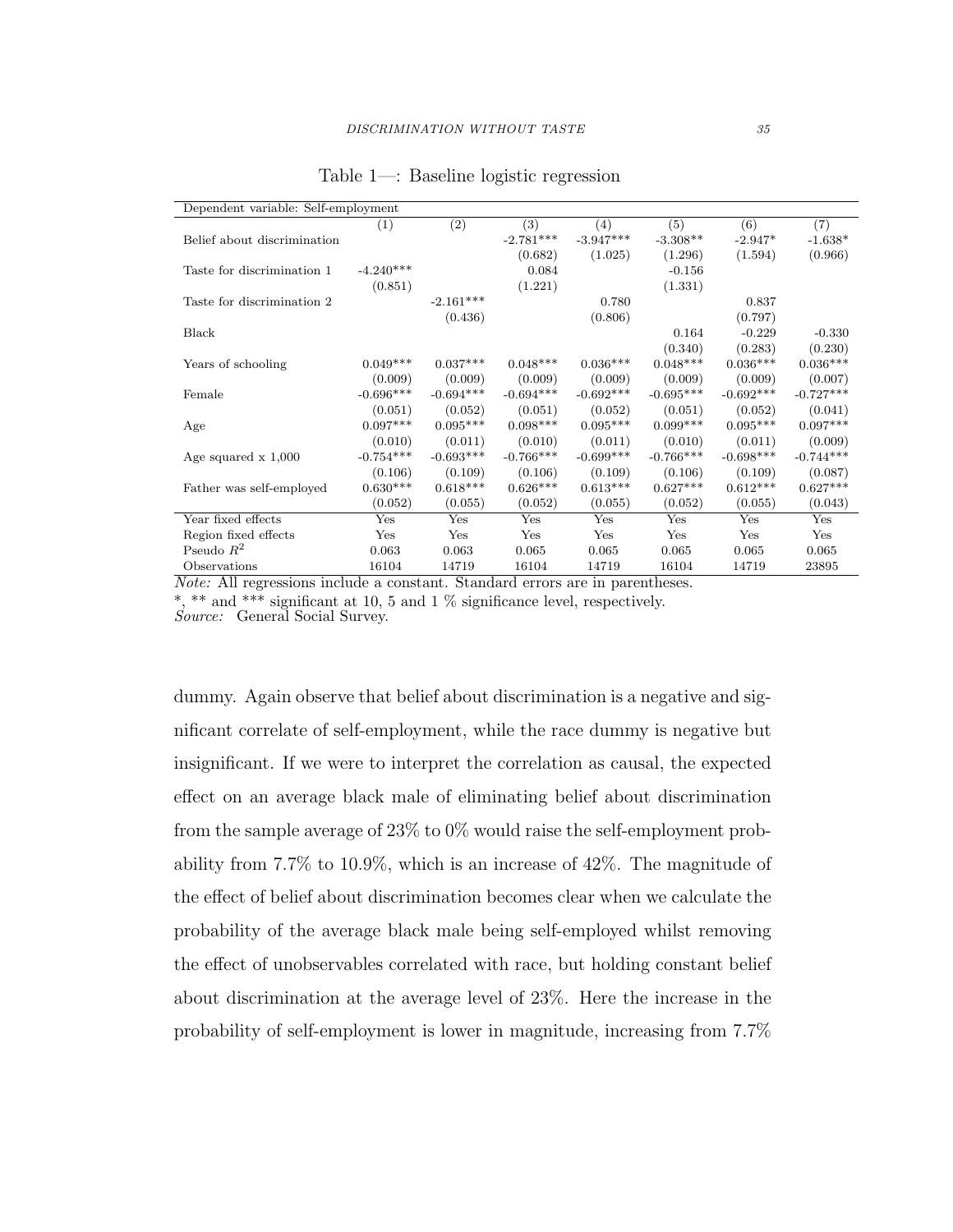to 10.4%. Eliminating both, belief about discrimination and unobservables correlated with race, predicts a self-employment probability of 14.5% for the average black male, which is still lower than then the 15.9% probability of the average white male. This gap can, amongst others, be attributed to lower levels of education and demographic factors. While a fully causal interpretation is farfetched, the results indicate that well established beliefs about discrimination might be sufficient to lower the probability of self-employment for blacks.<sup>[27](#page-36-1)</sup>

### <span id="page-36-0"></span>D. Additional stylized evidence and applications of the theoretical framework

In this subsection, we present further evidence in the form of recent findings in the empirical and behavioral literature that our theoretical framework can reconcile. We then go on to highlight how the presented framework can be also useful in analyzing issues such as the phenomenon of racial tipping points in American neighborhoods.

[Alesina, Lotti and Mistrulli](#page-44-7) [\(2013\)](#page-44-7) find that banks in Italy charge selfemployed women more than self-employed men for credit. They find that characteristics such as riskiness, type of business, or differential bank choice cannot explain their result. They also find that the effect is not restricted to any particular geographical region and taste based indicators of discrimination cannot explain the observed pattern. As women businesses need to establish interlinkages, beliefs of banks that potential productive male

<span id="page-36-1"></span><sup>&</sup>lt;sup>27</sup>Neither including a measure for statistical discrimination nor excluding farmers from self-employment changes the results qualitatively. The results can be found in the [Online](http://idea.uab.es/christopher.rauh/IDEA/Research_files/Ramachandran_Rauh_discrim_no_taste_online_appendix.pdf) [Appendix.](http://idea.uab.es/christopher.rauh/IDEA/Research_files/Ramachandran_Rauh_discrim_no_taste_online_appendix.pdf)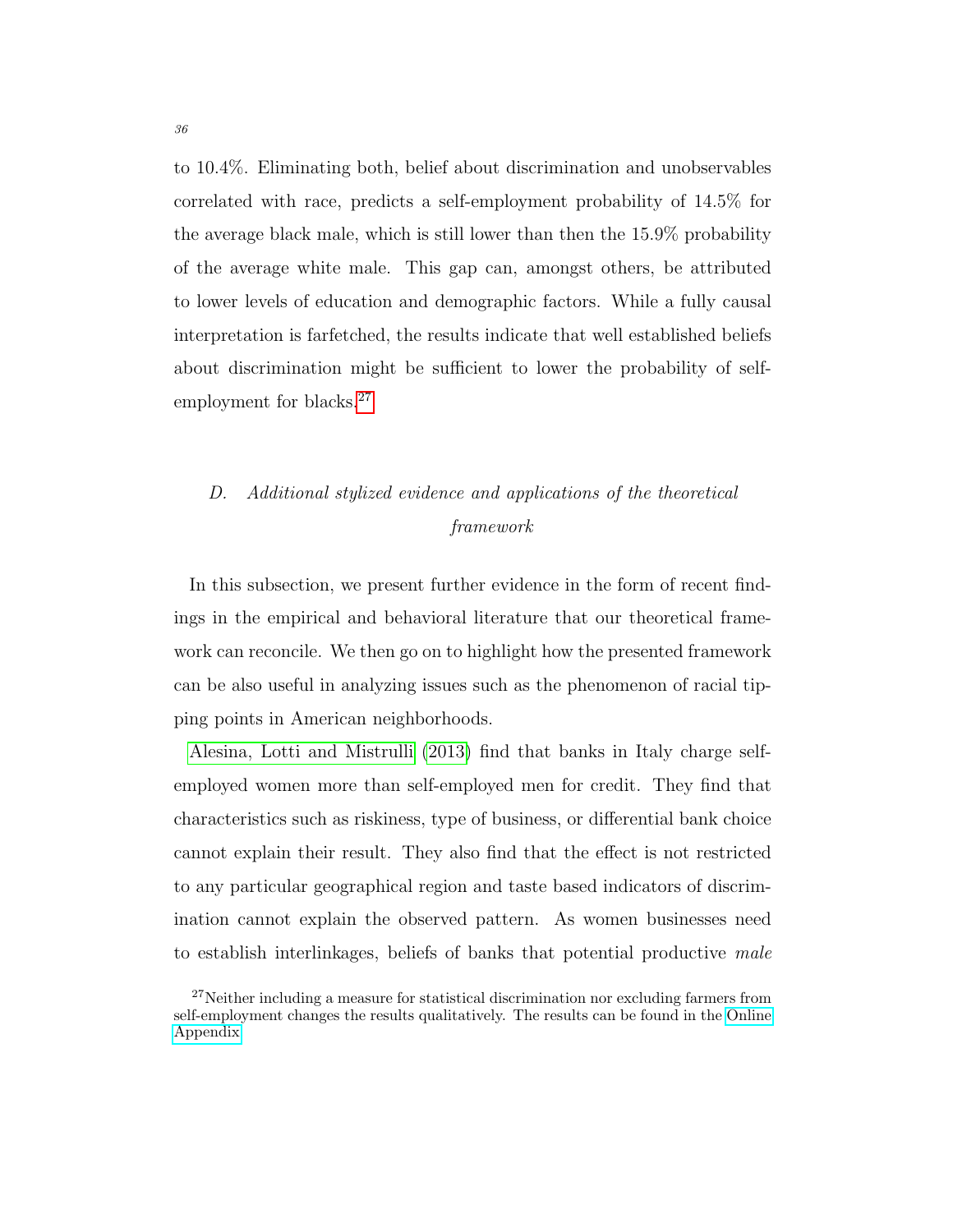links might discriminate against women, might result in banks discriminating against women too. Consistent with our theoretical model the authors find that that banks discriminate more against women in sectors, where men dominate, and can be interpreted as being more likely to be matched with a discriminatory male link.

The mechanism put forth is also a plausible explanation for features highlighted in data for the market for self-employment in India and Sweden. For instance, why the Schedule Castes (SCs) and Schedule tribes (STs), the socially most disadvantaged groups in India are relatively more underrepresented in urban rather than rural areas in terms of non-farm enterprise ownership, even though discrimination is higher in rural areas [\(Iyer, Khanna](#page-47-6) [and Varshney 2013\)](#page-47-6). Why in Sweden, one of the countries where women's labor force participation rate is very high and only 0.4% of the male population strongly agree that men make better business executives than women, has among the lowest level of self-employment for women in the EU.<sup>[28](#page-37-0)</sup> The fact that beliefs about discrimination are higher in urban rather than rural areas in India, and remain high in Sweden concerning women, could be an important explanatory factor.[29](#page-37-1)

[Daskalova](#page-46-9) [\(2013\)](#page-46-9) documents in a lab experiment that people who do not discriminate when making decisions individually, discriminate while making joint decisions due to beliefs about what their co-decision maker

<span id="page-37-0"></span><sup>28</sup>The wave of 2005-2007 of the World Values Survey exhibits that 43% of the Swedish population mention "Discrimination against women and girls" as one of the two most pressing problems facing the country. Moreover, Swedish males have the lowest bias against women across all 39 countries in the sample, while beliefs about discrimination are the second highest.

<span id="page-37-1"></span><sup>&</sup>lt;sup>29</sup>Observe that coordination failures in urban markets are more likely as they are anonymous, so even if taste for discrimination is higher in the rural than urban settings, it could well be the case that the coordination failures in urban areas outweighs the taste for discrimination effect in rural areas, leading to the outcome observed in the data.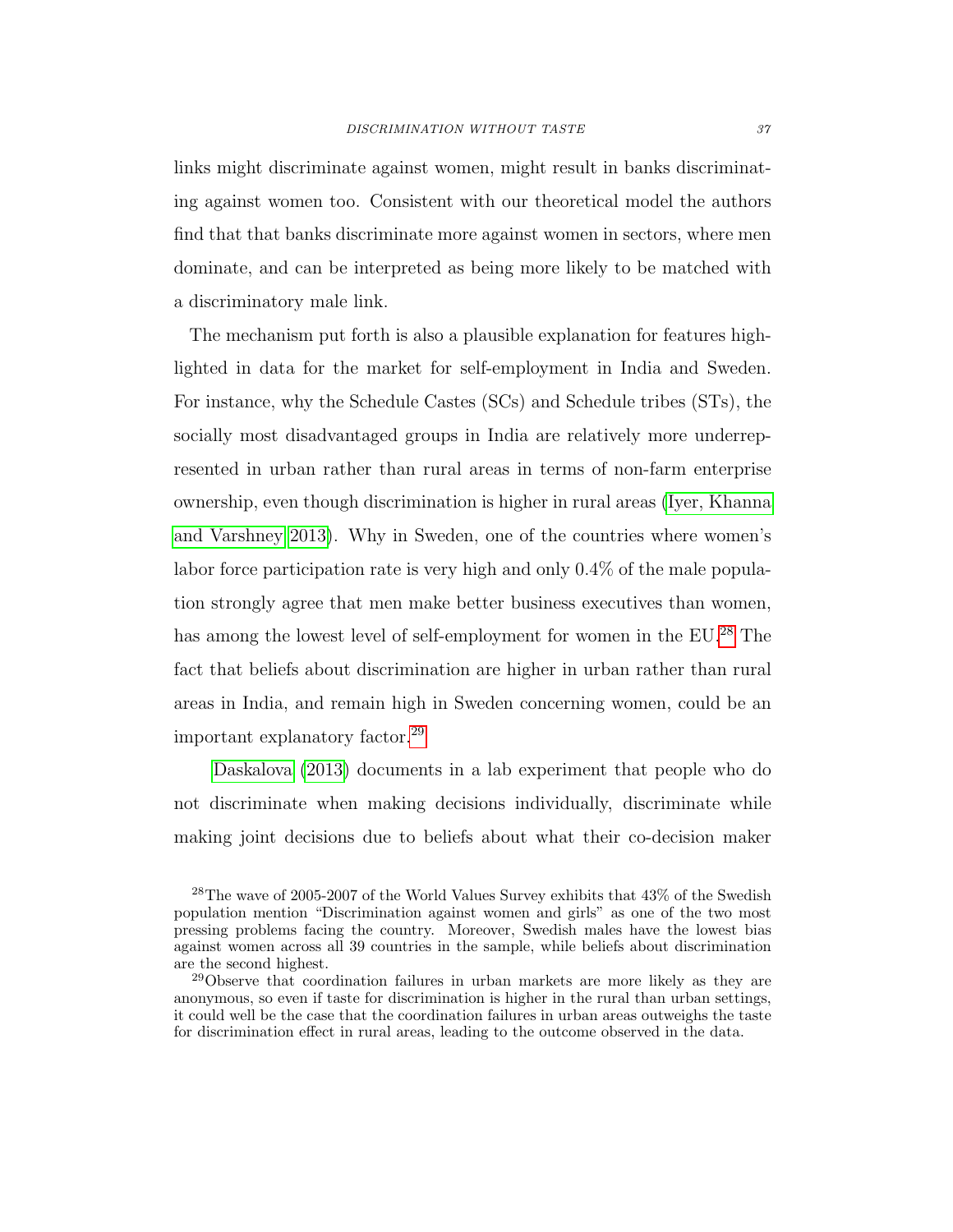will do. [Albrecht et al.](#page-44-8) [\(2013\)](#page-44-8) find that in the lab individuals are conservative in updating their beliefs, which points to another channel through which beliefs regarding discrimination might become sticky over time and be an important determinant of outcomes for the discriminated group.

Our model is also applicable to a range of markets with strategic complementarities. The dominance of particular ethnic groups in certain professions [\(Greif 1989,](#page-47-7) [1993;](#page-47-8) [Banerjee and Munshi 2004\)](#page-45-8) might be explained through our mechanism as ethnic enclaves might help secure complementary support from other individuals and overcome coordination failures.<sup>[30](#page-38-1)</sup>

[Card, Mas and Rothstein](#page-45-9) [\(2008\)](#page-45-9) assume that when black people move into a neighborhood, white neighbors with a distaste for blacks will change neighborhoods. Anticipating a decrease in housing prices, people without a distaste for black neighbors will also sell their property and move. We show that the presence of neighbors with a distaste for black neighbors is not required to trigger the segregating dynamics, the belief is sufficient, hence providing an alternative explanation for the phenomenon of racial tipping points in the United States.

#### III. Conclusion

<span id="page-38-0"></span>In this paper we show that even once taste for discrimination and statistical discrimination were to cede to exist in society, discrimination can persist due to remaining beliefs making discrimination the best-response, a much weaker condition than traditionally assumed in the literature.

<span id="page-38-1"></span><sup>30</sup>This benefit, however, has to be weighed against the restriction on occupational choice that might arise due to ethnic enclaves being effective gate keepers to certain professions.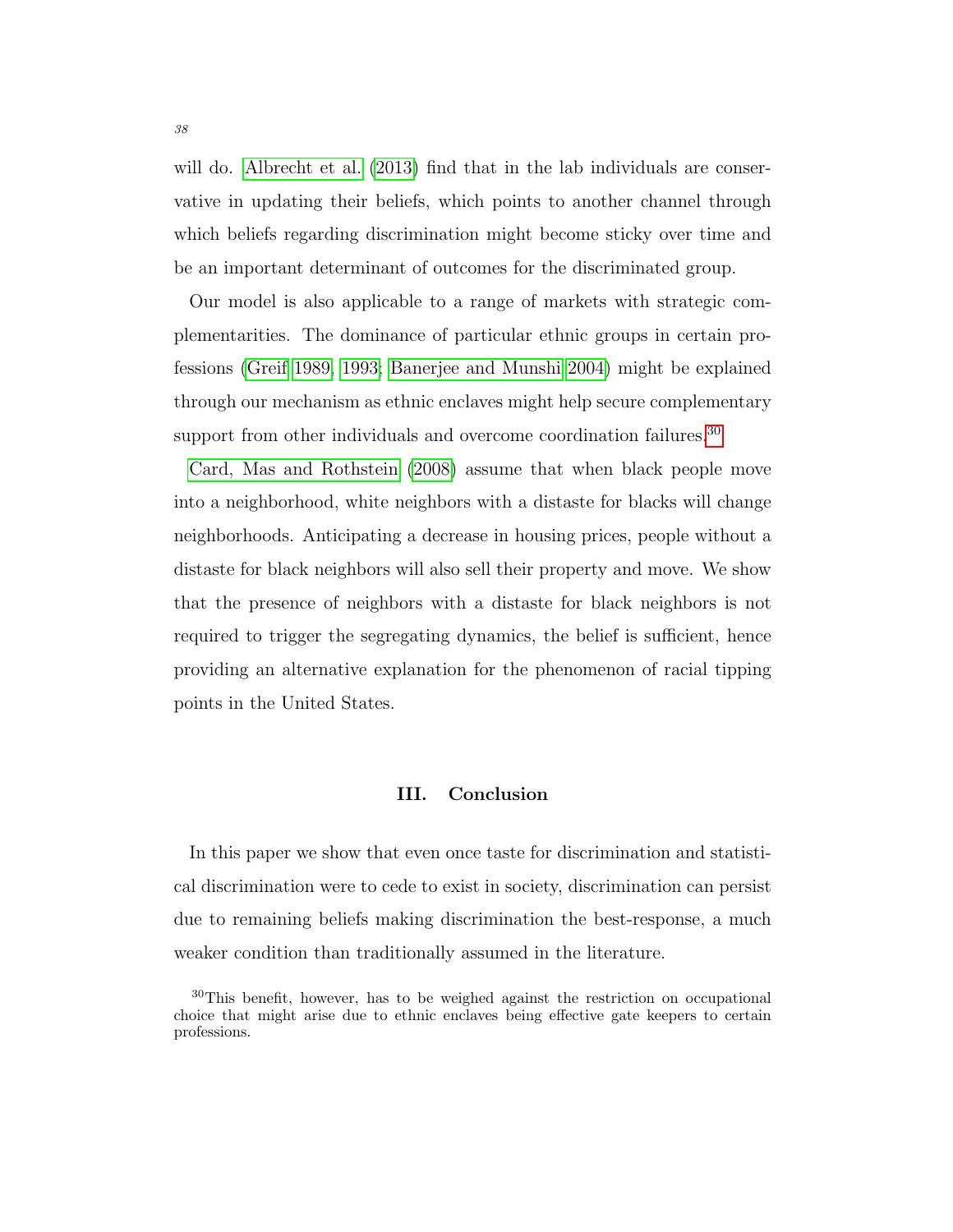The theoretical mechanism put forth is relevant for markets characterized by the need to establish productive relations or interlinkages with other agents in society in order for the production process to be carried out. It is shown that in such markets the presence of beliefs regarding the existence of taste discriminators, even when no agents with taste for discrimination exist in society, can result in agents exhibiting discriminatory behavior in equilibrium. Discrimination arises as a rational response to the belief that other agents might discriminate, which would impose losses due to the complementarity in the production process. The model shows lower participation and payoff to the discriminated group in markets characterized by the presence of interlinkages.

Suggestive empirical evidence in support of the theoretical framework is provided by analyzing the market for self-employment, a market characterized by the need to establish productive relations to be able to operate and be successful. The outcomes predicted by the model, in terms of participation rates and incomes for the self-employed for the discriminated group being lower, are confirmed using data from the General Social Survey 1972-2012 of the US and creating proxies for taste and beliefs regarding discrimination. We validate that the downward timetrend of our proxies of taste for discrimination do not necessarily reflect a social desirability bias, as the proxies are strongly correlated with racially-motivated hate crimes against blacks. A simple logit model shows that beliefs about discrimination are a significant negative correlate of self-employment for blacks, even after controlling for individual level characteristics, as well as region and year fixed effects.

The nature of discriminatory coordination failures does not allow market forces to overcome discrimination and may require alternative policy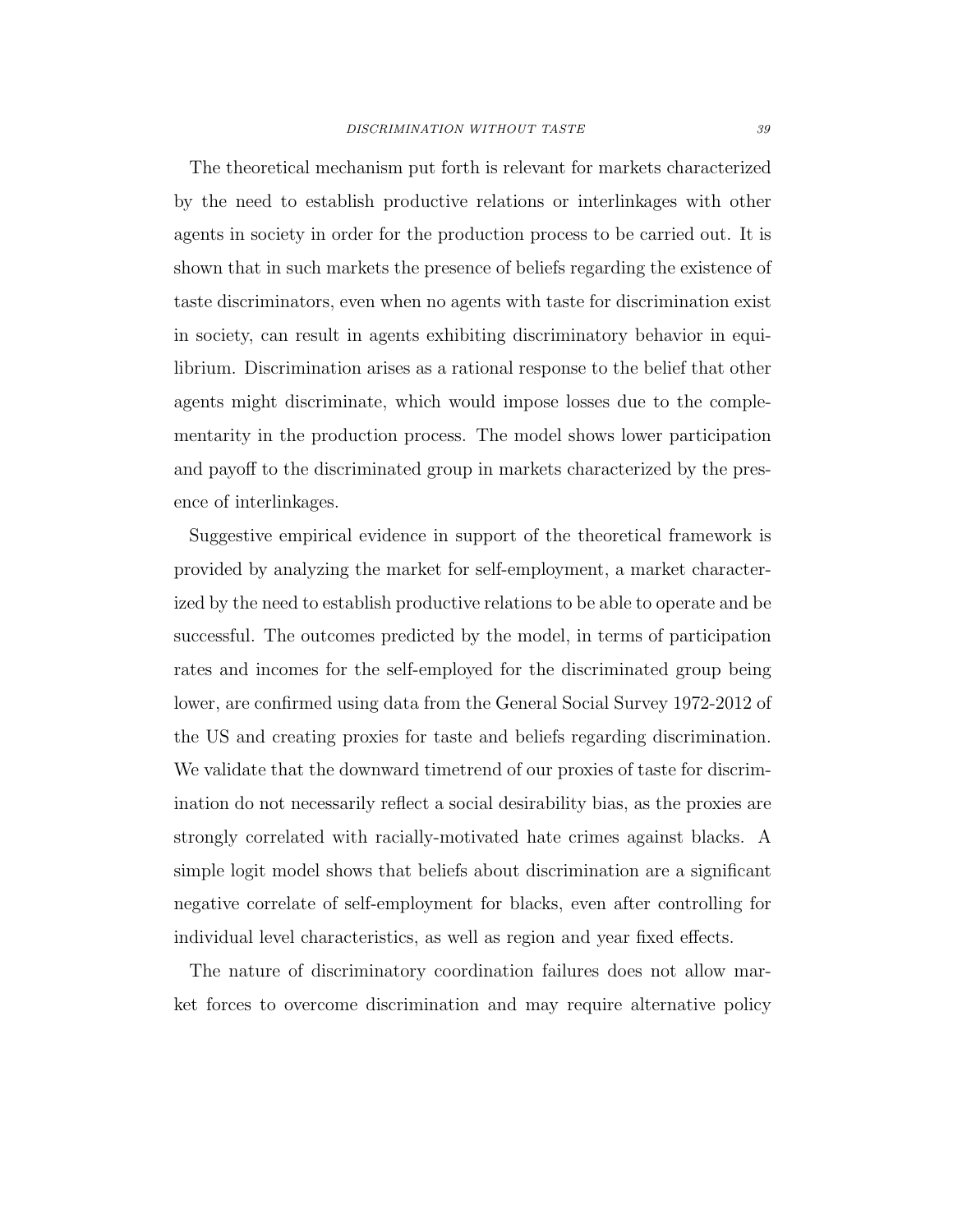tools. The various mechanisms through which discrimination manifests its dynamic linkages in terms of cross market and intergenerational effects, and the tendency to persist through cumulative and belief based channels, need to be understood and explored in order to develop policies aimed at eradicating discrimination and achieving equal treatment and opportunities.

#### **APPENDIX**

#### A1. Proofs

#### PROOF:

Proposition 1

1) First observe that only B-type individuals in the ability range  $a^* \leq$  $a < a_b^*$  offer  $1 + r \leq \sigma^N(a) < 1 + r + b$ , and hence can potentially face discrimination. The fact that there exists no B-type in the range  $a^* \leq a < a_b^*$  that prefers to offer the Nash bargaining solution while attempting to enter activities characterized by interlinkages implies:

(A1) 
$$
(1 - \varphi_{T^*})^2 (\lambda a - 2\sigma^N(a)) + (1 - (1 - \varphi_{T^*}^h)^2)(a - \delta) - a < 0,
$$

where the left hand side (LHS) is the expected net payoff from offering the Nash bargaining solution minus the payoff from entering the activity involving no interlinkages. The LHS is strictly increasing in a, which implies that if it is not satisfied for  $a_b^*$  then it is not satisfied for all  $a \leq a_b^*$ . This implies that all B-types with a such that  $\lambda a - 2(1 + r + b) \ge a$  (or all  $a_b \le a \le a_b^*$ ) offer a share equal to  $(1 + r + b)$ , while being accepted by the principals and success-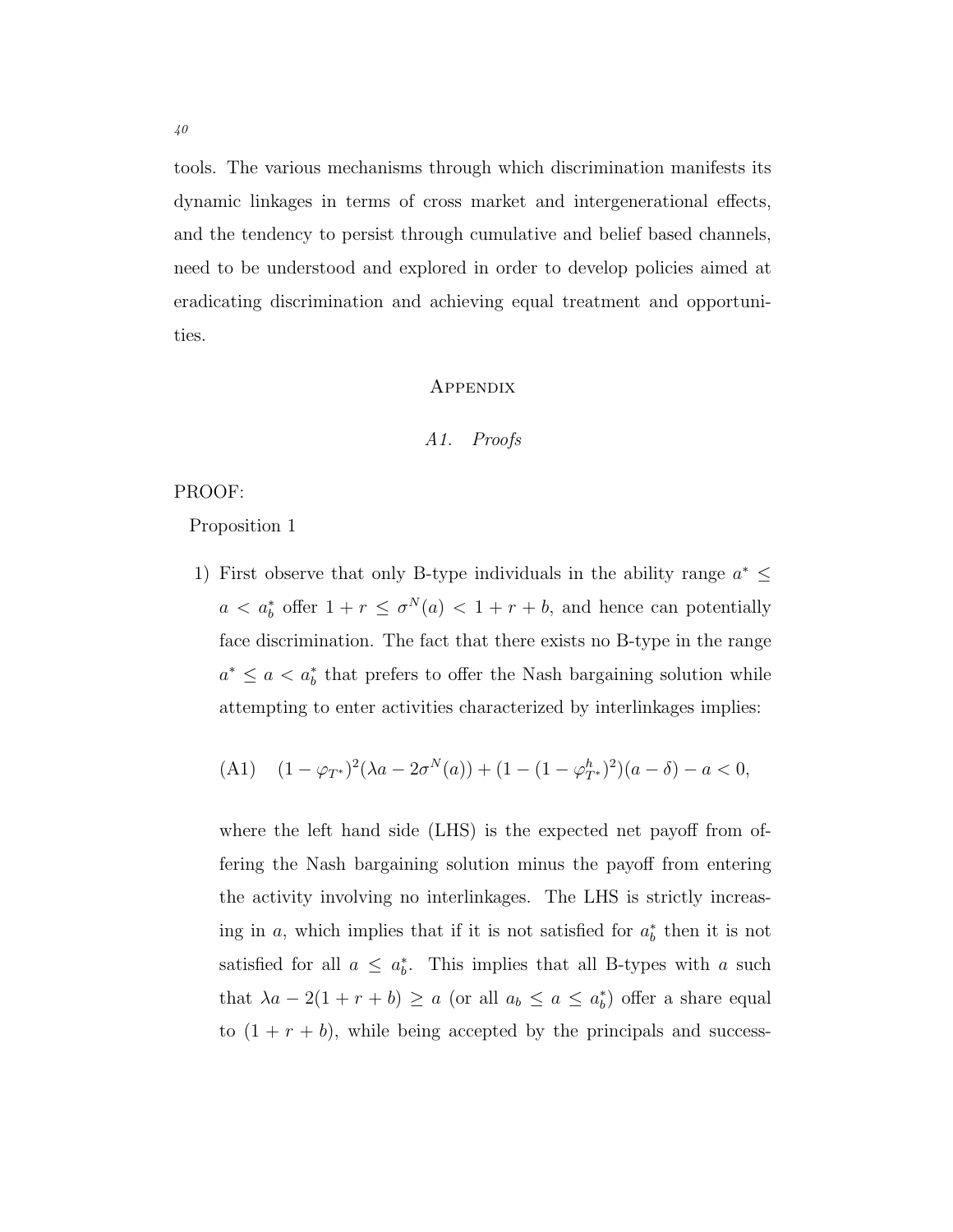fully enter activities characterized by interlinkages. All B-types with  $a^* \leq a < a_b$  will be unable to offer a share to compensate the taste of discriminators, and hence enter activities involving no interlinkages. Moreover, note as now all individuals of the B-type with  $a \ge a_b^*$  offer  $\sigma^N(a) \ge (1+r+b)$ , and all B-types with  $a_b \le a \le a_b^*$  offer  $(1+r+b)$ , this implies that from period  $T^*$  onwards there will be no offers by a B-type made within the range of  $(1+r)$  to  $(1+r+b)$ . Therefore, beliefs will remain frozen at the current level implying the above equilibrium will persist for ever.

2) Let us denote by  $a_{lb}$  as the lowest B-type in the range  $a^* \le a < a_b^*$ at  $T^*$  who prefers offering the Nash bargaining solution and attempts to enter the activity involving interlinkages. As the Nash bargaining solution is strictly increasing in  $a$ , it implies that all individuals with  $a \ge a_{lb}$  offer the Nash bargaining solution in period  $T^*$ . This means that all B-types in the ability range  $a_{lb} \le a \le a_b^*$  offer the Nash bargaining solution and are accepted as no more principals with taste for discrimination exist. Assume the total number of cases subject to potential discrimination are  $n_{pot}$  and as no taste discriminators exist, the actual cases of discrimination are zero. This implies that the point estimates in the next period  $T^*+1$  for meeting a discriminator is given by  $\varphi_{T^*+1} = \frac{\alpha_0^l + \sum_{t=1}^{T^*} k_t}{\alpha_0^l + \alpha_1^l + \sum_{t=1}^{T^*} k_t}$  $\frac{\alpha_0+\sum_{t=1}^{t} \kappa_t}{\alpha_0^l+\beta_0^l+\sum_{t=1}^{T^*} n_{tb}+n_{pot}}$ . Therefore,  $\varphi_{T^*+1} < \varphi_{T^*}$ , implying the lowest type who applies in  $T^* + 2$  is such that  $a < a_{lb}$ , or generalizing  $\varphi_{T^*+t} < \varphi_{T^*}$  for all  $t > 0$ , or  $\frac{d\varphi_t}{dt} < 0$  for all  $t > T^*$ . Hence, at some point  $\varphi_T \to 0$ , implying all B-types with  $a \geq a^*$  apply and enter activities characterized by interlinkages, wherefore discrimination does not persist in society. The number of periods for which discrimination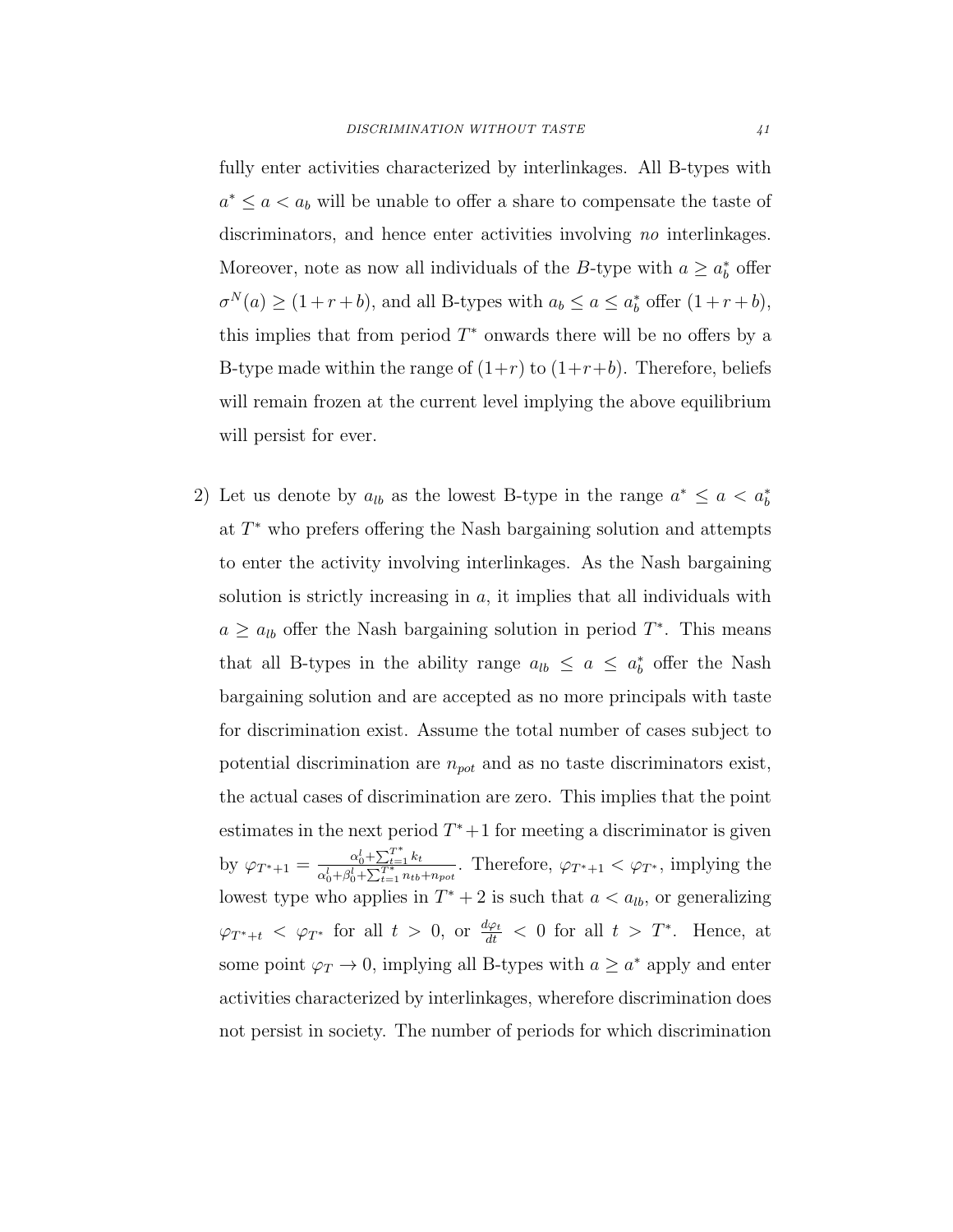will persist is as a function of  $\varphi_{T^*} = f(\pi_0, \omega)$  and the B-type with the lowest a preferring the Nash solution to wage employment in  $T^*$ .

#### PROOF:

#### Proposition 2

Assume the set  $\beta$  is large enough that individuals' abilities can be approximated by a continuous distribution on the interval [0, 1]. Proposition 1.1 shows that all individuals of the B-type with  $a^* \le a < a_b$  enter activities not involving interlinkages, whereas A-types of the same ability enter activities involving interlinkages. Moreover, B-type individuals with  $a_b \le a < a_b^*$  offer  $1 + r + b > \sigma^{N}(a)$ .

Now we can write the transfer, which principals receive from individuals wanting to escape the discrimination as an integral over the ability range who pay the higher fee:  $\int_{a_b}^{a_b^*} 2(1 + r + b - \sigma^N(a))da = \int_{a_b}^{a_b^*} 2(1 + r + b)$  $b-\frac{(\lambda-1)a+r+\delta+1}{3}$  $\frac{1+r+\delta+1}{3}$ )da. Therefore, the gain to principals would be  $\frac{1}{3}((a_b^*$  $a_b$ )(4 + 4r + 6b – 2 $\delta$ ) – ( $\lambda$  – 1)( $(a_b^*)^2 - a_b^2$ ))). Now the loss to principals, due to able individuals entering activities not involving interlinkages, can be written as:  $\int_{a^*}^{a_b} 2[\sigma^N(a) - (1+r)]da = \int_{a^*}^{a_b} 2[\frac{(\lambda-1)a+r+\delta+1}{3} - (1+r)]da \Rightarrow$  $Loss = \frac{1}{3}$  $\frac{1}{3}((a_b^2-(a^*)^2)(\lambda-1)+(a_b-a^*)(2\delta-4r-4)).$  In order for the loss to be at least as big as the gain we require:  $((a_b^* - a_b)(4 + 4r + 6b - 2\delta) (\lambda - 1)((a_b^*)^2 - a_b^2) \le ((a_b^2 - (a^*)^2)(\lambda - 1) + (a_b - a^*)(2\delta - 4r - 4)).$  Rearranging we get  $(4+4r-2\delta)(a_h^* - a^*) + 6b(a_b^* - a_b) \leq ((a_b^*)^2 - (a^*)^2)(\lambda - 1).$ Now substituting  $a^* = \frac{2(1+r+\delta)}{\lambda-1}$  $\frac{(n+r+\delta)}{\lambda-1}, \ a^*_{b} = \frac{2(1+r)+3b-\delta}{\lambda-1}$  $\frac{(r)+3b-\delta}{\lambda-1}$ , and  $a_b = \frac{2(1+r+b)}{\lambda-1}$  we find that for this to hold the condition is  $b \geq \delta$ . But since no discrimination exists when  $\delta > b$  (because in that case the offer  $\sigma^{N}(a) > 1 + r + b$  for all  $a \geq a^*$  gains can never be greater than losses if we are in an equilibrium as in proposition 1.1.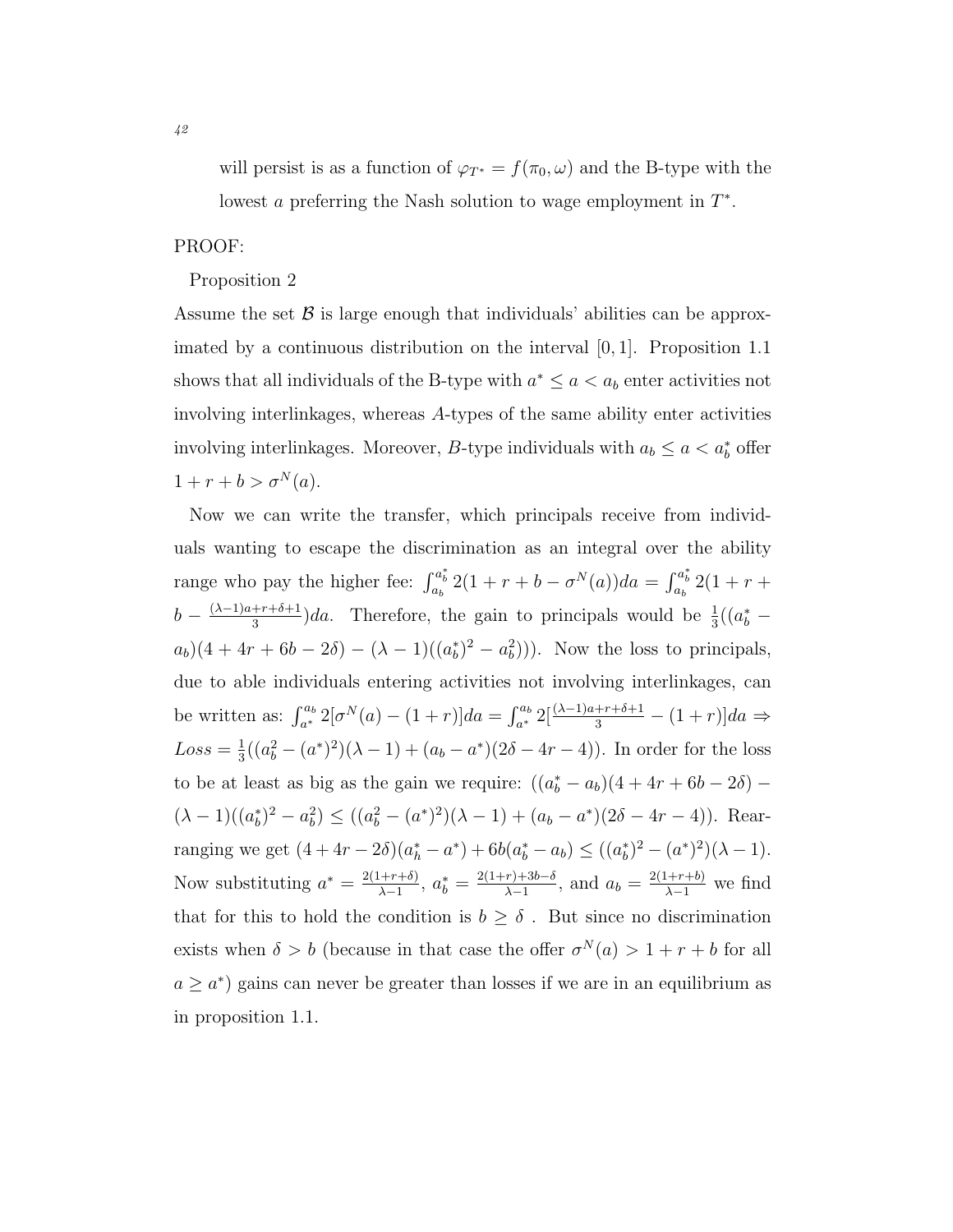<span id="page-43-0"></span>



(a) In the example individuals of A-type become selfemployed (black dashed line) when ability  $a \geq 0.6$ . Btype individuals only with  $a \geq 0.8$  become self-employed (black dotted line) and those with  $0.8 \ge a \ge 0.9$  pay higher rates resulting in lower net earnings.



(b) Mean yearly income of black and white selfemployed by educational degree

Figure A1. : Income from interlinkages by type in model and data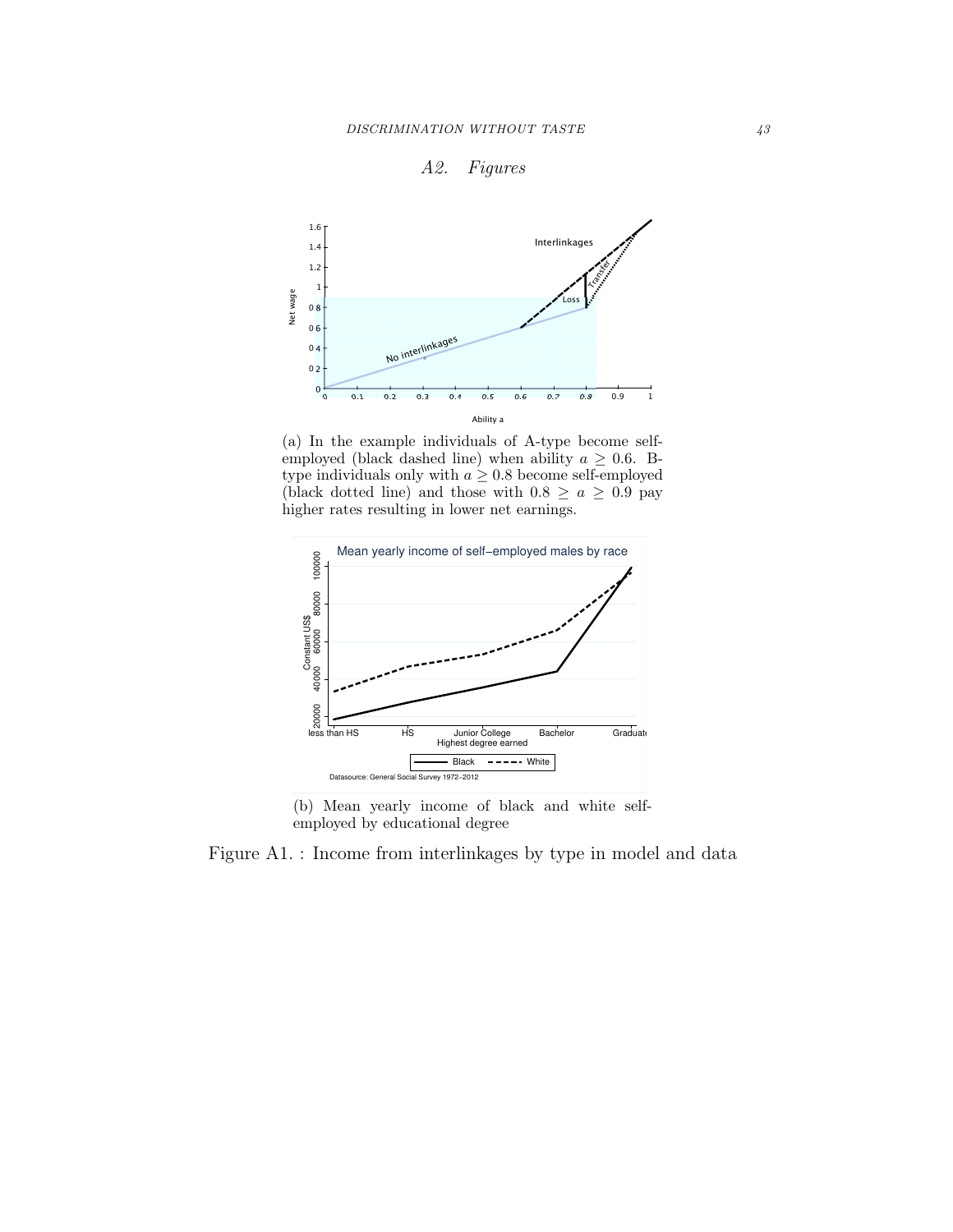REFERENCES

<span id="page-44-1"></span>Aigner, Dennis J, and Glen G Cain. 1977. "Statistical theories of discrimination in labor markets." Industrial and Labor relations review, 30(2): 175–187.

\*

- <span id="page-44-2"></span>Akerlof, George. 1976. "The economics of caste and of the rat race and other woeful tales." Quarterly Journal of Economics, 90(4): 599–617.
- <span id="page-44-3"></span>Akerlof, George. 1985. "Discriminatory, status-based wages among tradition-oriented, stochastically trading coconut producers." Journal of Political Economy, 93(2): 265–276.
- <span id="page-44-8"></span>Albrecht, Konstanze, Emma Von Essen, Juliane Parys, and Nora Szech. 2013. "Updating, self-confidence, and discrimination." European Economic Review, 60: 144–169.
- <span id="page-44-7"></span>Alesina, Alberto, Francesca Lotti, and Paolo Emilio Mistrulli. 2013. "Do women pay more for credit? Evidence from Italy." Journal of the European Economic Association, 11(s1): 45–66.
- <span id="page-44-4"></span>Alesina, Alberto, Paola Giuliano, and Nathan Nunn. 2013. "On the Origins of Gender Roles: Women and the Plough." Quarterly Journal of Economics, 128(2): 469–530.
- <span id="page-44-5"></span>Argenziano, Rossella, and Itzhak Gilboa. 2012. "History as a coordination device." Theory and Decision, 73(4): 501–512.
- <span id="page-44-0"></span>Arrow, Kenneth J. 1973. "Discrimination in Labor Markets." , ed. O. Ashenfelter and A. Rees, Chapter The Theory of Discrimination, 3–33. Princeton: Princeton University Press.
- <span id="page-44-6"></span>Bailey, Thomas, and Roger Waldinger. 1991. "Primary, secondary, and enclave labor markets: A training systems approach." American Socio-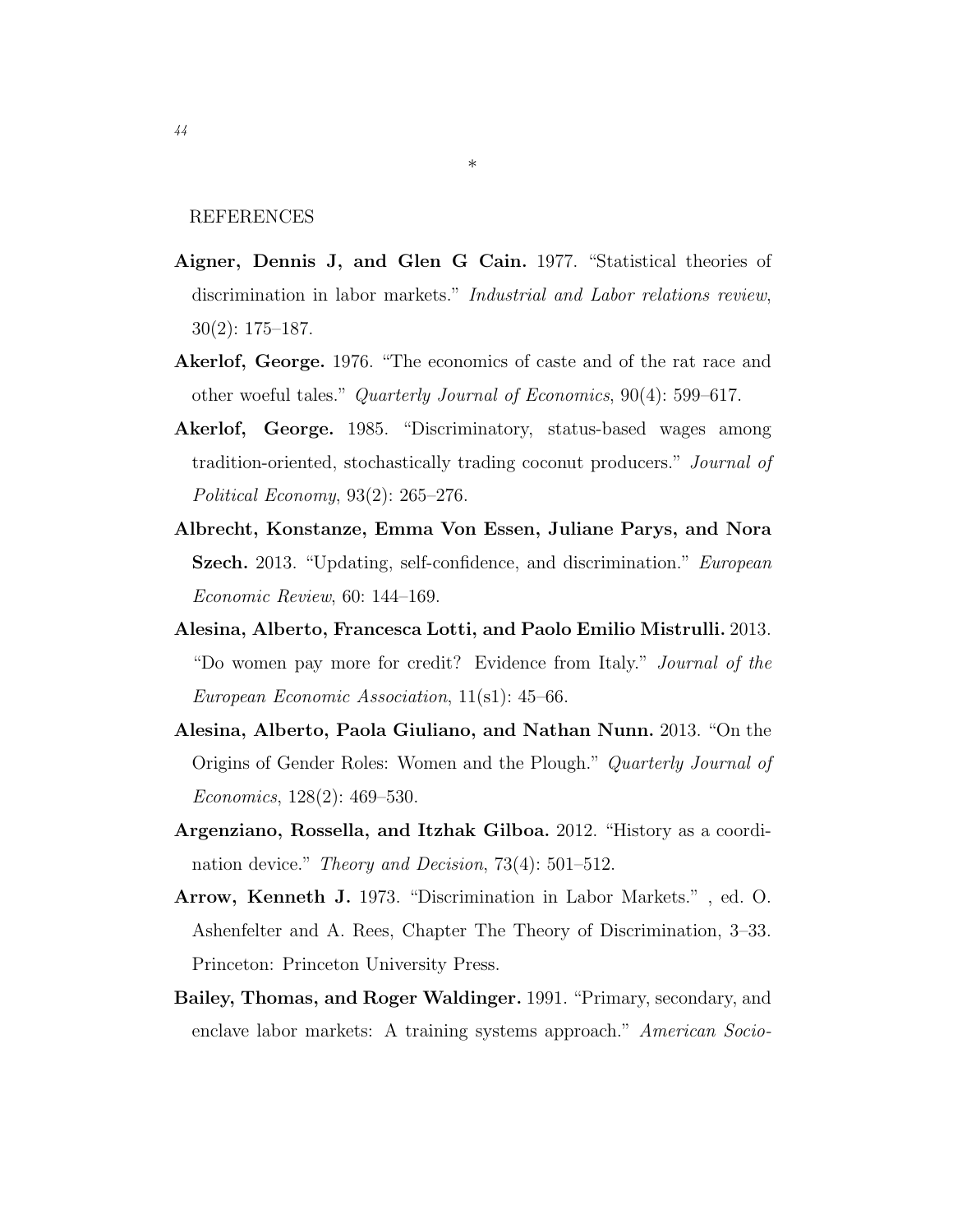logical Review, 56(4): 432–445.

- <span id="page-45-8"></span>Banerjee, Abhijit, and Kaivan Munshi. 2004. "How efficiently is capital allocated? Evidence from the knitted garment industry in Tirupur." The Review of Economic Studies, 71(1): 19–42.
- <span id="page-45-0"></span>**Basu, Kaushik.** 2010. Beyond the invisible hand: Groundwork for a new economics. Princeton University Press.
- <span id="page-45-1"></span>Becker, Gary S. 1957. The economics of discrimination. University of Chicago Press.
- <span id="page-45-2"></span>Bennett, Elaine. 1997. "Multilateral bargaining problems." *Games and* Economic Behavior, 19(2): 151–179.
- <span id="page-45-4"></span>Bisin, Alberto, and Thierry Verdier. 2001. "The economics of cultural transmission and the dynamics of preferences." Journal of Economic The- $\textit{ory}, 97(2): 298-319.$
- <span id="page-45-7"></span>Blanchflower, David G. 2009. "Minority self-employment in the United States and the impact of affirmative action programs." Annals of Finance, 5(3-4): 361–396.
- <span id="page-45-6"></span>Blanchflower, David G, Phillip B Levine, and David J Zimmerman. 2003. "Discrimination in the small-business credit market." Review of Economics and Statistics, 85(4): 930–943.
- <span id="page-45-5"></span>Borjas, George J. 1986. "The self-employment experience of immigrants." Working Paper 1942, National Bureau of Economic Research, Inc.
- <span id="page-45-3"></span>Burguet, Roberto, and Ramon Caminal. 2011. "Simultaneous Nash bargaining with consistent beliefs." Barcelona GSE Working Paper Series Working Paper no 521.
- <span id="page-45-9"></span>Card, David, Alexandre Mas, and Jesse Rothstein. 2008. "Tipping and the Dynamics of Segregation." Quarterly Journal of Economics,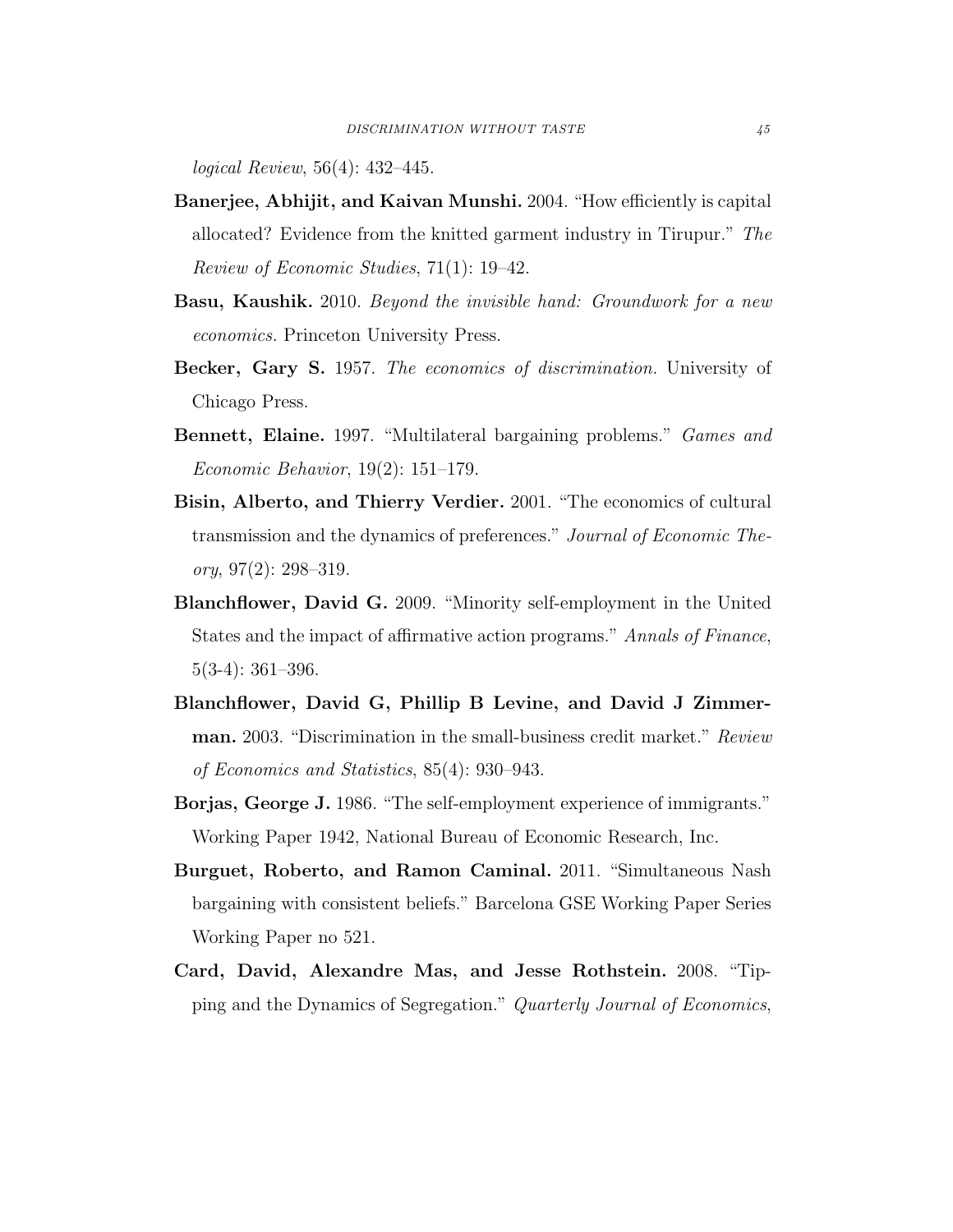123(1): 177–218.

- <span id="page-46-0"></span>Coate, Stephen, and Glenn C Loury. 1993. "Will affirmative-action policies eliminate negative stereotypes?" American Economic Review, 83(5): 1220–1240.
- <span id="page-46-9"></span>Daskalova, Vessela. 2013. "Discrimination, Social Identity, and Coordination: An Experiment." mimeo.
- <span id="page-46-3"></span>Dessí, Roberta. 2008. "Collective memory, cultural transmission, and investments." American Economic Review, 98(1): 534–560.
- <span id="page-46-4"></span>Fairlie, Robert W. 1999. "The absence of the African-American owned business: An analysis of the dynamics of self-employment." Journal of Labor Economics, 17(1): 80–108.
- <span id="page-46-8"></span>Fairlie, Robert W. 2002. "Drug Dealing and Legitimate Self-Employment." Journal of Labor Economics, 20(3): 538–537.
- <span id="page-46-7"></span>Fairlie, Robert W, and Alicia M Robb. 2008. "Race and entrepreneurial success: Black-, Asian-, and White-owned businesses in the United States." MIT Press Books, 1.
- <span id="page-46-5"></span>Fairlie, Robert W, and Bruce D Meyer. 1996. "Ethnic and racial selfemployment differences and possible explanations." Journal of Human Resources, 31(4): 757–793.
- <span id="page-46-6"></span>Fairlie, Robert W, and Bruce D Meyer. 2000. "Trends in selfemployment among white and black men during the twentieth century." Journal of Human Resources, 35(4): 643–669.
- <span id="page-46-1"></span>Fryer, Roland, and Matthew O Jackson. 2008. "A categorical model of cognition and biased decision making." The BE Journal of Theoretical Economics, 8(1): 1935–1704.
- <span id="page-46-2"></span>Gilboa, Itzhak, and David Schmeidler. 1995. "Case-based decision the-

46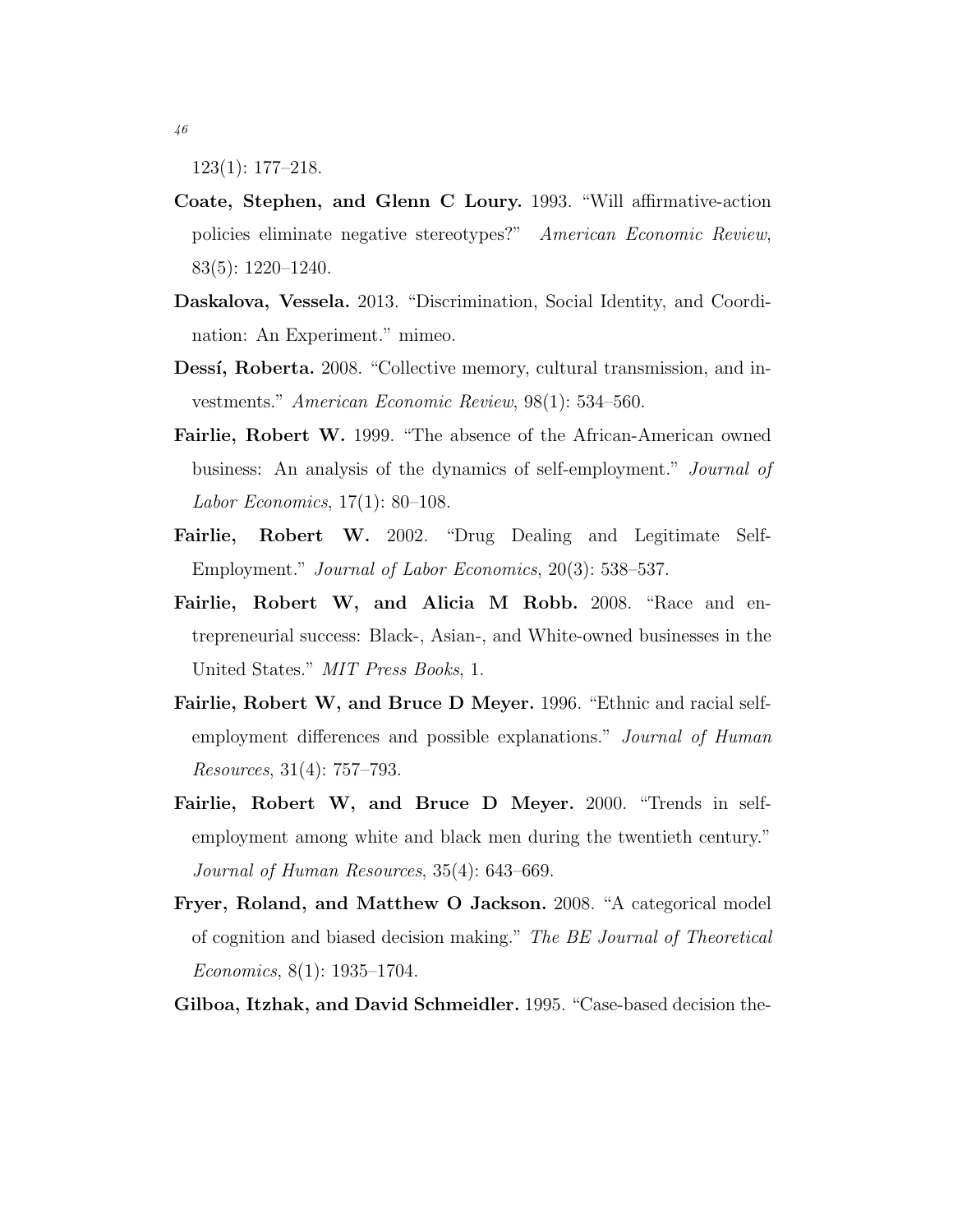ory." Quarterly Journal of Economics, 110(3): 605–639.

- <span id="page-47-7"></span>Greif, Avner. 1989. "Reputation and coalitions in medieval trade: evidence on the Maghribi traders." The Journal of Economic History, 49(4): 857–882.
- <span id="page-47-8"></span>Greif, Avner. 1993. "Contract enforceability and economic institutions in early trade: The Maghribi traders' coalition." American Economic Review, 83(3): 525–548.
- <span id="page-47-4"></span>Griffin, Larry J, and Kenneth A Bollen. 2009. "What do these memories do? Civil rights remembrance and racial attitudes." American Sociological Review, 74(4): 594–614.
- <span id="page-47-3"></span>Halbwachs, Maurice. 1992. On collective memory. University of Chicago Press.
- <span id="page-47-6"></span>Iyer, Lakshmi, Tarun Khanna, and Ashutosh Varshney. 2013. "Caste and Entrepreneurship in India." Economic and Political Weekly, 48(6): 52–60.
- <span id="page-47-2"></span>Kaushal, Neeraj, Robert Kaestner, and Cordelia Reimers. 2007. "Labor market effects of September 11th on Arab and Muslim residents of the United States." Journal of Human Resources, 42(2): 275–308.
- <span id="page-47-5"></span>King, Miriam, Steven Ruggles, Trent Alexander, Sarah Flood, Katie Genadek, Matthew B Schroeder, Brandon Trampe, and Rebecca Vick. 2010. Integrated public use microdata series, current population survey. Minneapolis: University of Minnesota.
- <span id="page-47-1"></span>Lucas Jr, Robert E. 1978. "On the size distribution of business firms." The Bell Journal of Economics, 9(2): 508–523.
- <span id="page-47-0"></span>Lundberg, Shelly, and Richard Startz. 1983. "Private discrimination and social intervention in competitive labor market." American Economic